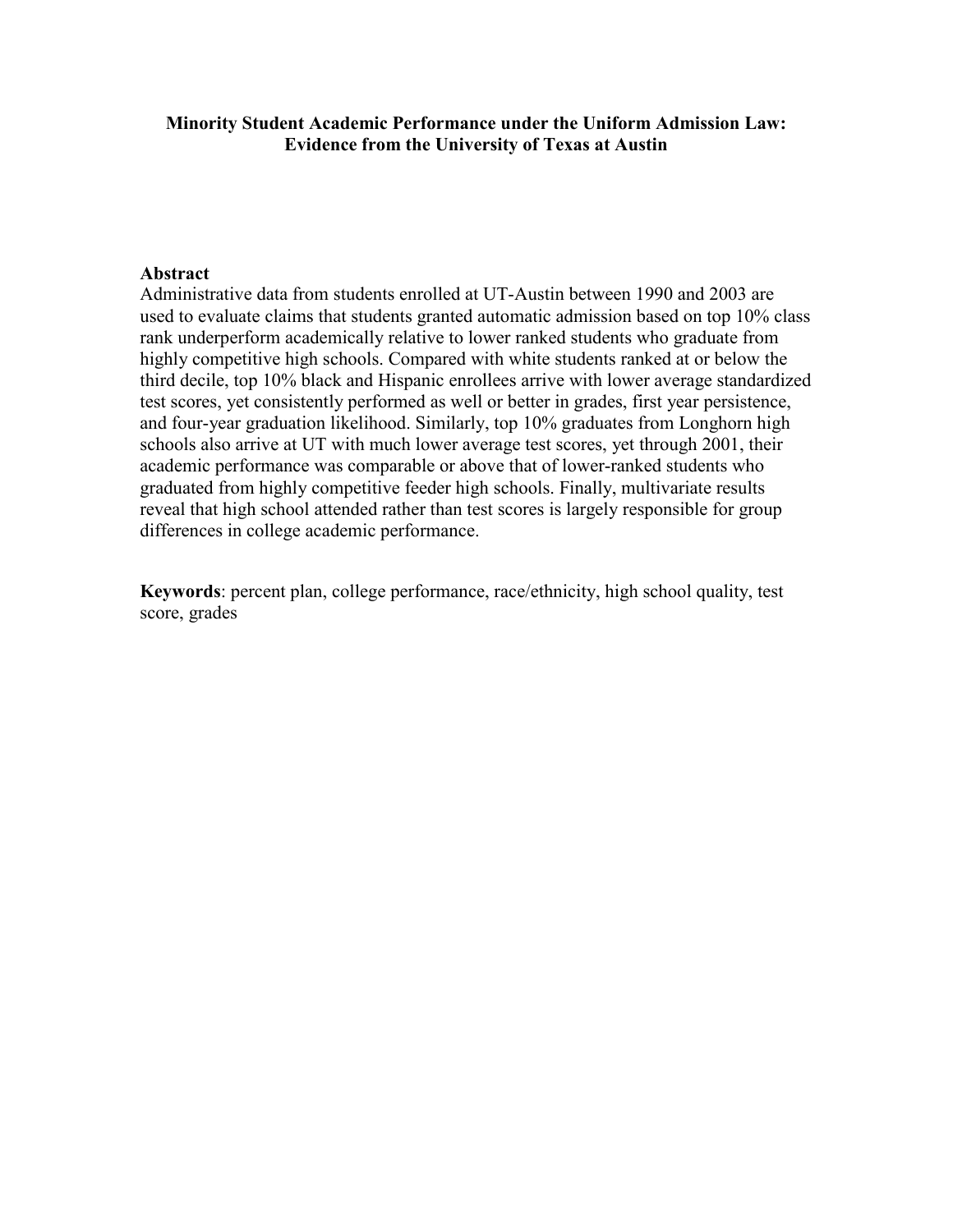## Minority Student Academic Performance under the Uniform Admission Law: Evidence from the University of Texas at Austin

#### I. Introduction

Admission to the nation's selective postsecondary institutions is not only highly competitive, but also controversial. The mid-1990s witnessed several legal challenges and public referenda contesting criteria used for college admissions decisions, especially in states with large and rapidly growing minority populations. Universities prohibited from considering race in their admission process have sought to devise legally permissible and socially acceptable criteria to diversify their campuses while also ensuring that academic merit is not compromised. High school grades and standardized test scores are the principal indicators of academic merit used in admissions decisions, yet because selective institutions have been weighting test scores more heavily than grades, black and Hispanic students are less likely to qualify for admission (Bowen  $\&$ Bok, 1998; Alon & Tienda, 2007).

Texas is an important case study of the consequences of changing admission criteria on minority students' academic performance. In response to a 1996 judicial ban on the use of race or ethnic origin in college admission decisions<sup>1</sup> the Texas legislature passed the uniform admission law (H.B.588), which guarantees admission to any public post-secondary institution to all high school seniors who graduate in the top 10% of their class. Popularly known as the top 10% law, this legislation was designed to restore ethnoracial diversity to Texas's public flagships while simultaneously increasing postsecondary access to students from high schools with low college-going traditions (Montejano, 2001; Giovanola, 2005).

 $\overline{a}$ 

 $1$  Hopwood v. Texas, 78 F.3d 932 (5<sup>th</sup> Cir. 1996), cert. denied.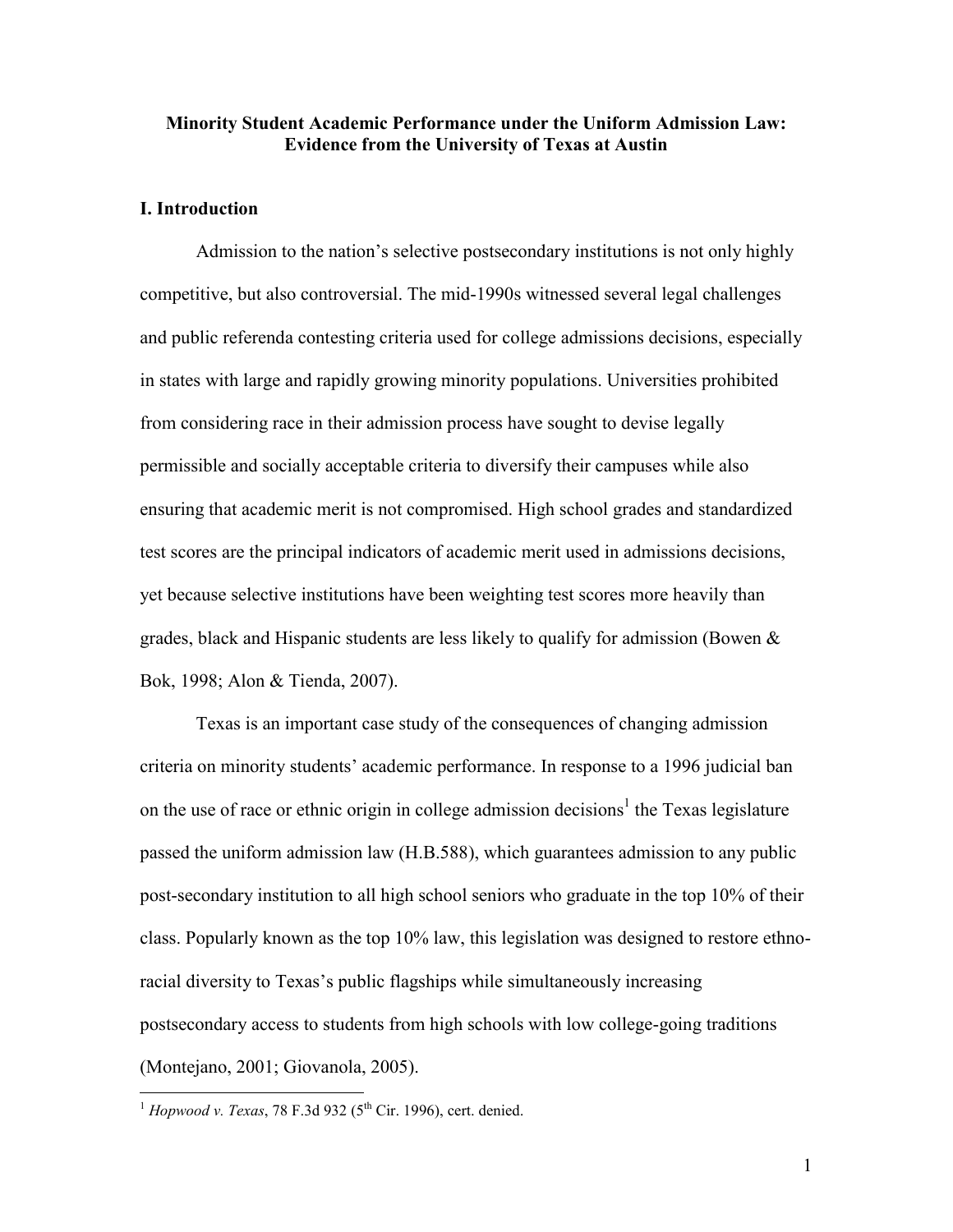Mindful that a handful of largely suburban Texas high schools sent disproportionate numbers of applicants to the University of Texas at Austin and Texas A&M University, while hundreds of others never sent a single student, the principal architects of the top 10% law, Irma Rangel and Gonzalo Barrientos, sought to broaden access to public institutions of higher education to all Texans (Giovanola, 2005). The philosophy behind H.B.588 was that the very best students of each Texas high school should have an opportunity to attend the flagship universities, irrespective of their socioeconomic status, residential location, or ethnicity (Montejano, 2001). Building on research that high school grades were better predictors of college success than standardized test scores, and in light of clear evidence that high school sending patterns were highly unequal, crafters of the uniform admission law settled on a putatively "race neutral" system that not only rewards merit, but also draws high-achieving students from all Texas high schools—rich or poor, large or small.

Three key features of the uniform admission law are particularly noteworthy for understanding its implications for academic performance. First, standardized test scores are disregarded for students qualified for automatic admission, although these must be submitted for an application to be considered complete. This provision is important because minority students lower average test scores have been used as an exclusion criterion in the legal debates about merit and admission (see Bowen & Bok, 1998; Alon & Tienda, 2007). Second, to ensure that rank-eligible students are drawn from a broad spectrum of Texas high schools, qualification for the admission guarantee is determined on a school-specific basis. This provision responds to the concentrated sending patterns by focusing competition for slots at selective institutions *within* high schools. As such,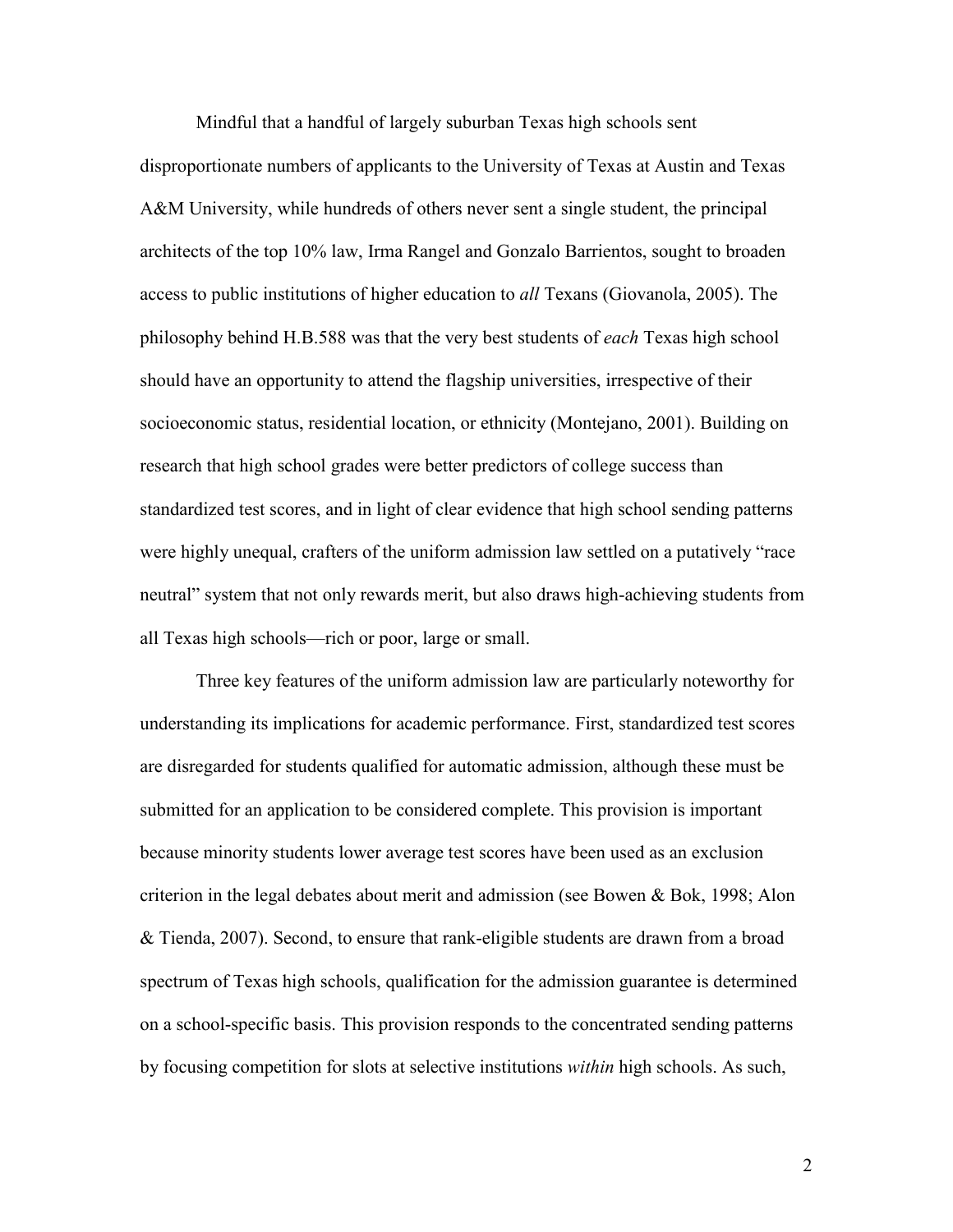students compete with their classmates rather than with students from other high schools that differ in their college-going traditions, ethno-racial and socioeconomic composition, and geographic location. Finally, to ensure broad access to the State's public flagships, students eligible for automatic admission were allowed to select their post-secondary institution. An unintended consequence of this provision is the saturation of the UT-Austin campus with students eligible for automatic admission (Schmidt, 2008a; Haurwitz, 2009).

Initially praised as a race-neutral plan that rewarded academic merit (Barr, 2002; Faulkner, 2000), like affirmative action, the uniform admission law also has come under fire (Glater, 2004; Flores, 2003; Kronberg, 2007; Schmidt, 2008b; Sandberg, 2008). Opposition to both the top 10% law and to race-sensitive admission regimes decisions is rooted in perceptions of fairness and merit. Three major criticisms of the uniform admission law are particularly salient. One is that large numbers of talented youth leave the state because they are crowded out of the public flagships (Nissimov, 2000), but Authors (2006a) find no empirical support for this claim. Second, there is mounting dissatisfaction with the top 10% law because the UT Austin campus has become saturated with students eligible for automatic admission, which greatly hampers the ability of administrators to craft a diverse and balanced freshman class (Sandberg, 2008; Schnmidt, 2008a; Haurwitz, 2009; Grissom, 2009). A third major criticism is that the top 10% law unfairly privileges high achieving students who attend underperforming schools at the expense of putatively better qualified graduates from competitive high schools who may not achieve top 10% rank (Barr, 2002; Flores, 2003; Nissimov, 2000; Glater, 2004).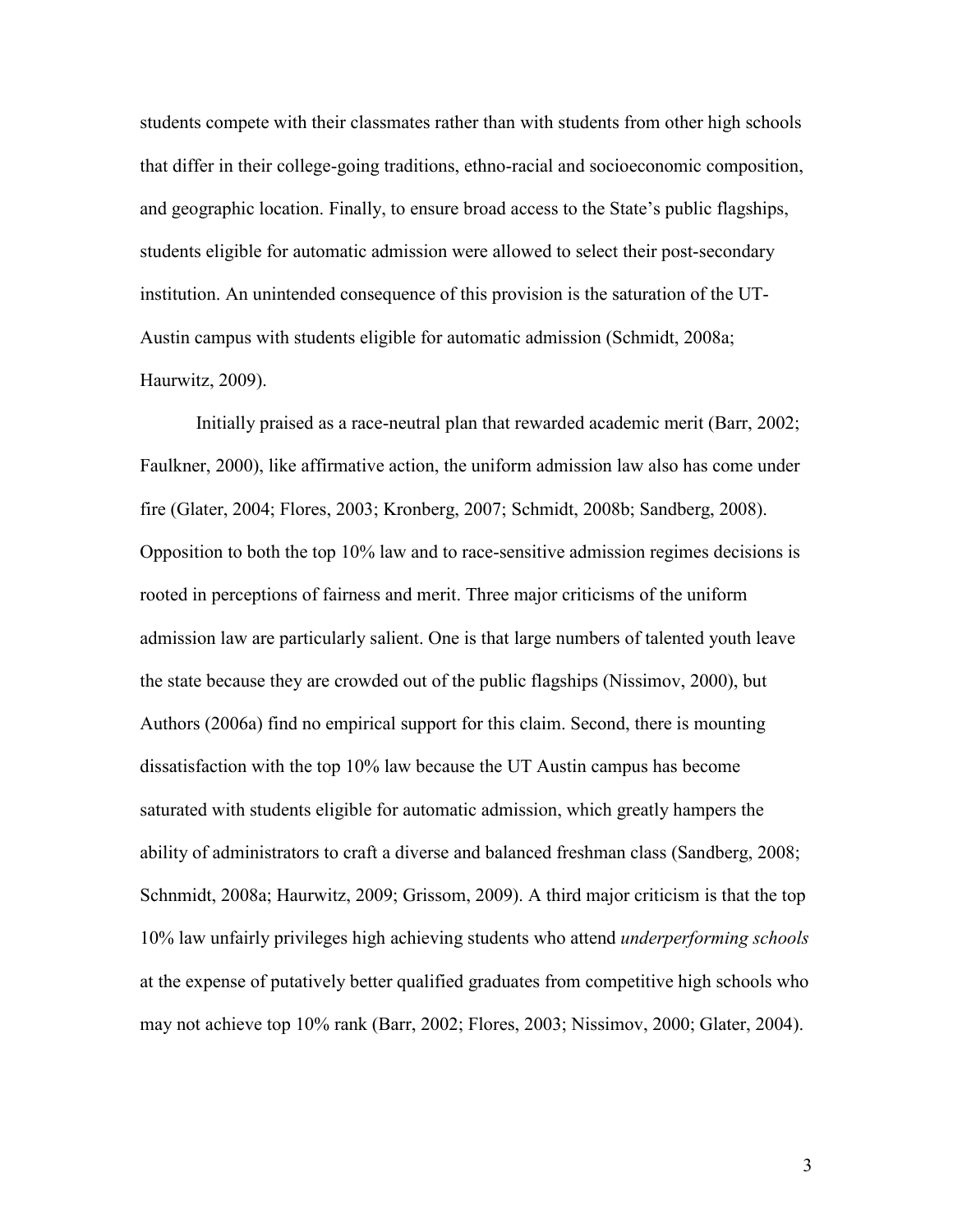The latter allegation, which we evaluate empirically, presumes that students qualified for automatic admission will underperform relative to those who achieve higher scores on standardized tests or who attend high achieving schools. Importantly, this criticism also focuses on a crucial philosophical issue, namely the merit criteria used to ration slots in higher education. Opponents of affirmative action focus on *students* rather than schools in their charge that race-sensitive admissions gives preference to less academically qualified applicants. Applicant groups accustomed to high admit rates presume they would have been admitted except for the preferences accorded to minority groups under affirmative action (Bowen & Bok, 1998) and top 10% graduates from lowperforming schools under the uniform admission regime (Nissimov, 2000; Flores, 2003). Detractors of both race preferences and admission guarantees allege that the beneficiaries are not well prepared for college-level study (Thernstrom & Thernstrom, 1996).

There is some foundation for concerns about college readiness of some students qualified for the admission guarantee. Race and ethnic achievement gaps based both on grades and standardized test scores widen over academic careers and carry over to college (Schneider, et al., 2006; Kao & Thompson, 2003). Prior research shows that high school grades, AP course completion, and standardized test scores are key predictors of postsecondary academic performance, as reflected in collegiate grades, persistence and graduation rates (Rothstein, 2004). Many researchers have confirmed a positive association between college selectivity and academic success of minority students (e.g., Kane, 1998; Rothstein, 2004; Alon & Tienda, 2005), but *within* selectivity tiers minority students average lower GPAs than their white and Asian counterparts (Bowen & Bok, 1998; Massey, 2006). To what extent race and ethnic differences in collegiate outcomes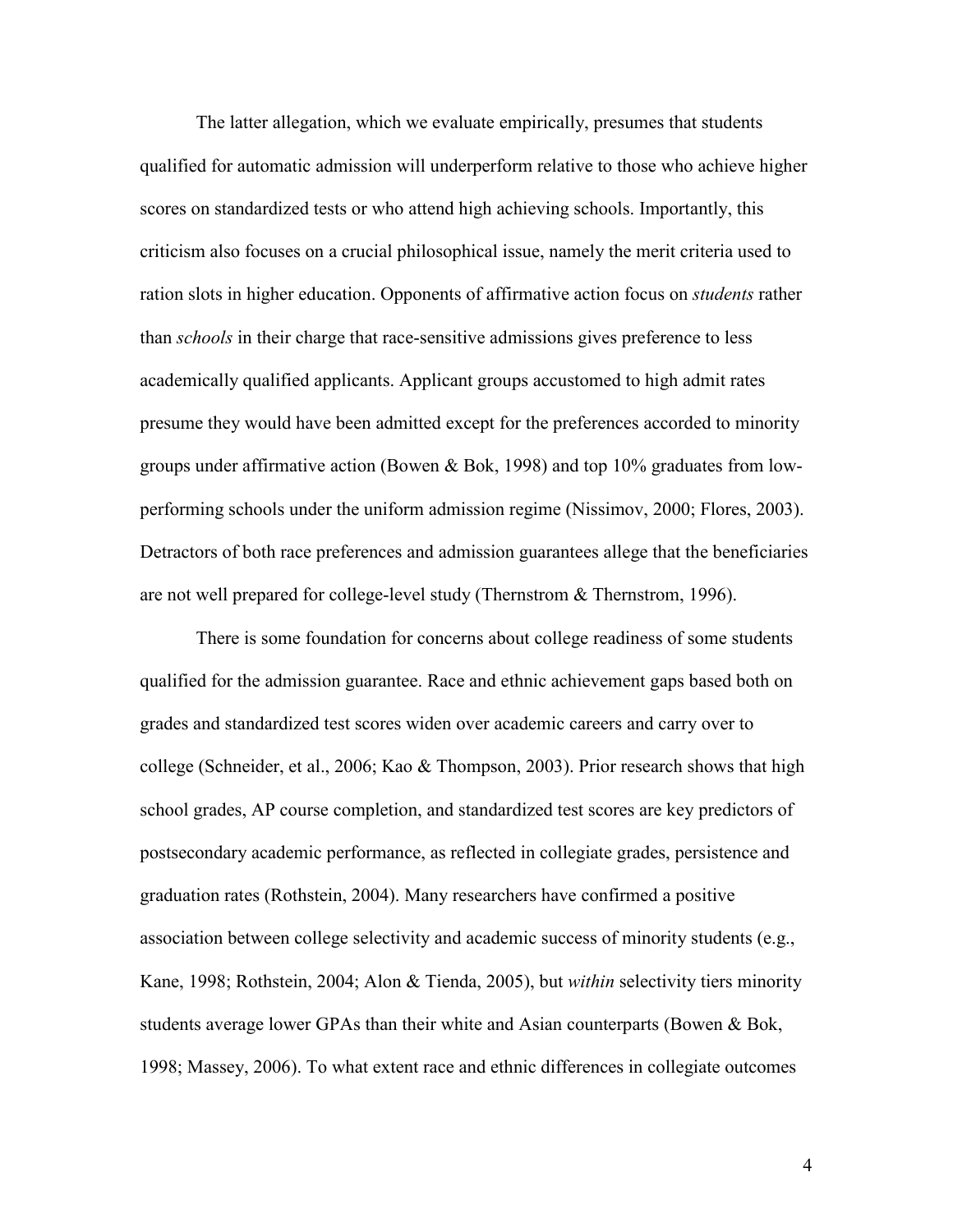reflect variation in high school quality has been less systematically examined, however, partly due to the limited success of researchers to identify "school effects" beyond second grade and partly due to data limitations (Pike & Saupe, 2002; Schneider, et al., 2006).

Nevertheless, there is tentative evidence that students who graduate at the top of their high school classes generally perform well in college, even if they attend low resource high schools, partly because of their strong motivation to excel. In fact, when the fate of the  $G\textit{rutter}^2$  decision was uncertain, supporters of the uniform admission law touted the academic success of students admitted under the guarantee (Jayson, 2003). For example, in 2000 then University of Texas President Larry Faulkner (2000) announced that "… top 10 percent students at every level of the SAT earn grade point averages that exceed those of non-top 10 percent students having SAT scores that are 200 to 300 points higher." This claim, however, is based on all students who graduated in the top decile of their senior class, without regard to variation in the quality of their high school or their group membership. Neither does he consider performance of students admitted prior to the top 10% law, when some minority students benefitted from affirmative action policies.

Our analyses expand on Faulkner's claim that top 10% admits outperform students ranked lower in their high school class, first by evaluating academic outcomes over a period spanning the change in admission regimes, and second by disaggregating college student performance by race/ethnicity and the quality of secondary school attended. Using data for Texas public high school students who enrolled UT-Austin between 1990 and 2003, we address three specific questions that bear on the ongoing

<u>.</u>

 $^{2}$  Grutter v. Bollinger, 539 U.S. 306, 328 (2003).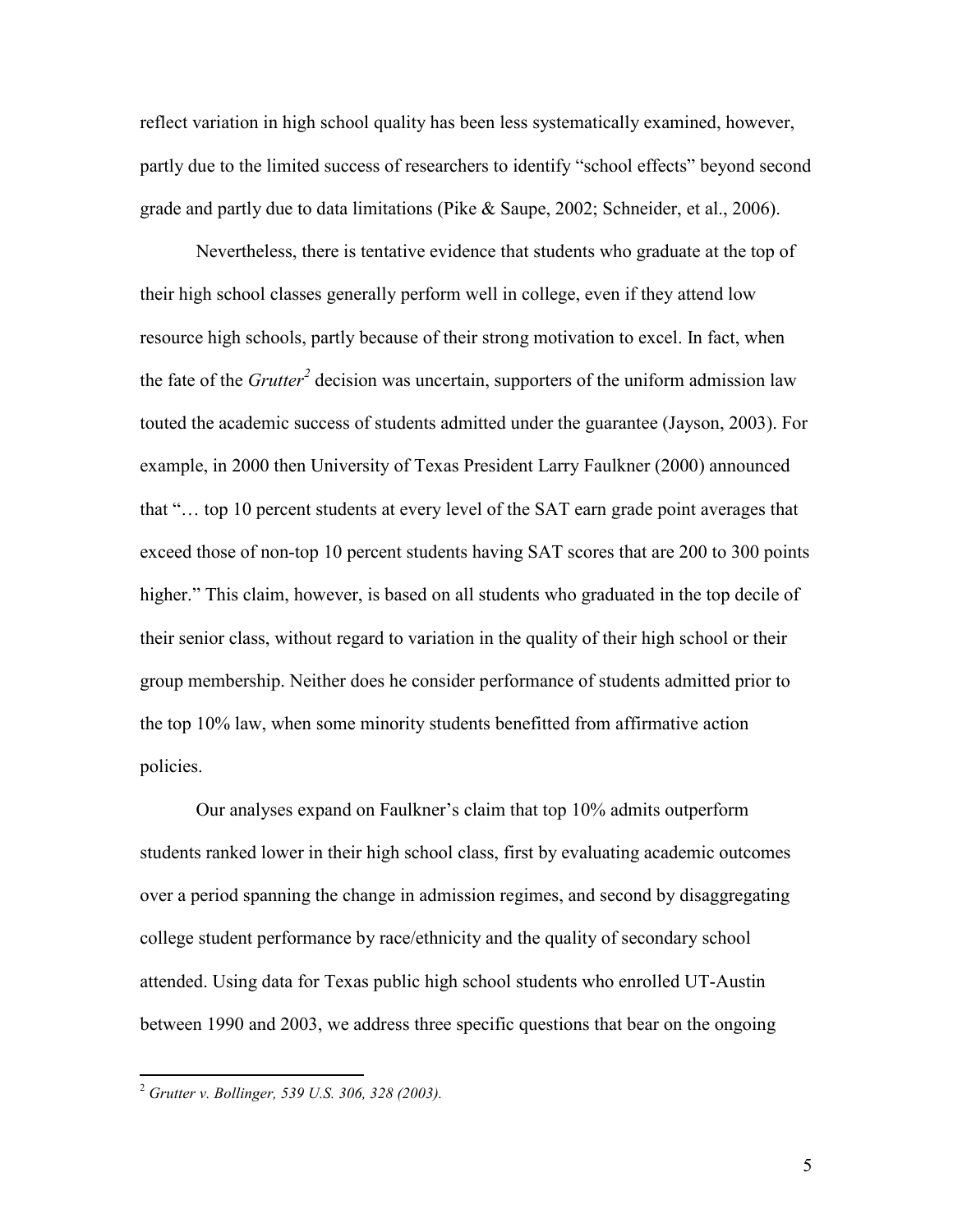policy debate: First, how has the class rank composition of enrollees changed under the different admission regimes, and which groups are being replaced and displaced? Second how does the test score distribution differ between replacement and displaced groups across admission regimes? And, third, how does the academic performance of the replacement groups compare with that of the remaining members of the groups being displaced? We assess academic performance using multiple outcomes, including firstyear and 4<sup>th</sup> year grade point average (GPA), freshman attrition, and 4-year graduation rates. For the latter two questions, we focus on those subgroups that are the focus of policy debate, namely top decile minority students versus lower ranked white students, and top 10% graduates of resource poor high schools versus lower ranked graduates from competitive, affluent high schools.

Section II describes the data and research strategy, including operational definitions of key empirical constructs. Section III presents empirical results, first portraying class rank distributions both by race/ethnicity and by high school type and then comparing test scores and academic outcomes of replacement and displaced groups of policy interest under the two admission regimes.<sup>3</sup> Finally we estimate multivariate models that predict academic performance of replacement and displaced groups as a function of standardized test scores and high school economic status. The concluding section discusses the implications of key findings in light of growing political opposition to the law in Texas and possible implementation of percent plans in other states, like Michigan, where race preferences were recently banned via referendum (Jaschik, 2006; Martin, 2008).

 $\overline{a}$ 

<sup>&</sup>lt;sup>3</sup> Technically there are three regimes during the period we analyze: affirmative action (pre 1997), no race or rank preferences (1997), and top 10% law sans race preferences (1998 to 2004). We conduct year-specific analyses, which span these three policy periods.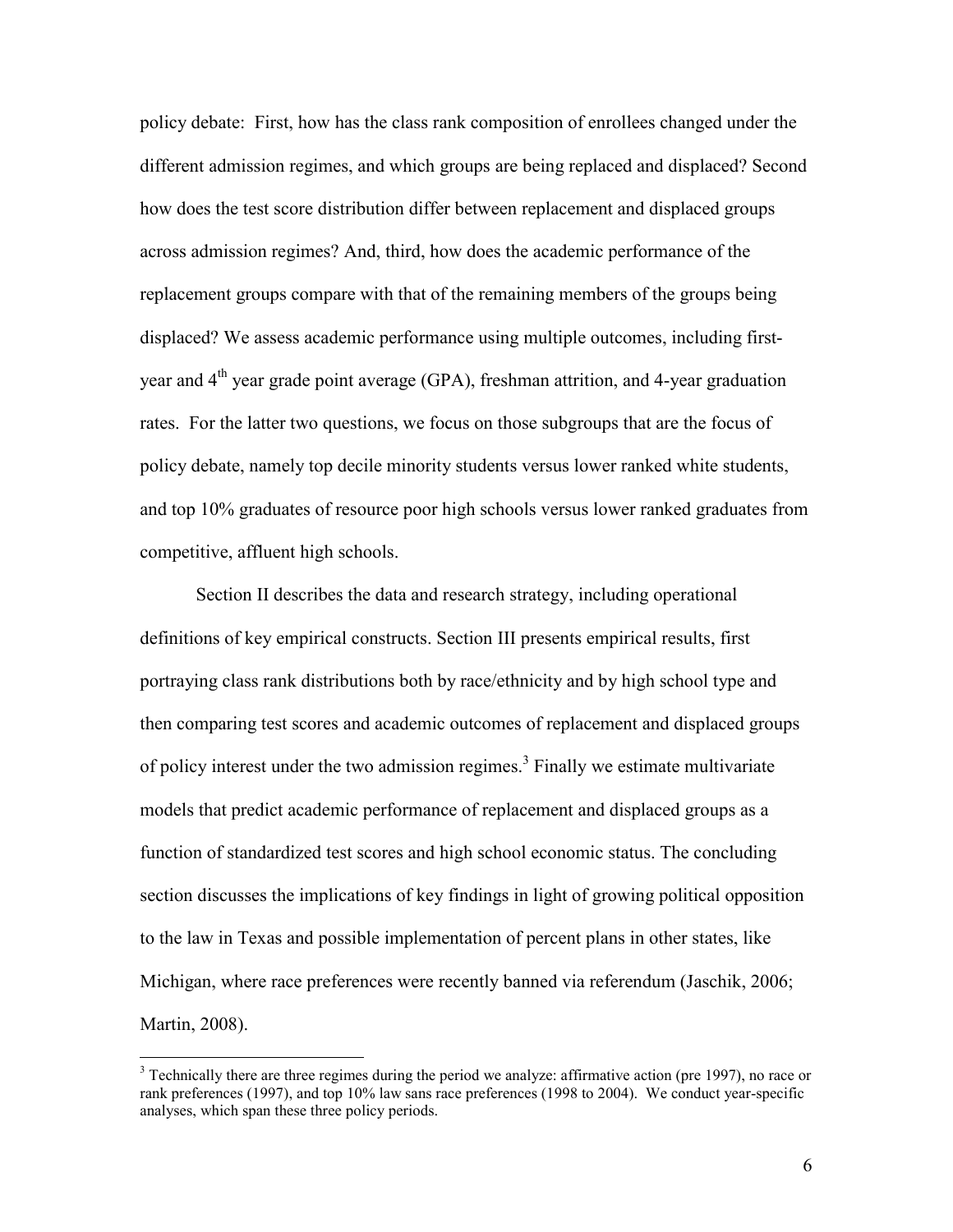#### II. Data and Methods

Our analyses are based on administrative data for the University of Texas at Austin (UT) that were assembled as part of Texas Higher Education Opportunity Project. We focus on UT because it is the only public institution that became saturated with students eligible for automatic admission, thus intensifying competition among students who do not qualify for the admission guarantee. This circumstance permits us to address which groups increase and which groups decrease their relative shares as the college squeeze intensified.<sup>4</sup>

The administrative data from UT includes an applicant file, which contains 224,893 records from 1990 to 2003, and a transcript file that includes term-specific records of 92,986 enrollees . The applicant file includes for all applicants basic demographic information, high school class rank, test scores, admission and enrollment status, and graduation date. Transcript files contain academic performance term-specific GPA and cumulative GPA for each semester enrolled. The working sample is restricted to 75,360 fall semester UT enrollees who graduated from a Texas public high school with at least 10 seniors that also reports student class rank.<sup>5</sup> Using a database maintained by the Texas Education Agency (TEA), we appended to each record the percent of students ever economically disadvantaged at their high school.

Key Variables<sup>6</sup>

 $\overline{a}$ 

<sup>&</sup>lt;sup>4</sup> Although several studies compare the impact of the Top 10% law at UT and TAMU, the displacement/replacement analysis is not viable at TAMU both because it has historically drawn from a larger number of high schools in the state, and because it did not witness the saturation with automatically admitted students that permits the displacement/replacement analysis we conduct. It is no coincidence that the drive to modify the uniform admission law has been spearheaded by UT administrators (Haurwitz, 2009; Grissom, 2009).

 $<sup>5</sup>$  We use residency as a proxy for high school location when missing.</sup>

<sup>&</sup>lt;sup>6</sup> An appendix table presents year-specific distributions of UT enrollees by race/ethnicity and high school economic status, as well as mean test scores for three class rank strata.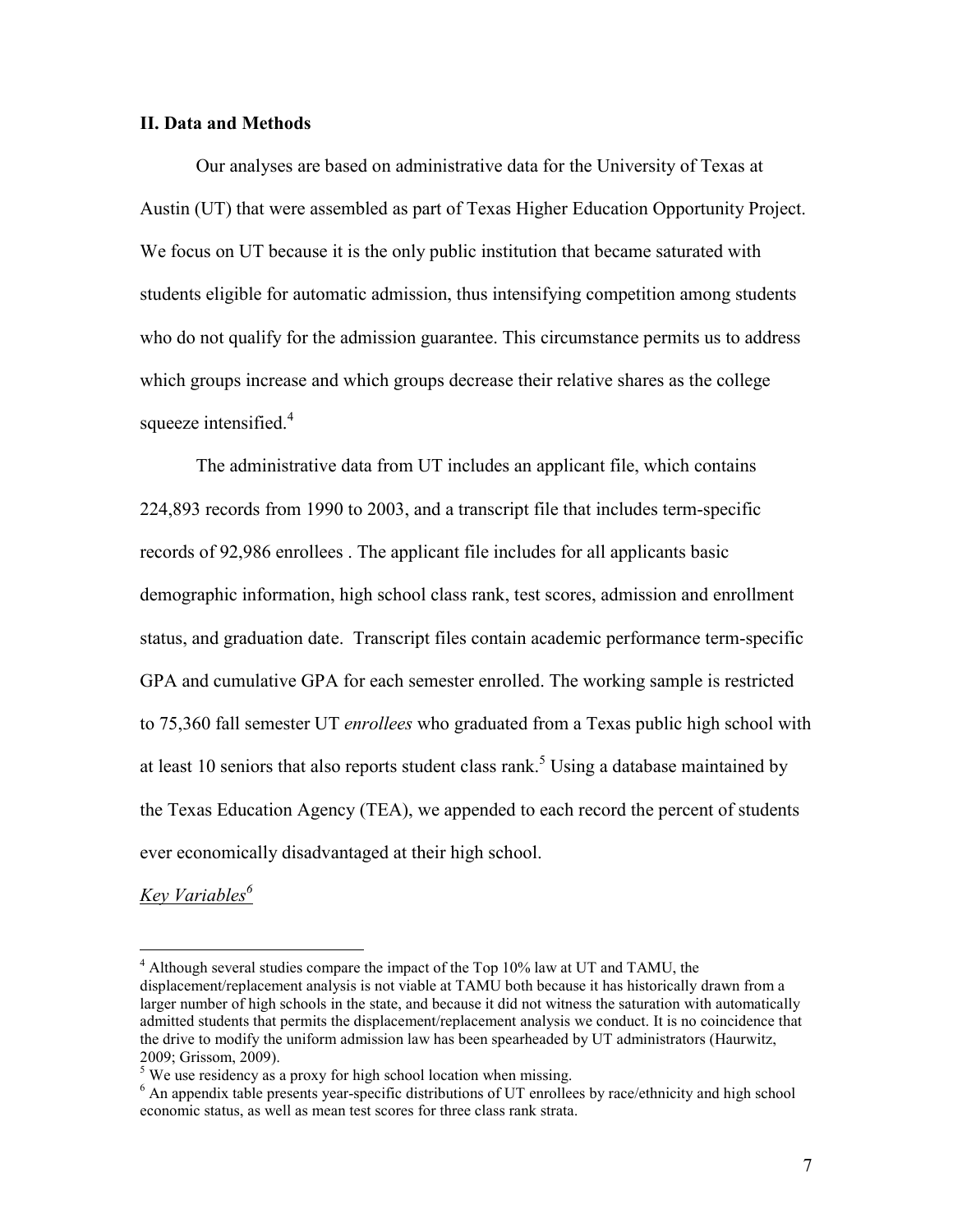High school economic status: Using a variable "percent of students ever economically disadvantaged" drawn from the TEA database, we derive a classification scheme for Texas high schools according to socioeconomic status. Annual quartile cutpoints are used to classify high schools into three strata: affluent schools (top quartile); average schools (second and third quartiles); and poor schools (bottom quartile). Affluent schools are further sorted into two subgroups designating a subset of "feeder schools" and others; similarly, poor schools are sorted into those designated "Longhorn schools" versus other poor schools.

Feeder high schools differ from other affluent schools because of their strong college-going traditions, sending particularly large numbers to the State's two public flagships. Operationally, feeder high schools are the top 20 high schools based on the absolute number of students *admitted* to UT and Texas A&M University (TAMU) in 2000. At TAMU the top 20 feeder high schools accounted for 15 percent of students admitted in 2000, and 14 percent of enrolled freshmen. For UT, the corresponding figures for both admitted students and enrolled freshmen is 23 percent. Because of the considerable overlap between the two sets, the combined list of feeder schools represent only 28 high schools out of a possible 1,644 public high schools in 2000 (TEA, 2001). Most of the feeder high schools qualify as affluent based on criteria defined above, and none is poor.

Because UT administrators appreciated that low income students are not likely to enroll even if qualified for automatic admission, in order to raise their enrollment odds they targeted a subset of low income schools with low college-going traditions for aggressive outreach programs and offered "Longhorn" scholarships to a few of their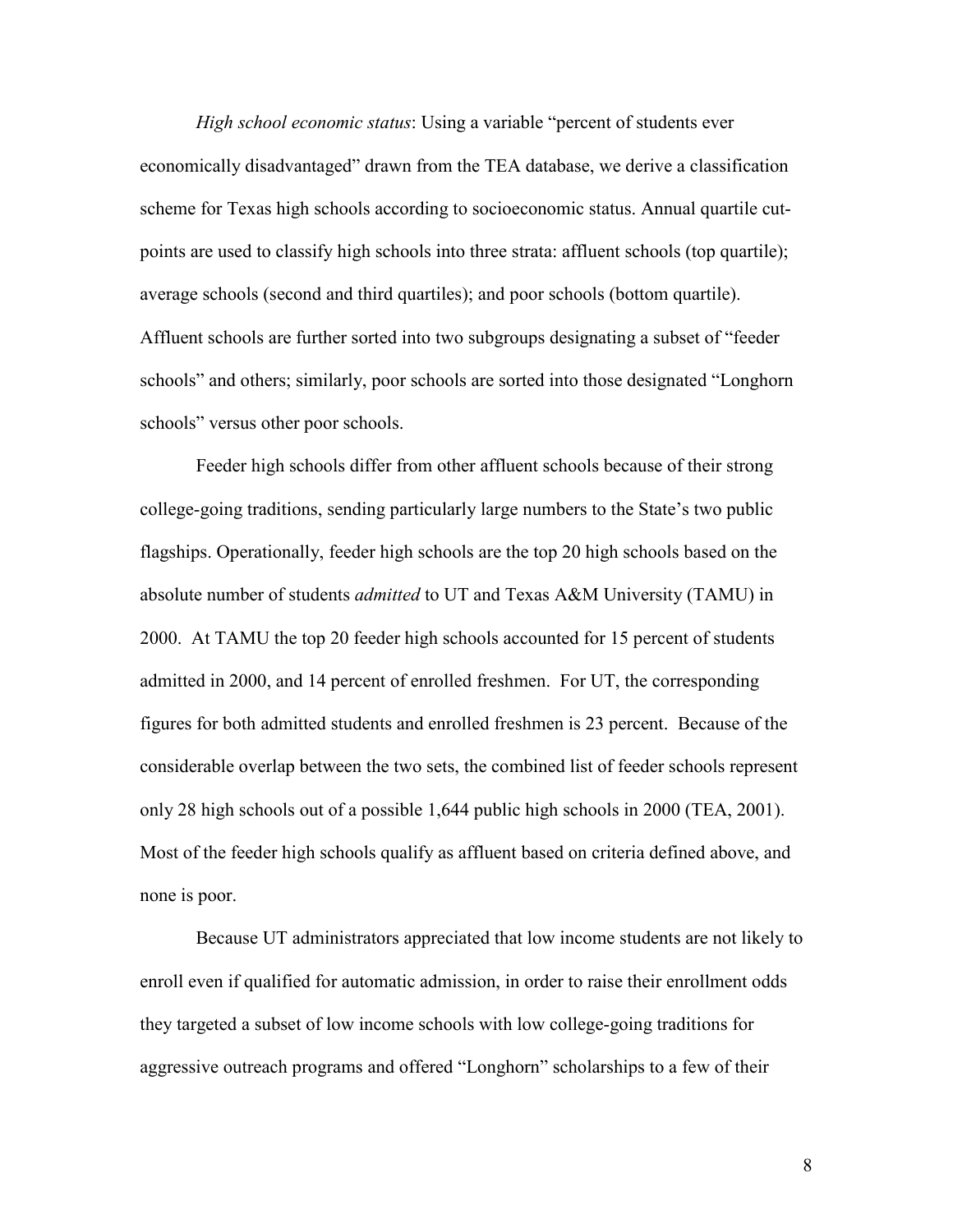highest ranked graduates (Domina, 2007). The Longhorn Opportunity Scholarship program began in 1999 with approximately 40 high schools and expanded during the early years of the uniform admission regime to  $60<sup>7</sup>$  In this paper, schools ever designated for the Longhorn program are coded consistently throughout the observation period to permit comparison over time. The majority of these schools are classified as poor based on criteria defined above, but a few very large campuses qualify as "average" in the Texas secondary school classification scheme. Although the program does not guarantee scholarships for all top decile graduates from Longhorn schools, in practice the very top of the rank-eligible students who attend UT are granted scholarships, which range from \$1,000 to \$5,000 annually for four years. $8$ 

In addition to distinguishing between affluent and poor schools with varying college-going traditions, the feeder and Longhorn categories also proxy high school quality well. For this inference we used the TEA database to examine three metrics of high school performance from 1993 to 2003: (1) percent of students taking college admissions tests; (2) average SAT scores (among test takers); and (3) average ACT scores (among test takers).<sup>9</sup> Diagnostic results confirm a moderately high inverse association between standardized test scores and percent of students ever economically disadvantaged, -0.5 and -0.7 for SAT and ACT, respectively. Moreover, the year-specific associations between percent of students ever economically disadvantaged and

 $\overline{a}$ 

 $<sup>7</sup>$  By the 2005-06 academic year, 70 schools participated in the Longhorn program, but these additional</sup> schools were enlisted after the period covered by our data. A comparable program, the Century Scholars, was launched at Texas A&M University; 28 schools participate in both programs.

 $8$  Dickson (2006) finds that black and Hispanic students attending Longhorn high schools were more likely than their statistical counterparts from other schools to take the SAT exam, which is a proxy for college intentions given that the scores are required for all applicants, although disregarded for top decile students.

<sup>&</sup>lt;sup>9</sup> The ACT is more common than the SAT in Texas, although students frequently take both. Data for students taking admission tests are unavailable for 1994.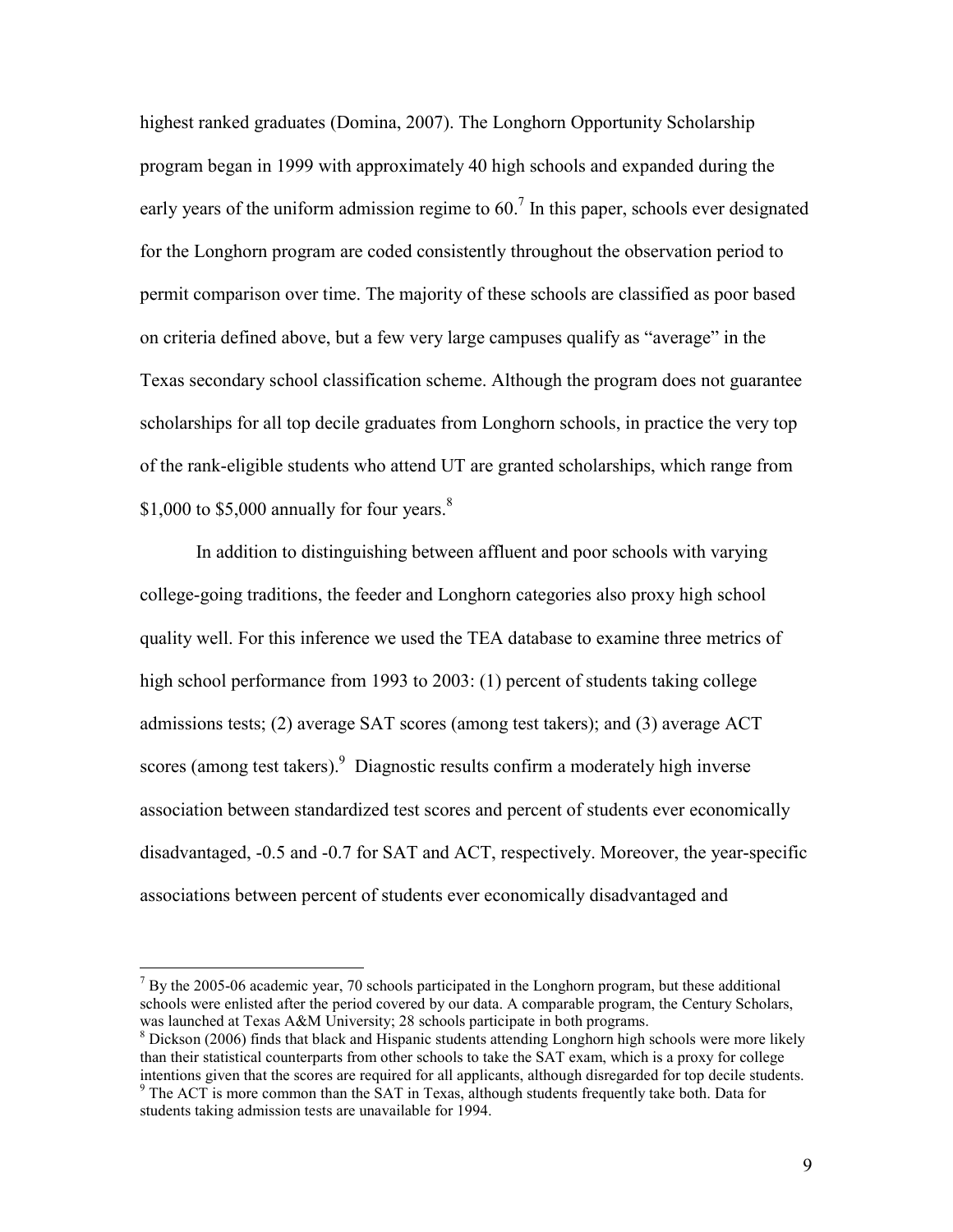standardized test scores increased over time.<sup>10</sup> At feeder high schools, 86 percent of students took college admissions tests and averaged the highest test scores among the five strata (1061 for the SAT and 22 for the ACT); by comparison, only 54 percent of students from Longhorn high schools took either the SAT or ACT, and the average scores were considerably lower (798 and 17, respectively).

High school class rank: Under the provisions of the uniform admission law, high schools have great latitude in determining how to calculate grade point averages used to generate their rank distribution—whether to weight honors and advanced placement courses differently and whether to include non-academic courses such as physical education and vocational courses. In order to determine whether an individual applicant qualifies for automatic admission under the top 10% law UT requires high schools to report the size of their senior class and exact class standing.<sup>11</sup> For analyses detailed below, we sort students into three categories based on their rank: top decile, second decile, third decile or below.

 Test scores: Although standardized test scores are not considered in the admission decisions of students who qualify for automatic admission, all applicants must submit results of college entrance exams, either SAT or ACT, in order for an application to be considered complete. ACT scores are converted to SAT scores based on conversion table published by College Board, and SAT scores are re-centered for years prior to 1996.

#### Analytical Strategies

 $\overline{a}$ 

 $10$  Data for Houston ISD are problematic because annual school poverty rates increased sharply after 1997. After verifying suspicious data, we re-examined high school performance by excluding Houston ISD schools and produced virtually identical results. These are available on request.

 $11$  Our files include both the size of the senior class and exact class standing.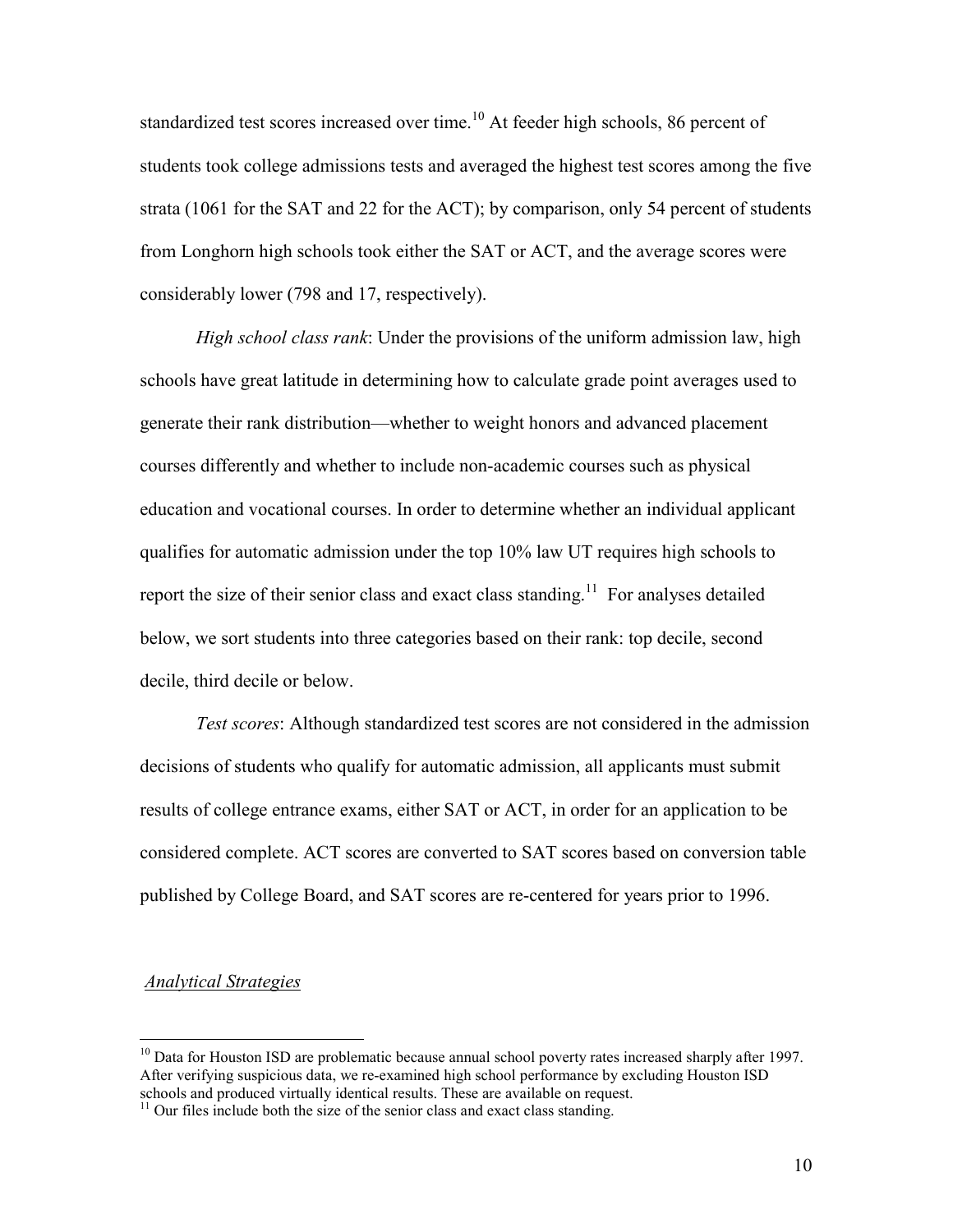We use descriptive tabulations to discern changes in the composition of freshman classes at UT under the two admission regimes. Assessment of claims that highly ranked graduates from low performing high schools underperform academically relative to lower ranked graduates from competitive high schools requires comparisons by high school percentile class rank, race/ethnic groups and quality of high school attended. Because subgroups of interest differ in size, we first examine changes in the class rank composition of UT enrollees by race/ethnicity and by high school strata. This exercise allows us to identify two sets of comparison groups whose representation in the freshman class shifted between admission regimes, namely "replacement" students targeted by critics of the uniform admission law and students whose admission prospects fell, designated "displaced" students.

In order to characterize changes in replacement and displaced groups under the two admissions regimes, we use standardized test scores to represent enrollee qualifications, which critics of the law use to substantiate their claims about declining student quality, and evaluate four college performance outcomes: freshmen GPA, cumulative GPA at the  $4<sup>th</sup>$  year, freshmen year drop out rate, and  $4<sup>th</sup>$  year graduation status. Grades and graduation rates are the most common outcomes used to compare academic post-secondary outcomes (Bowen & Bok, 1998; Alon & Tienda, 2007; 2005; Massey, 2006). Because the first year is poses several adjustment challenges that determine graduation prospects, we also consider freshman grades and persistence to sophomore status (Pike & Saupe, 2002).

Tabular analyses by demographic groups and by high school strata ignore the strong association between minority status and high school quality (Orfield and Lee,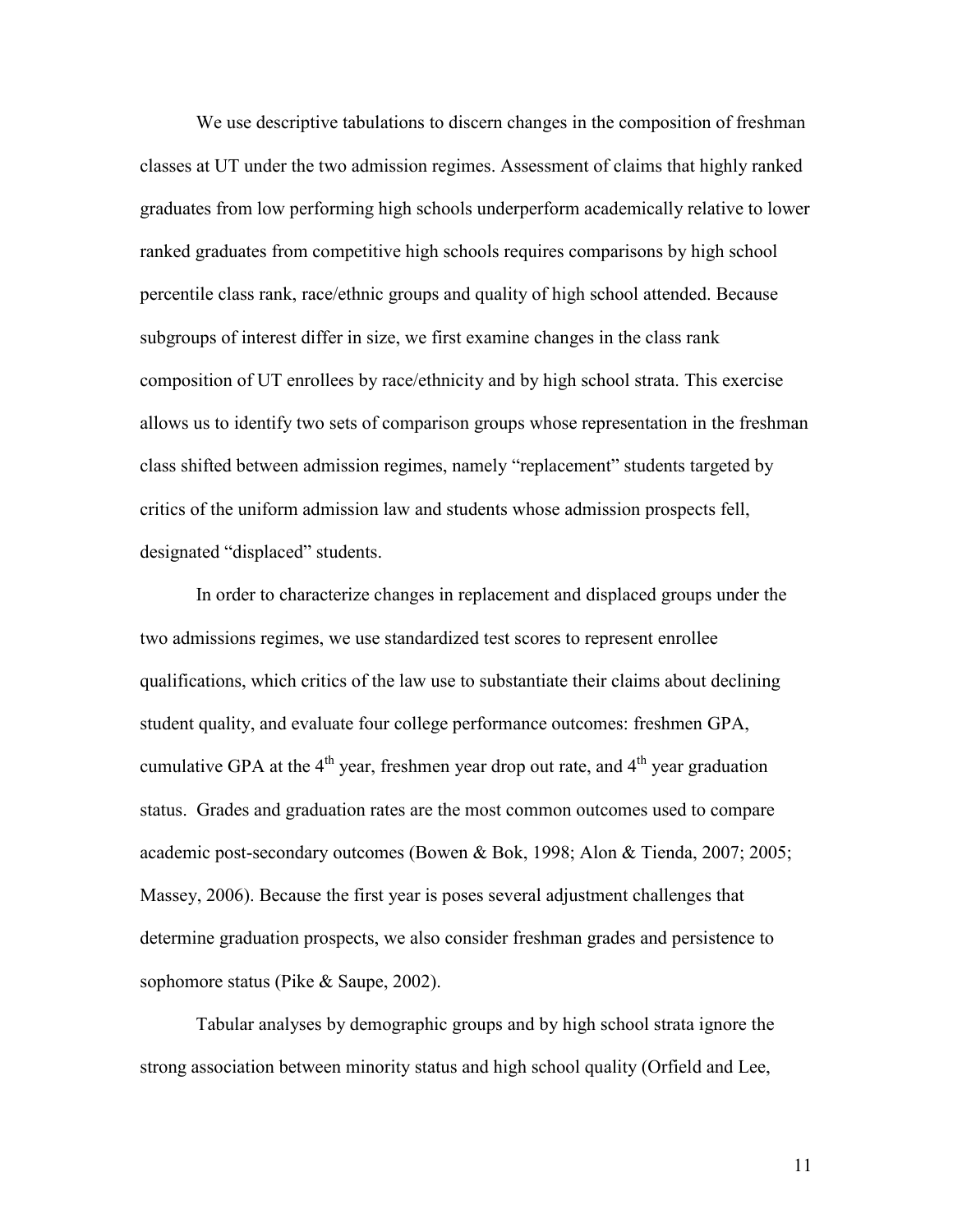2004; Massey, 2006; Authors, 2006b; 2008b); minority students are disproportionately concentrated in low-performing high schools and average lower standardized test scores than their white counterparts. We use OLS regression to predict freshmen and  $4<sup>th</sup>$  vear college GPA and probit regression to predict the probability of first-year withdrawal and graduation in 4 years, simultaneously evaluating the influence of minority group status and high school economic status on these performance outcomes. Test scores are not considered for rank-eligible enrollees under the uniform admission law, but they were taken into account for all applicants prior to 1998. Therefore, we estimate multivariate models that exclude and include test scores as predictors of academic success to gauge how gaps in test scores contribute to group differences in academic performance and whether this relationship changed between admission regimes.

#### III. Results

 $\overline{a}$ 

By policy design, the composition of UT enrollees shifted over time toward a higher proportion of students who graduated in the top decile of their class. This trend, portrayed in Figure 1, obtains for all race and ethnic groups (upper panel) and across the high school strata (lower panel). Between 1990 and 1996, when admissions officers selectively considered race and ethnicity in admissions, between 40 and 50 percent of all UT enrollees were top 10% graduates, but their admission was not automatic. This share was relatively stable, although a slight downward trend is discernible in 1997 when the judicial ban on race preferences was effective.<sup>12</sup> After the uniform admission law was fully in force (1998), the share of top 10% enrollees rebounded and continued rising through the observation period. Nearly 50 percent of UT enrollees graduated in the top

 $12$  In 1997 race preferences were judicially banned and the Top 10% law had not been implemented.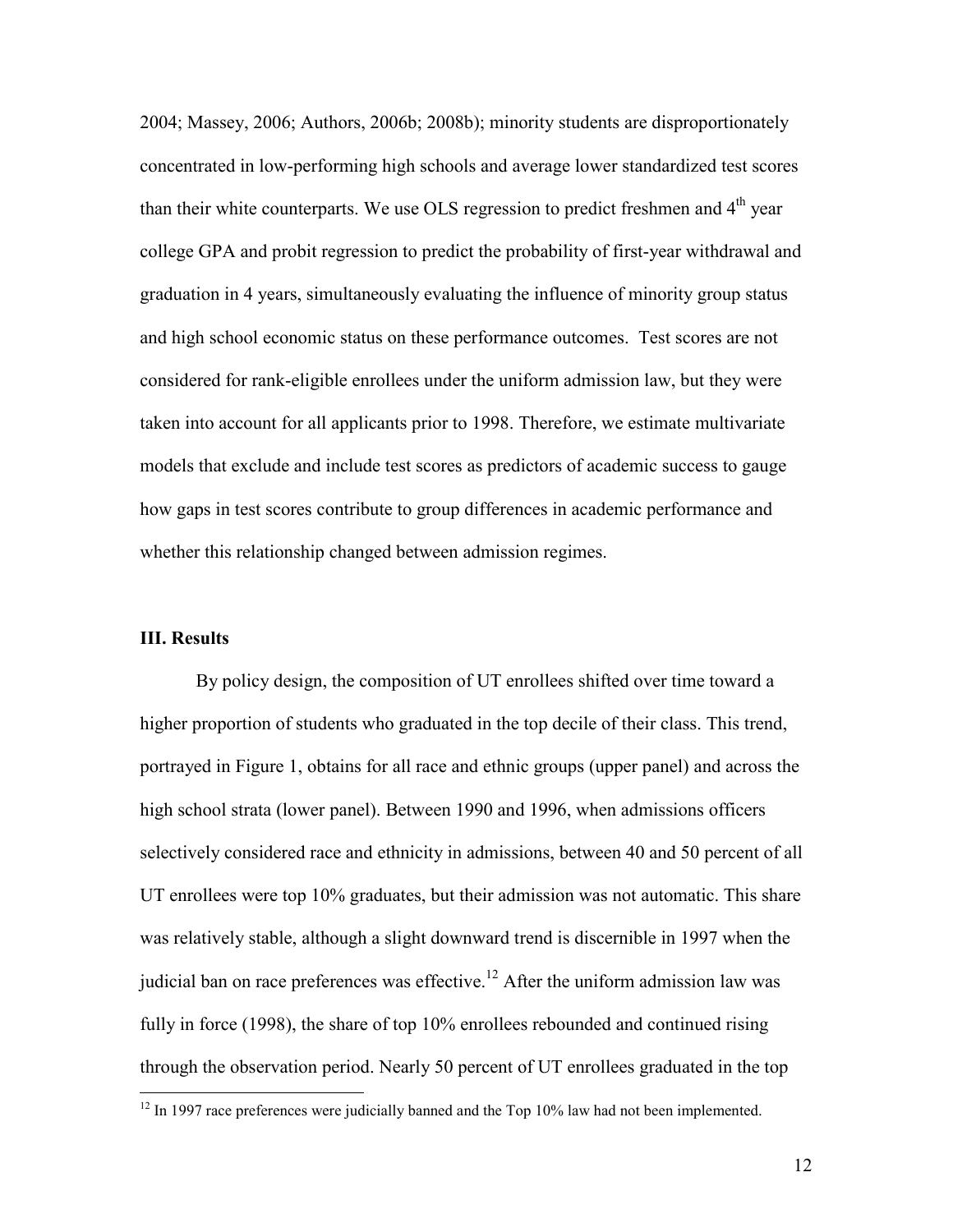decile of their high school class in 2000, as did 60 percent of freshmen in 2001 and 2002. By 2003, nearly 75 percent of enrollees were admitted under the guarantee.

#### (Figure 1 about Here)

With a relatively fixed number of slots, growth in the share of top decile enrollees requires a decrease in the proportion of lower rank enrollees. The upper-left graph in Figure 1 reveals that the largest decreases occurred among enrollees who ranked at or below the third decile of their high school class. This share dropped from about 30 percent of enrollees between 1990 and 2000 to about 15 percent in 2001 and 2002, and further down to a meager 8 percent in 2003. The temporary increase in the size of the freshman class between 2000 and 2002 also enabled second decile admittees to maintain their enrollment share to about one-quarter of the freshman class even as the number of automatically admitted students rose. By 2003, when the class size expansion was rescinded, top decile students dominated the freshman class, virtually displacing students who graduated at or below the third decile of their class and eroding shares of the second decile students.

Similar responses obtain for race and ethnic groups, except that the proportion of top decile enrollees differs (upper panel in Figure 1). The class rank composition of blacks changed dramatically after the admission guarantee was implemented. During the early 1990s, the proportion of top decile enrollees among blacks was lower than that of the other groups compared. With the admission guarantee in force, the share of black enrollees granted automatic admission began an upward drift that roughly converged with that of Hispanic, Asian and white enrollees. Specifically, in the early 1990s, 40 to 50 percent of black enrollees ranked in the top decile of their high school class, but this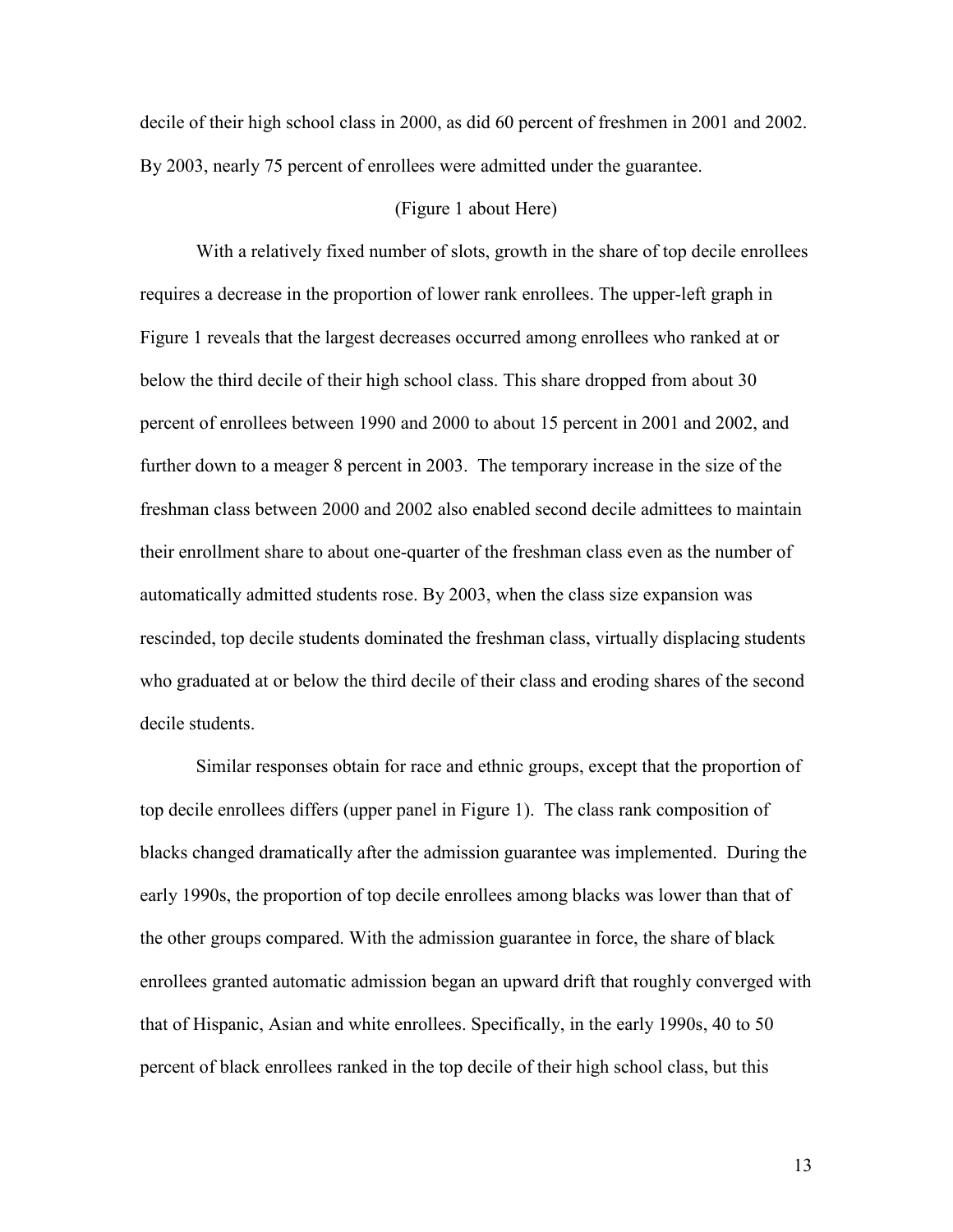share fell to 25-30 percent after 1994. In 1999, two-thirds of black enrollees were top 10% graduates; by 2003 this share rose to 80 percent.

The lower panel in Figure 1 also shows a shift in the class rank composition of enrollees by type of high school attended. Less than one-third of freshmen enrollees from feeder high schools were top decile graduates under the affirmative action regime, but this share rose gradually after 1998 and spiked to 55 percent in 2003. Until 2000, about half of UT enrollees who graduated from feeder high schools were ranked at or below the third decile, but that share fell to one-third in 2001 and 2002 and just over one-quarter by 2003. Feeder high school enrollees ranked in the second decile held steady at around 25 percent through 2000, and even increased slightly to 30 percent in the early 2000s, likely due to further crowding out of third decile graduates.

Among Longhorn school students who enrolled at UT in 1990, two-thirds had graduated in the top 10% of their class. Although the percent of top decile graduates from Longhorn schools enrolled at UT ebbed in 1998, their share rebounded to 87 percent once the Longhorn fellowship program was implemented. By 2003, almost all students from Longhorn high schools who enrolled at UT were eligible for the admission guarantee. Likewise, among graduates from poor schools, and to a lesser extent typical high schools, those who enrolled at UT who ranked at or below the second decile have been crowded out by classmates eligible for automatic admission.

#### Identifying Replacement and Displaced Groups

Because UT has a limited carrying capacity and because demographic groups differ in their relative size, to identify replacement groups we consider changes in the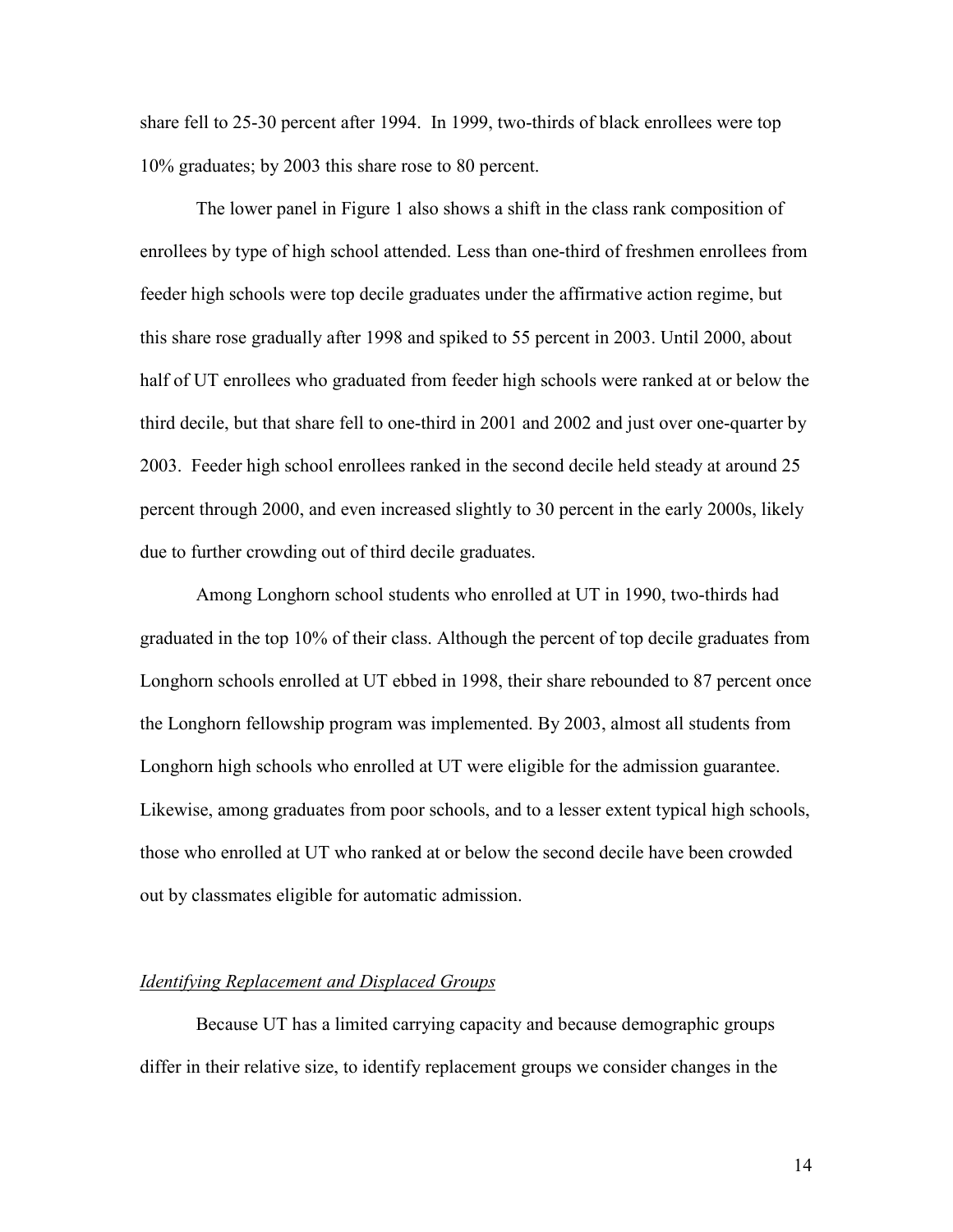class rank distribution and subgroups status jointly. Annual distributions of UT enrollees by class rank and race/ethnicity (Table 1) and by class rank and high school economic status (Table 2) reveal clear trends and some noteworthy differences. First, blacks represented a tiny share of UT freshmen—between 3 and 5 percent— throughout the observation period; by comparison the Hispanic share ranged from 13 to 18 percent. Both groups remained under-represented at UT before and after the change in admission regime.<sup>13</sup> Second, the share of first time UT freshman from the 28 top feeder high schools rose from approximately one-quarter of instate enrollees in 1990 to around 30 percent in 2000; thereafter, their share of new freshmen contracted and reached a low ebb of 22 percent when the entering class was reduced to its pre-expansion levels. By contrast, students from the Longhorn high schools who qualified for the admission guarantee occupied 5 percent or less of freshmen class seats. Third, regardless of relative group size, top decile graduates increased their shares after 1998 as the representation of enrollees ranked at or below the third decile contracted.

#### (Tables 1 and 2 about Here)

To evaluate propositions about the college readiness of students granted automatic admission, we compare academic outcomes for paired groups of enrollees whose representation in the freshman class was altered under the uniform admission regime, namely:

 $\overline{a}$ 

<sup>&</sup>lt;sup>13</sup> Although many have attributed the rebound in black and Hispanic representation at UT to the uniform admission law, in fact, application, admission and enrollment *rates* were lower after under the top 10% law compared with affirmative action owing to the dramatic change in the demography of the state (see Authors, 2009b).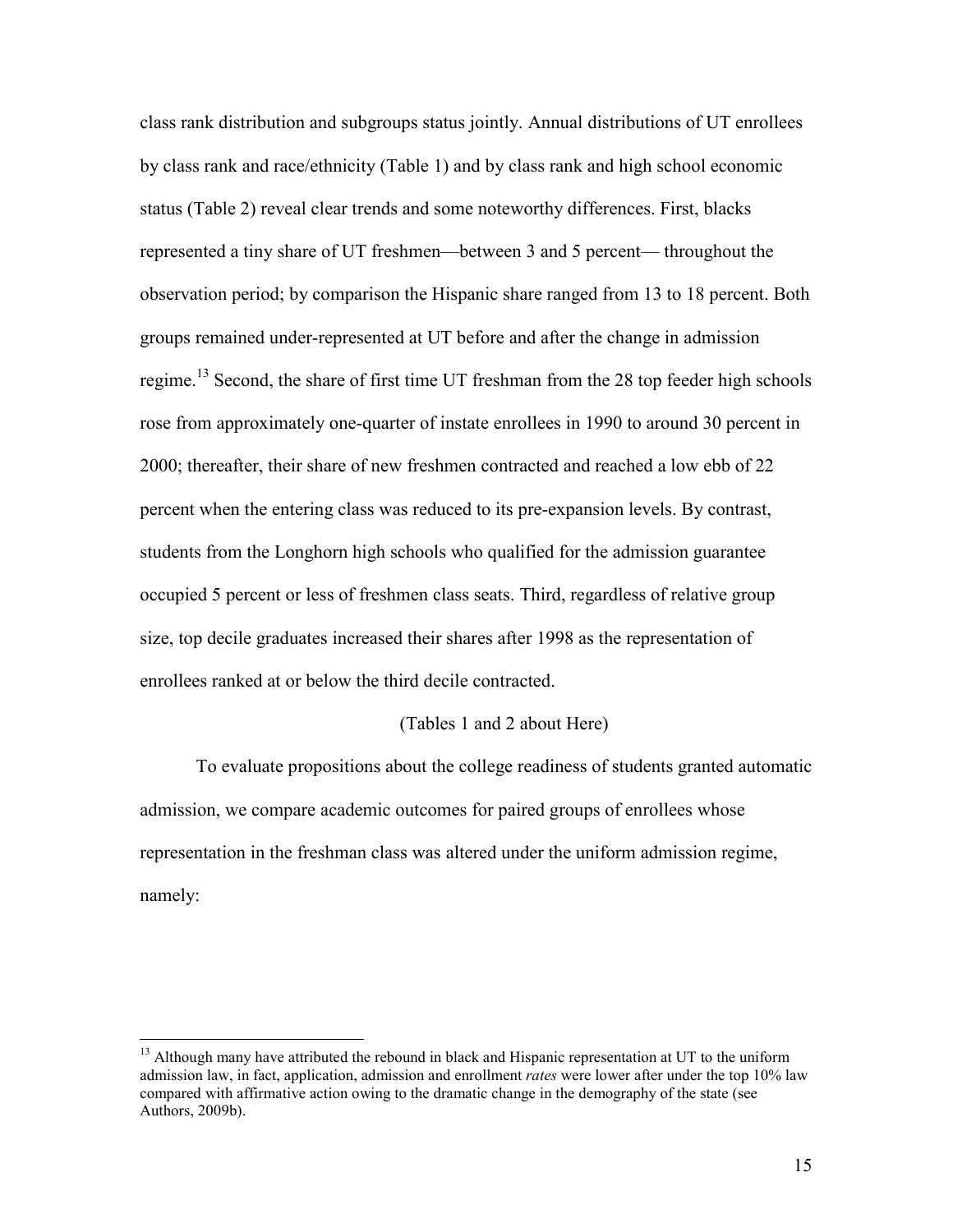- top 10% black and Hispanic enrollees whose representation increased versus white students ranked at or below the third decile, whose shares contracted; and
- top 10% enrollees from Longhorn high schools whose representation grew verses feeder and affluent high school enrollees ranked at or below the third decile, whose shares shrunk.

We define these paired comparisons as replacement and displaced groups, respectively. It bears emphasizing that there is no direct correspondence between the displaced and replacement groups as defined above both because class rank is determined on a schoolspecific basis and because replacement groups are smaller, on average, than the groups being displaced. As revealed in Table 1 and 2, subgroups whose representation increases the most in the Top 10% law period are top decile white students, and top decile students from affluent and average high schools.

 In this paper, we focus on these two sets of paired comparisons because of their substantive and policy importance. First they permit us to address whether replacement groups underperform relative to allegedly better qualified groups whose campus representation is shrinking. Second, the change in admission regime coincides with a college squeeze driven by above average growth in the number of Texas high school graduates coupled with increases in applications, particularly among students from affluent high schools (Authors, 2008a; 2009a). With a relatively fixed number of seats, growing demand inevitably lowers admission rates, which means substantially fewer slots for groups accustomed to high admit rates. For example, white students ranked at or below the third decile took 24 percent of all freshmen class seats in 1997, but their share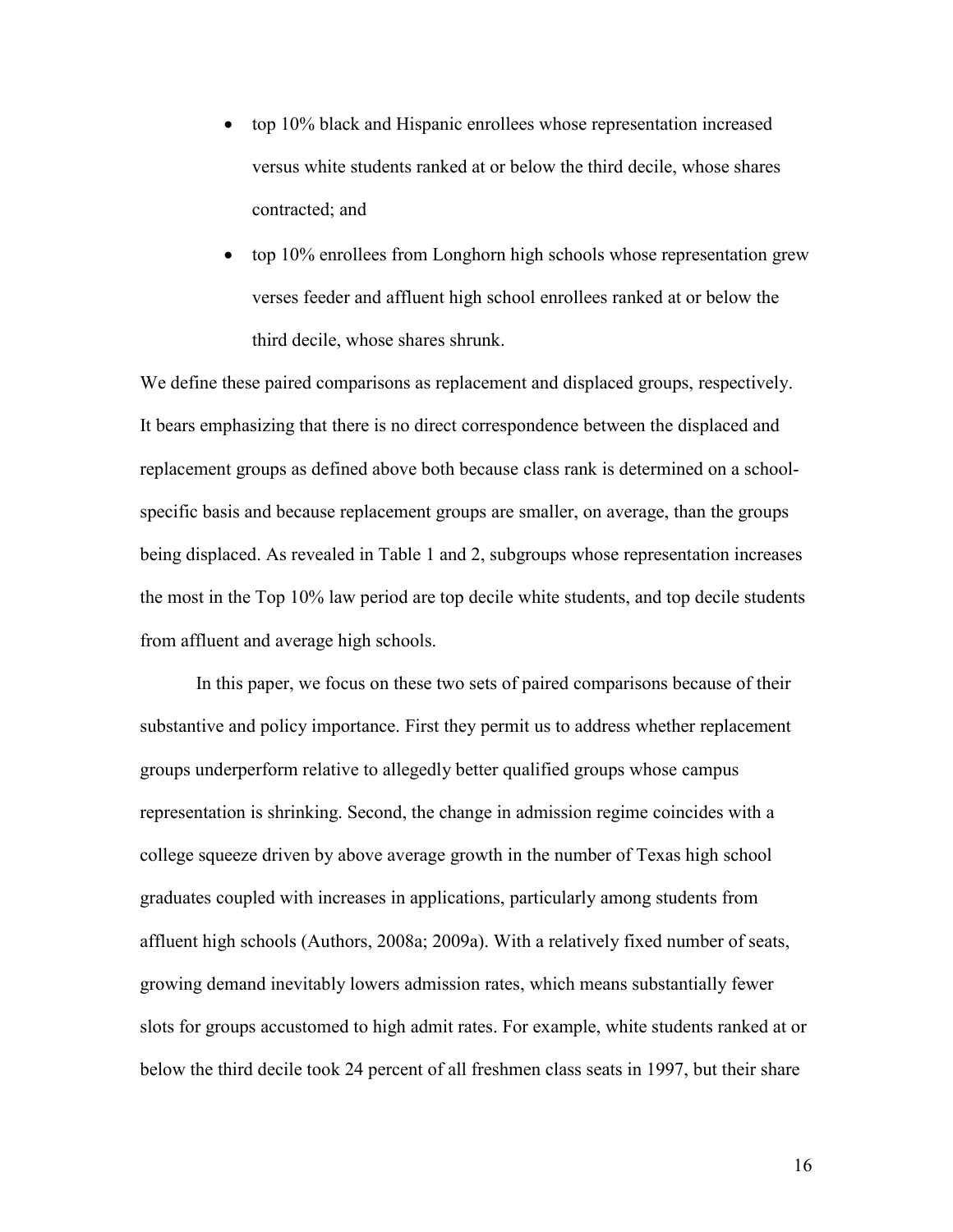was more than halved by 2002 (see Table 1), resulting in about 780 fewer slots in a freshman class of approximately 6,000. Similarly, enrollees from feeder and other affluent high schools ranked at or below the third decile of their senior class combined occupied 28 percent of all freshmen class seats in 1997 (see Table 2), but 840 fewer slots in 2002, when their combined representation in the freshmen class fell to 14 percent.

Third, a comparison of Longhorn and other poor schools attests to the effectiveness of the targeted scholarship program in boosting matriculation of top 10% graduates. Table 2 shows that the share of top decile graduates from poor high schools remains low throughout the observation period, but rank-eligible students from Longhorn high schools rose after the scholarship program was in effect. Because there is no evidence that top decile graduates from poor high schools replace lower ranked students from feeder and affluent schools, we restrict our comparisons to Longhorn and affluent schools for the descriptive analyses.

Evaluation of academic performance for the replacement and displaced groups defined above permit us to address critics of the law while also informing the ongoing policy debate about the merits of percent plans, but they are imperfect. The actual replacement and displaced groups are, respectively, students granted automatic admission who otherwise would not have been admitted and lower ranked enrollees denied admission under the top 10% regime who would have been admitted before the law was enacted. That we define displacement based on "survivors" of the shrinking group yields conservative results because students ranked at or below the third decile who were admitted under the top 10% regime are likely to be highly selective academically compared with their rank counterparts denied admission (and thus not in the enrollee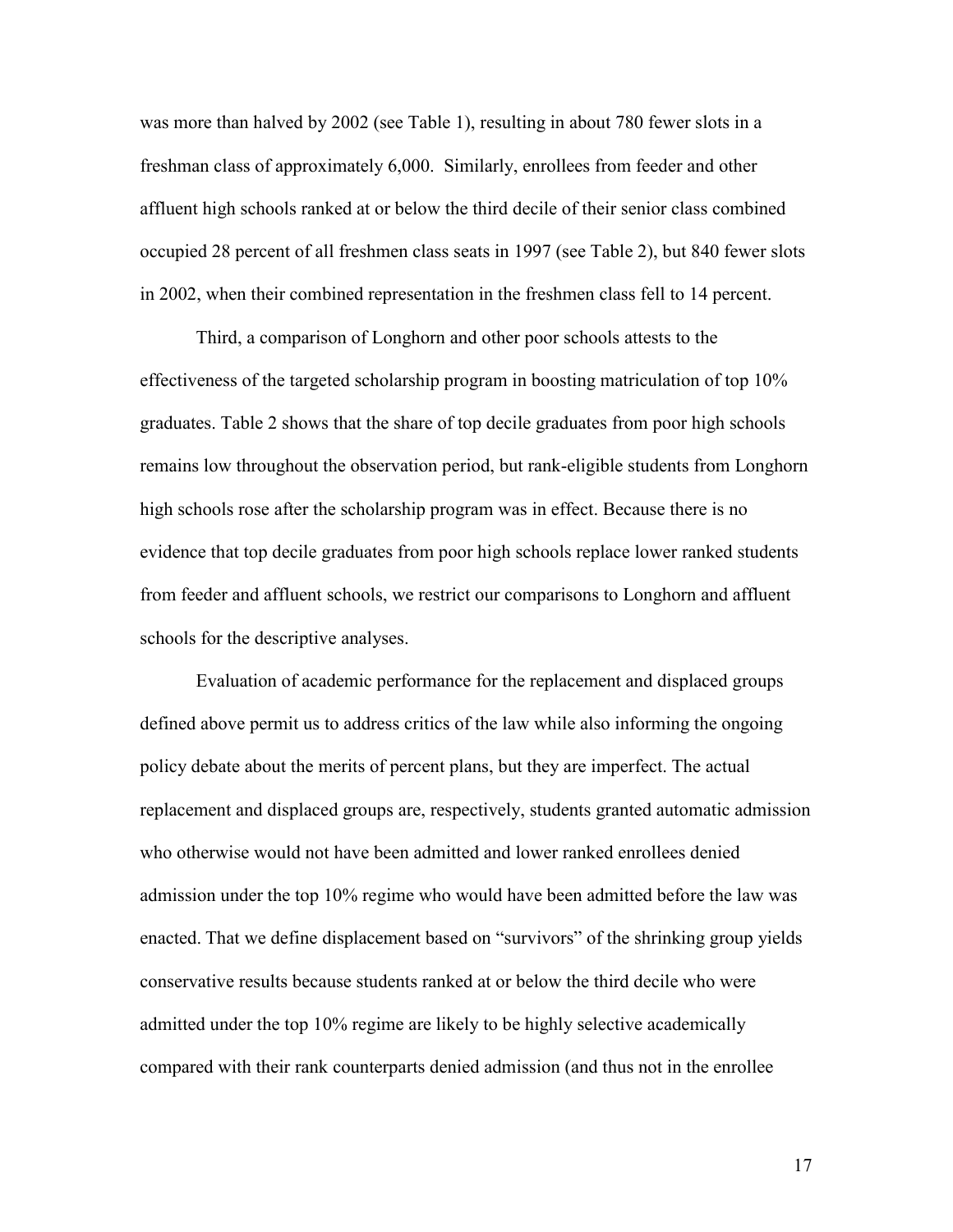sample). As such, their college performance provides an upper bound of achievement differences when compared with replacement groups.

It is also noteworthy that UT admitted over 93 percent of all top 10% applicants prior to the enactment of the uniform admission law; moreover, a comparison of the average rank of top decile enrollees before and after the policy shift reveals no statistical difference.<sup>14</sup> HB588 essentially formalized a *de facto* practice into a *de jure* policy, but because eligibility for the admission guarantee is school-specific, the uniform admission law redistributed the applicant pool among a larger spectrum of high schools throughout the state---616 in 1996 compared with 853 in 2008 (Montejano, 2001; Sandberg, 2008).

## Race and Ethnic Variation in Academic Performance

 $\overline{a}$ 

Critics who allege that the uniform admission law has eroded student quality point to the decline in average test scores of top 10% enrollees over time. Whether these students are ill-prepared for college work, however, is an empirical question. We address by illustrating first the divergence in test scores between displaced and replacement groups, and subsequently evaluating academic performance of the comparison groups.

Figure 2, which plots mean test scores by year for top decile black and Hispanic students (replacement group) and white students ranked at or below third decile (displaced group) confirm that the replacement group averaged lower test scores than the displaced group since before the top 10% law was in effect. Consistent with claims by opponents of the law, the test score gap widened appreciably since 1998.<sup>15</sup> Importantly

<sup>&</sup>lt;sup>14</sup> Neither do we find statistical differences in average class rank of automatically admitted students according to high school type or demographic group. Results available on request.

<sup>&</sup>lt;sup>15</sup> All annual contrasts are statistically significant (at least at the 95% confidence level) with the exception of the black-white difference in 1997, probably due to the low number of black students in that year.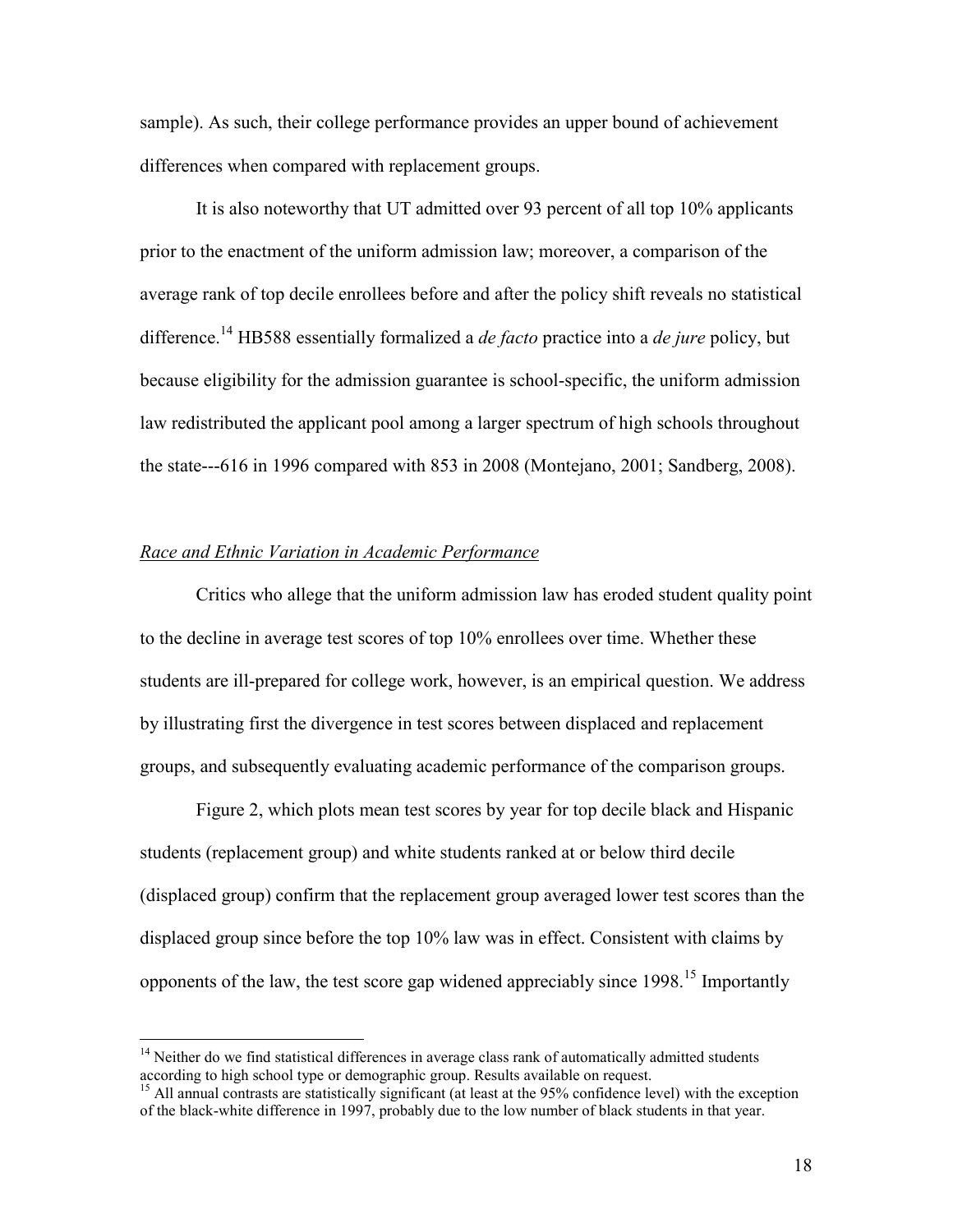the 60-point gap between the comparison groups was approximately halved under the affirmative action admission regime as admission officers selected students with higher scores. Since 1998, however, the test score gap widened. During the first three years of the top 10% regime enrollment of black and Hispanic top decile students with lower average test scores were responsible for increasing the test score gap, but thereafter (2001 – 2003) the rising test scores of white enrollees ranked at or below the third decile drove the divergent trend. Specifically, the 1997 mean score achieved by top decile Hispanics fell 30 points by 2000 and an additional 10 points over the next 3 years. For whites ranked at or below the third decile, the 1997 mean score of 1158 remained stable until 2000, but rose 90 points over the next three years to 1250.

### (Figure 2 about Here)

Despite their lower average test scores, top 10% black and Hispanic students consistently performed as well or better than white students ranked at or below the third decile throughout the entire observation period (Figure 3). Specifically, top decile Hispanics maintain 0.3 freshmen year CGPA margins over the displaced comparison group until 2001, when the test score selectivity of white students ranked at or below the third decile of their class surged. Despite the 161-point test score advantage of lowerranked white students, their freshman year GPA was comparable to that of higher ranked minority enrollees.

#### (Figure 3 about Here)

Other college performance metrics provide additional evidence that top 10% minority enrollees outperform their lower ranked white counterparts with higher test scores. Specifically, Hispanic enrollees maintained a GPA margin of about  $0.2$  in their  $4<sup>th</sup>$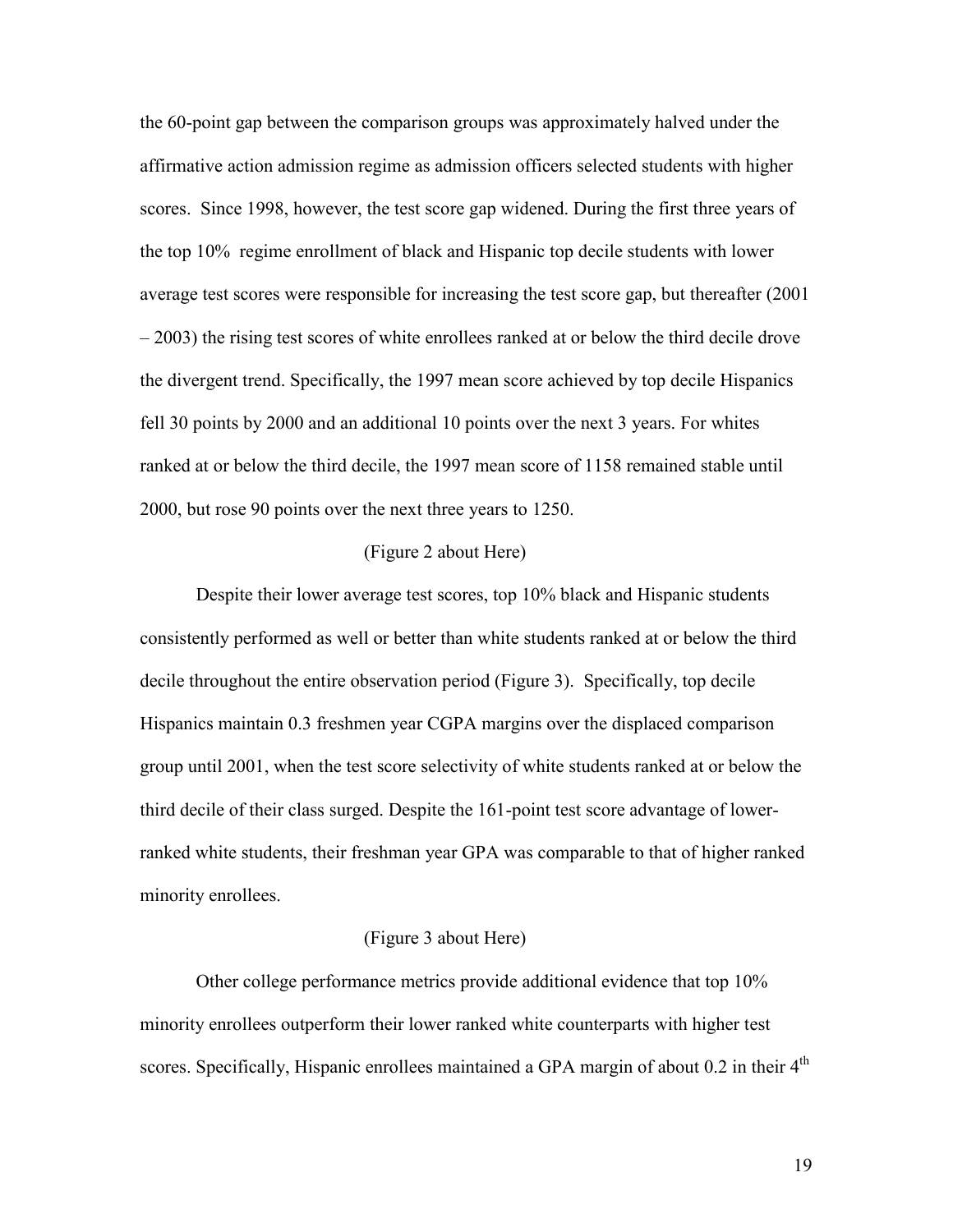year college GPA over white enrollees ranked at or below the third decile through 2000 (the last year our data allow comparisons of this measure), and they have a slightly lower freshman year withdrawal rate. Particularly noteworthy is that by the late 1990s, the probability that top 10% Hispanic enrollees graduated in four years surpassed that of white students ranked at or below the third decile. The small numbers of top decile black students result in greater annual fluctuation, but their academic performance generally parallels that of comparably ranked Hispanic enrollees. These results are consistent with a large body of evidence showing that standardized tests are less reliable predictors of academic success than high school grades (Bowen & Bok, 1998; Alon & Tienda, 2007).

### High School Variation in Academic Performance

 $\overline{a}$ 

Top 10% enrollees from Longhorn high schools primarily include economically disadvantaged students. By definition, these schools have relatively low college-going traditions, but also large shares of black and Hispanic students. Feeder high school enrollees ranked at or below the third decile of their class are predominantly white, and many are wealthy.<sup>16</sup> Thus, the comparison groups based on high school economic status represent the most extreme subset of ethno-racial replacement and displaced groups.

In the early 1990s, when very few Longhorn school graduates enrolled at UT, the test score gap vis-à-vis feeder school enrollees who graduated at or below the third decile of their class was about 70 points. As Figure 4 shows, the gap widened after the admission guarantee for top 10% graduates went into effect. Before 2001, the rising testscore disparity was mainly due to the lower scores achieved by automatically admitted

<sup>&</sup>lt;sup>16</sup> Nearly two-thirds of top decile students from Longhorn schools were black or Hispanic during the 1990's, but that share rose to over 80% by 2003 as these campuses became more segregated. By contrast, over two-thirds of feeder high school students ranked at or below the third decile were white.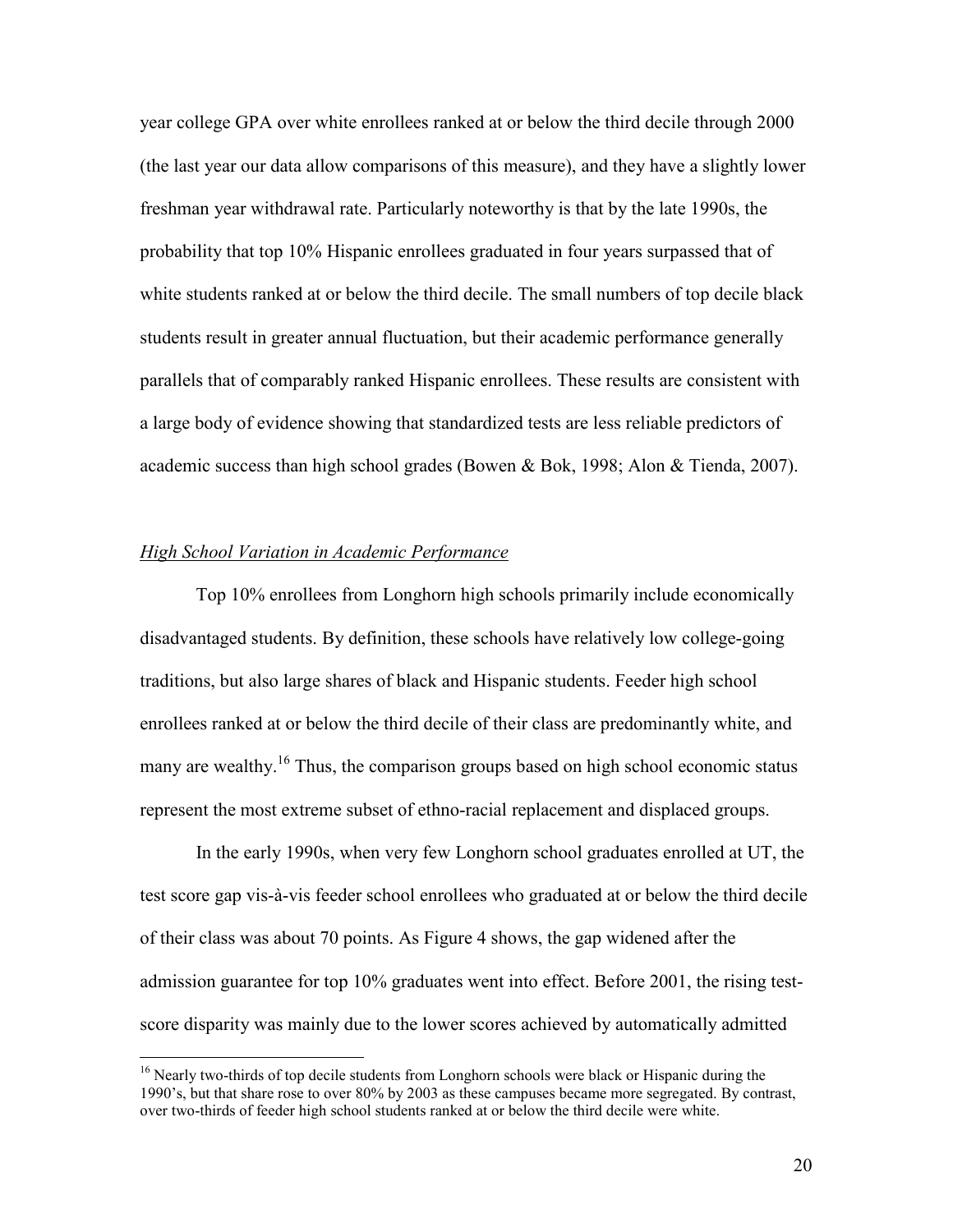Longhorn school graduates. Thereafter, the higher selectivity of feeder school graduates ranked at or below the third decile widened the gap.

#### (Figure 4 about Here)

To be specific, between 1994 and 2003, the average SAT score of top 10% Longhorn students fell 115 points; almost half of this drop occurred in 1999, the second year the top 10% law was in force, and the first year that the Longhorn scholarships were available to rank-qualified graduates (Domina, 2007). The temporary increase in the freshman class size between 2000 and 2002 boosted the average the test scores of feeder school graduates ranked at or below the third decile because most were selected from applicants with the highest test scores. Consequently, the average test score of enrollees from feeder high schools who ranked at or below the third decile rose 94 points in the following three years, and the average score gap between the replacement and displaced groups compared in Figure 4 surged from 152 points in 2000 to 257 points in 2003.

Figure 5 tracks the four academic performance indicators for the replacement and displaced groups defined by high school economic status. Despite their appreciably lower test scores, top decile Longhorn school students performed about as well as the most selective of the group they partly displaced. In 2000 they earned a freshman GPA 0.13 points higher than feeder school students with a 152 point test score advantage, undermining claims that UT is becoming saturated with students unprepared for college work. Longhorn enrollees were also less likely than lower ranked feeder high school graduates to withdraw after the freshman year, and they achieved a comparable  $4<sup>th</sup>$  year GPA in 2000. However, top ranked Longhorn school enrollees were about 8 percent less likely to graduate in four years compared with the more selective feeder school students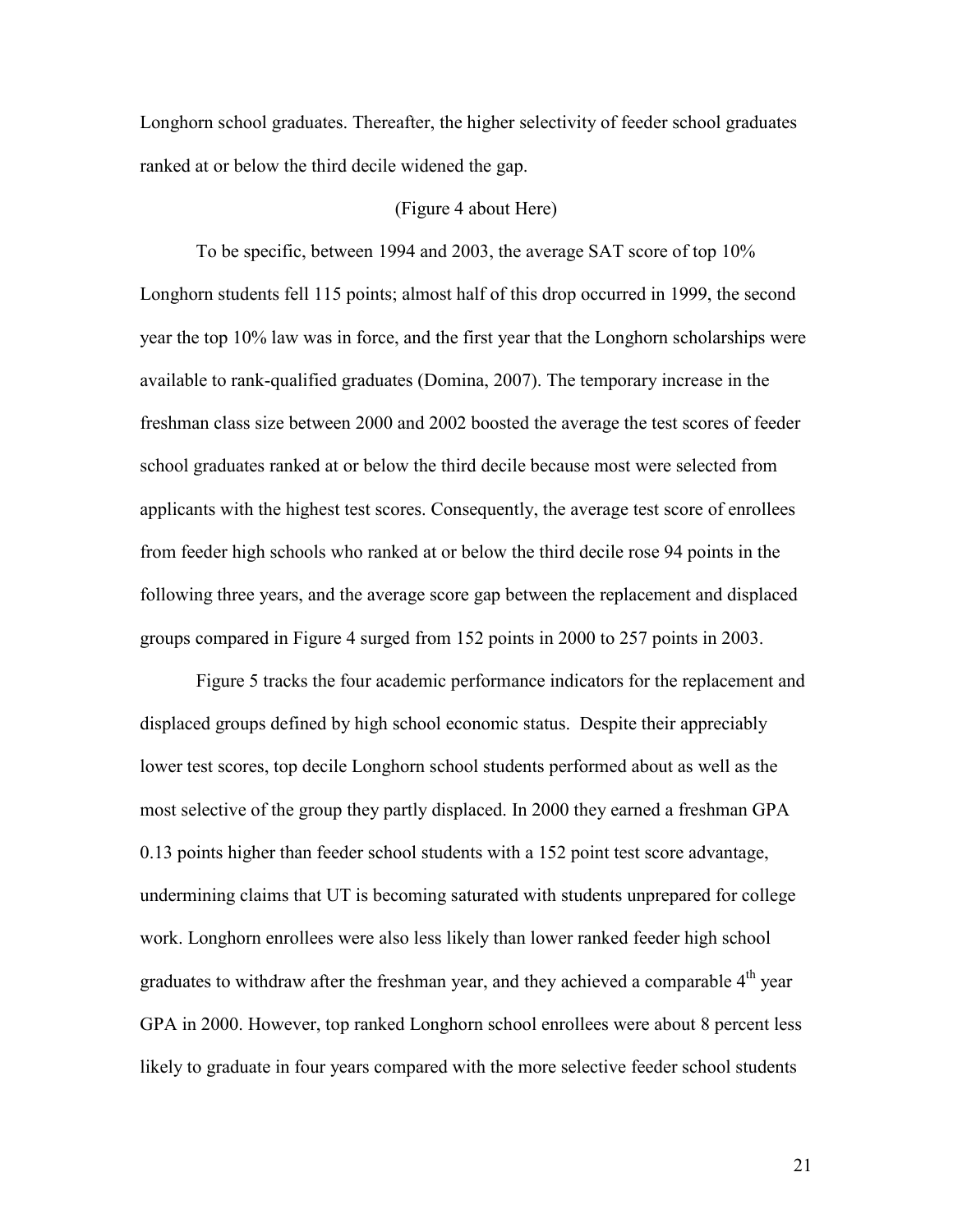who did not qualify for automatic admission. Owing increased the selectivity of students ineligible for automatic admission, especially when the freshman class size was reduced in 2003, the relative edge in freshman year GPA enjoyed by Longhorn students eroded. In 2003 their average freshman GPA was 0.25 points below that of feeder school graduates with class rank at or below the third decile.

#### (Figure 5 about Here)

Performance differences between top ranked Longhorn graduates and lower ranked graduates from "nonfeeder" affluent high schools was about half as large as that between them and similarly ranked feeder school graduates. After 2001, the test score gap increased rank-eligible enrollees from Longhorn schools and affluent school graduates ranked at or below the third decile. Yet, even as the test score gap approached 210 points, the academic performance of top decile Longhorn students was comparable to or slightly above lower ranked graduates from affluent high schools on all achievement outcomes.

Our descriptive findings underscore the limited power of standardized test scores to predict success in college, except at very high and very low ranges (see Bowen & Bok, 1998). Nevertheless, these descriptive analyses do not reveal how much of the college achievement gap stems from group differences in test scores. This question is important because black and Hispanics average lower test scores than their white counterparts; because black and Hispanic students are more likely than whites to attend poor, underperforming schools; and because the test score gap widened between freshmen who qualified for the admission guarantee and those that did not. The multivariate analyses that follow consider how top 10% black and Hispanic students would perform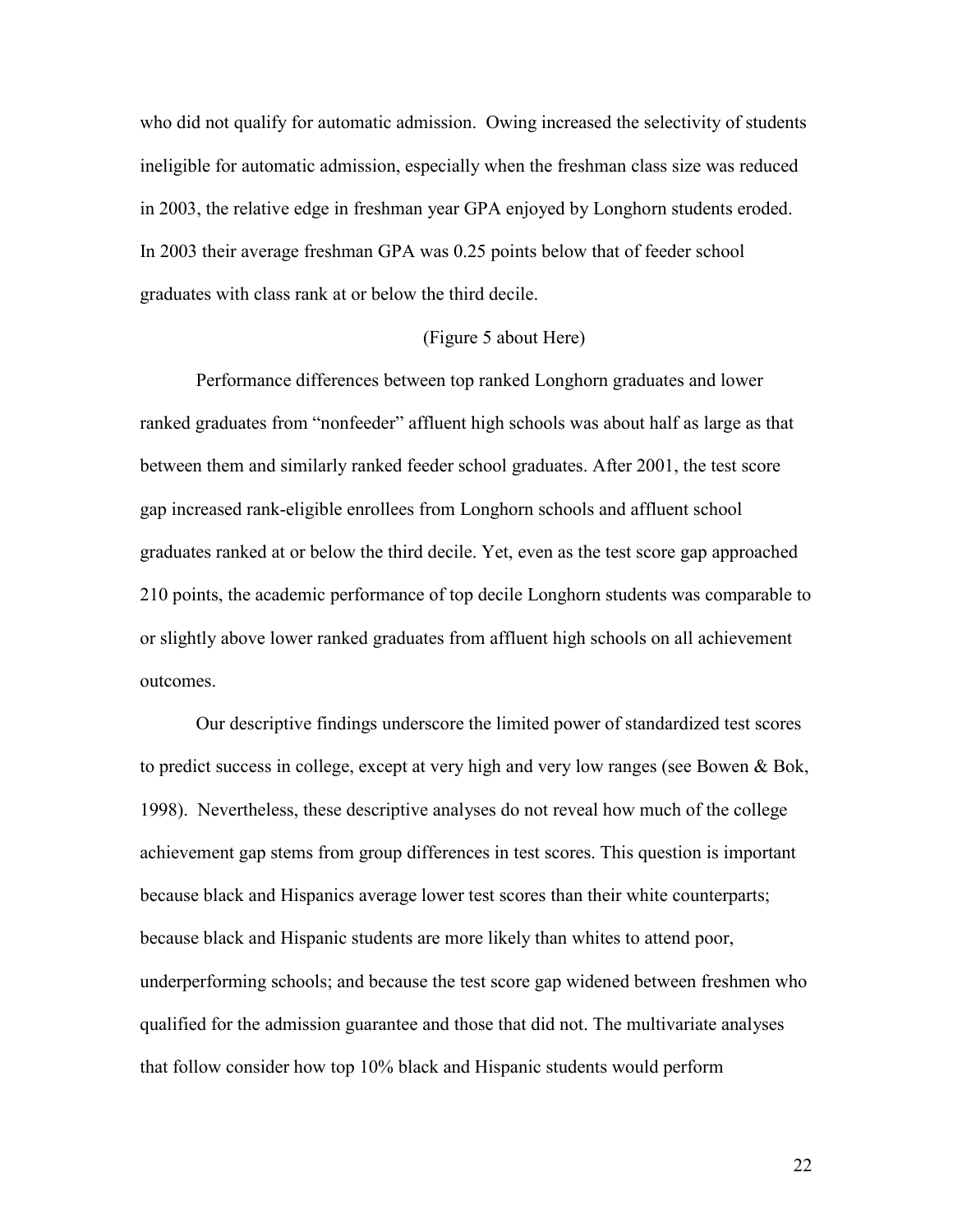academically (1) if they had the same standardized test scores as white students ranked at or below the third decile of their class and (2) if they attended high schools of comparable socioeconomic status.

#### Multivariate Analyses

 $\overline{a}$ 

To address how academic performance of top 10% minority enrollees would improve if they shared the advantages of white students who attend more competitive high schools, we estimate several regression and probit models that predict each of the four academic performance outcomes. The base model includes only dummy variables for the subgroups defined by class rank and race/ethnicity.<sup>17</sup> The second model adds students' standardized test score to the baseline, and model (3) adds a set of high school economic status dummy variables. Finally, model (4) considers the joint influence of test scores and high school economic status on the group differences in academic performance.

Table 3 reports regression coefficients predicting freshman and fourth year college cumulative GPA, and Table 4 reports marginal effects from probit regressions predicting freshmen year withdrawal and the likelihood of graduating in 4 years. Yearspecific estimates take into account the changing composition of the freshman class over time, which is important in order to consider how the selectivity of replacement and displaced groups is related to college performance. For parsimony only the coefficients

 $17$  The subgroups are: top decile blacks, top decile Hispanics, top decile Asians, top decile whites,  $2<sup>nd</sup>$  decile blacks,  $2^{nd}$  decile Hispanics,  $2^{nd}$  decile Asians,  $2^{nd}$  decile whites,  $3^{rd}$  decile or below blacks,  $3^{rd}$  decile or below Hispanics,  $3^{rd}$  decile or below Asians, and  $3^{rd}$  decile or below whites. The reference group is white students ranked at or below the  $3<sup>rd</sup>$  decile.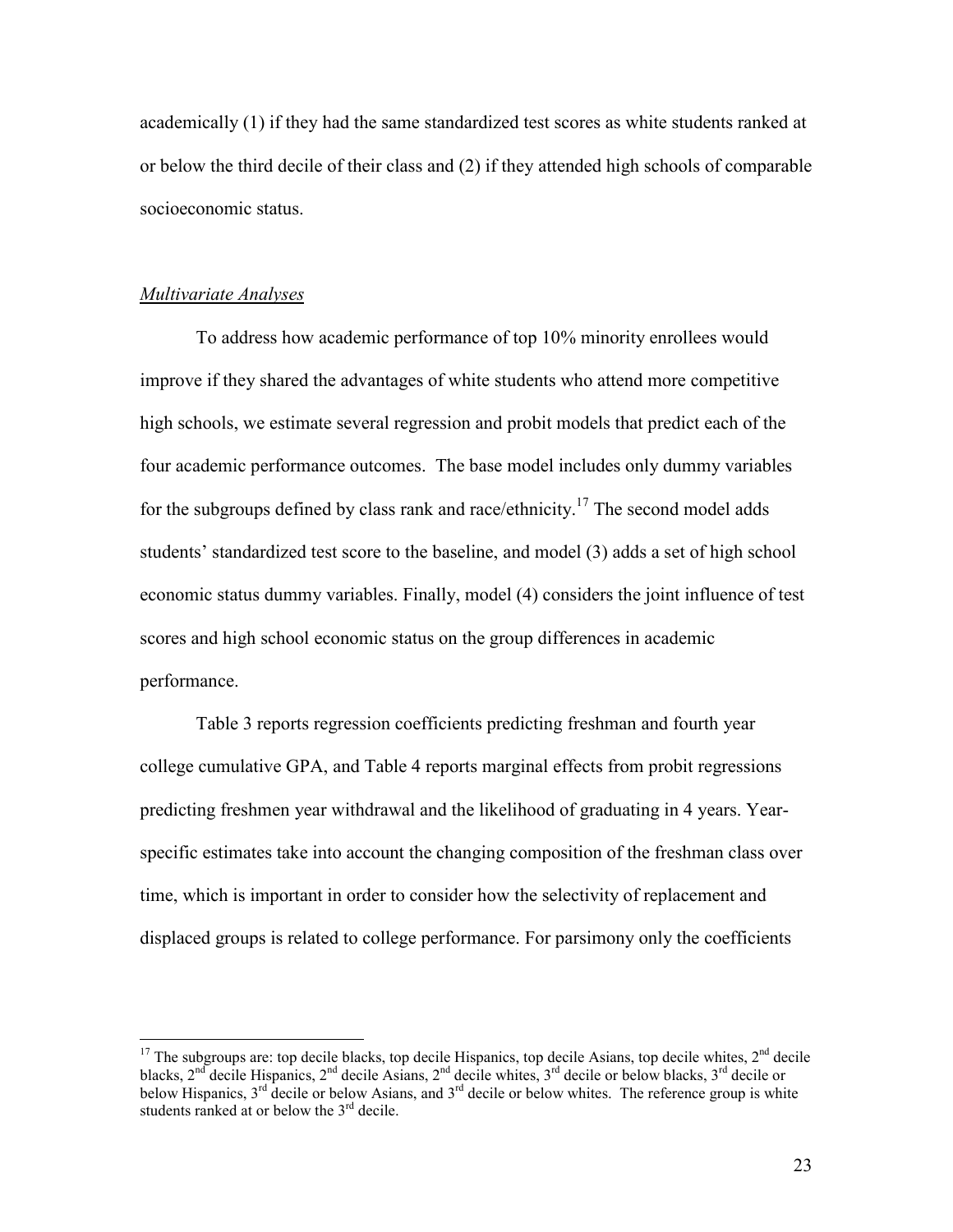and marginal effects for top decile blacks and Hispanics are reported; whites ranked at or below the third decile serve as the reference category.<sup>18</sup>

#### (Table 3 about Here)

The baseline model, which mimics the descriptive findings, provides a benchmark for evaluating the unique and joint influence of the key covariates—test scores vs. school economic strata.<sup>19</sup> The second set of estimates (column 2 in Table 3) indicate that top decile black and Hispanic enrollees outperform white students ranked at or below the third decile of their high school class with comparable standardized test scores, although their improvement in freshman grades are quite modest--less than 0.10 cumulative GPA points in most years before 2001. As the test score gap widened between replacement minority enrollees and white students ranked at or below the third decile, the GPA advantage associated with top decile class rank eroded. The point estimates imply that after 2001, top decile black enrollees would improve their freshman GPA by 0.26 to 0.31 grade points if they arrived with the standardized test scores of the shrinking comparison group. For Hispanics the comparable performance increase for equivalent test scores is 0.19 to 0.26 cumulative grade points, depending on the year.

Although test scores exerted a small net influence on first-year college cumulative GPA (a 100-point test score difference translates into approximately 0.14 to 0.17 GPA points) prior 2001, their influence on grades rises as the gap between the comparison groups grows, as occurs after  $2001$ .<sup>20</sup> Consistent with prior studies based on national data

<sup>19</sup> Although we only report results for top decile black and Hispanic students (as compared with third decile or lower white students), the pattern also holds for other subgroups. Results are available upon request. <sup>20</sup> Although small in magnitude, the test score coefficients are statistically significant for all years, about 0.0014 and 0.0015 in year 2000 and prior. These point estimates rise to 0.0016 and 0.0017 from 2001 to

 $\overline{a}$ 

<sup>&</sup>lt;sup>18</sup> Full results are available from the authors.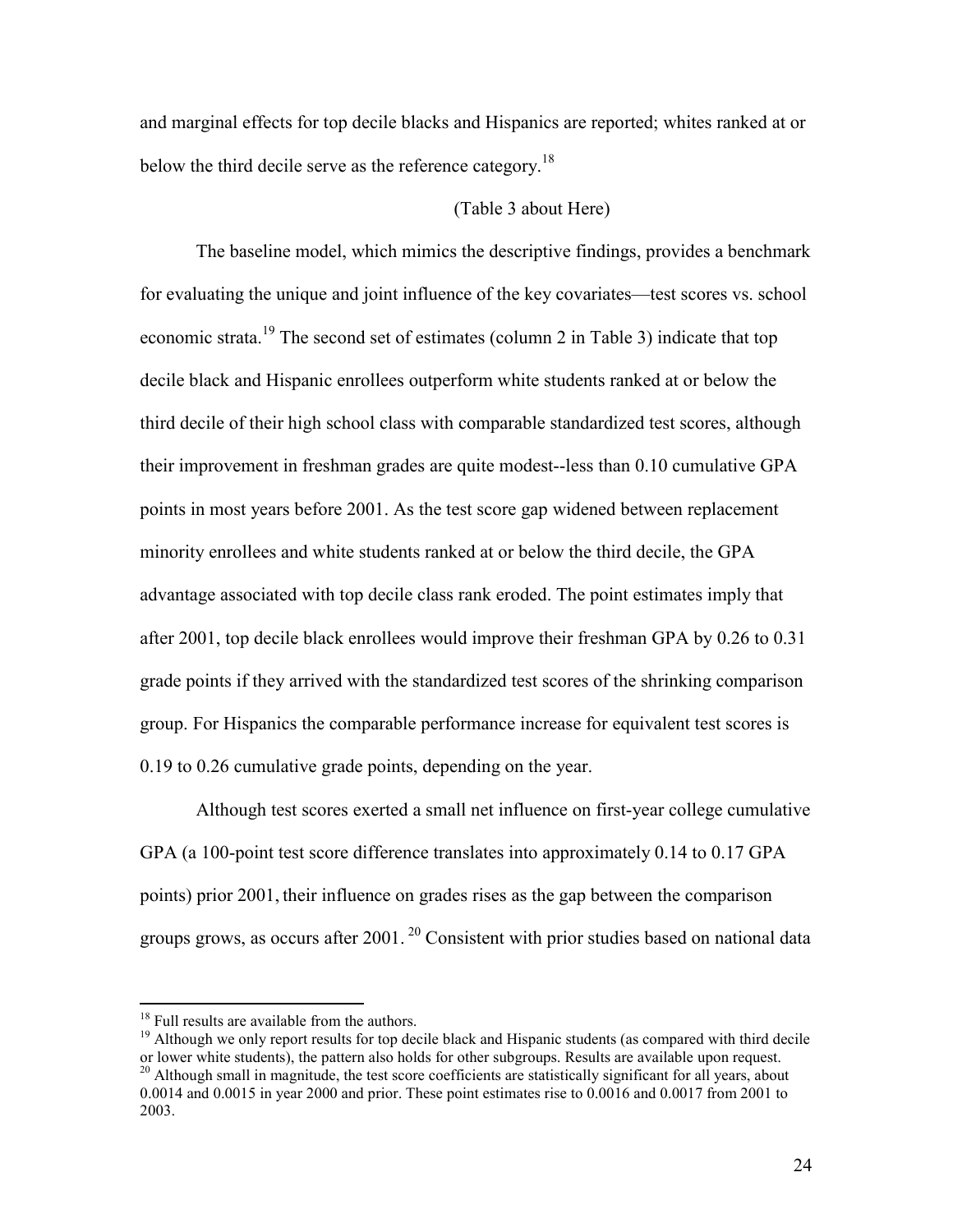(Bowen & Bok, 1998), our estimates show that the influence of standardized test scores on college performance declines over time. Therefore, equalizing test scores between the comparison groups leads to smaller gains in  $4<sup>th</sup>$  year college GPA for top decile black and Hispanic enrollees. Moreover, the test scores minimally influence freshmen year persistence and the likelihood of graduating in four years (see Table 4).

#### (Table 4 about Here)

Minority enrollees who qualify for the admission guarantee disproportionately hail from high schools with limited resources and low college going traditions (Authors, 2006a); however, if they graduated from high schools comparable to those attended by white enrollees who graduated at or below the third decile of their high school class, their college GPA would improve considerably more than if their test scores were equalized (see column 3 of Table 3). Concretely, if top 10% black and Hispanic enrollees attended schools as affluent as those of white enrollees who graduated at or below the third decile of their high school class, their freshman cumulative GPA would be 0.3 to 0.4 points higher, the equivalent of 100-195 test score points before 2000, and over 200 points after 2000, when the entering freshman class was scaled back. On average, minority replacement groups' fourth year college cumulative GPA would be 0.2 points higher, their likelihood of dropping out after the freshman year would be 2 to 4 percentage points lower, and their 4-year graduation rate would be 7 to 19 percent higher if they attended affluent high schools.

Our claim that differences in high school economic status are stronger predictors of variation in college academic performance than standardized test scores finds further support in the final set of estimates (column 4 of Tables 3 and 4). For all outcome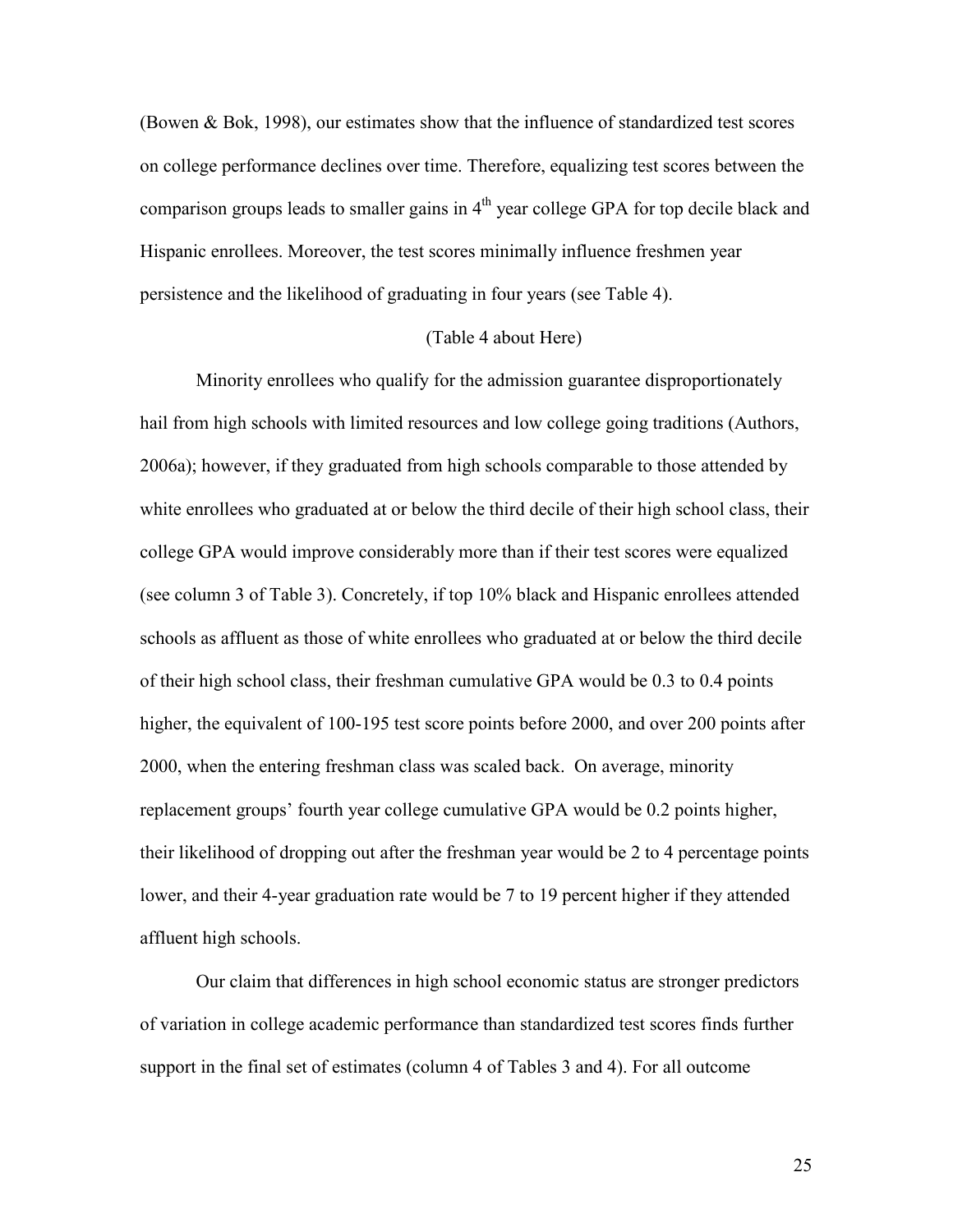measures in most years, the point estimates for group differences remain unchanged from those reported in column 3 through 2000. Thereafter, the test scores exert a slightly stronger influence on group difference in freshman GPA, but net improvements are substantively small, especially for Hispanics ranked in the top decile of their class.

Two additional findings are noteworthy. First, the influence of high school economic status on freshman GPA is sizeable, but its association with 4<sup>th</sup> year cumulative GPA also is large. This shows that high school attended influences performance throughout the college career, unlike test scores, whose influence on performance diminishes after freshman year (Bowen & Bok, 1998). Furthermore, type of high school attended is strongly related with the likelihood of graduating in four years. Our data end in 2003, therefore we are unable to evaluate whether the 4-year graduation rates of the 2001-2003 freshmen classes were maintained.

Second, we investigated whether the GPA advantages accrued by top ranked minority and Longhorn school enrollees reflect their choice of easier academic fields of study. Despite their lower average standardized test scores, top 10% minority students and those from poor schools are more likely to major in natural science, engineering and computer science compared with their comparison groups. Nearly one-third of top decile students choose these majors as compared with one in five among lower ranked white students. Longhorn school graduates who ranked in the top 10% of their class are even more likely than lower ranked graduates from affluent schools to choose science majors at the beginning of their college career. As UT became increasingly saturated with enrollees qualified for automatic admission, lower ranked students became more selective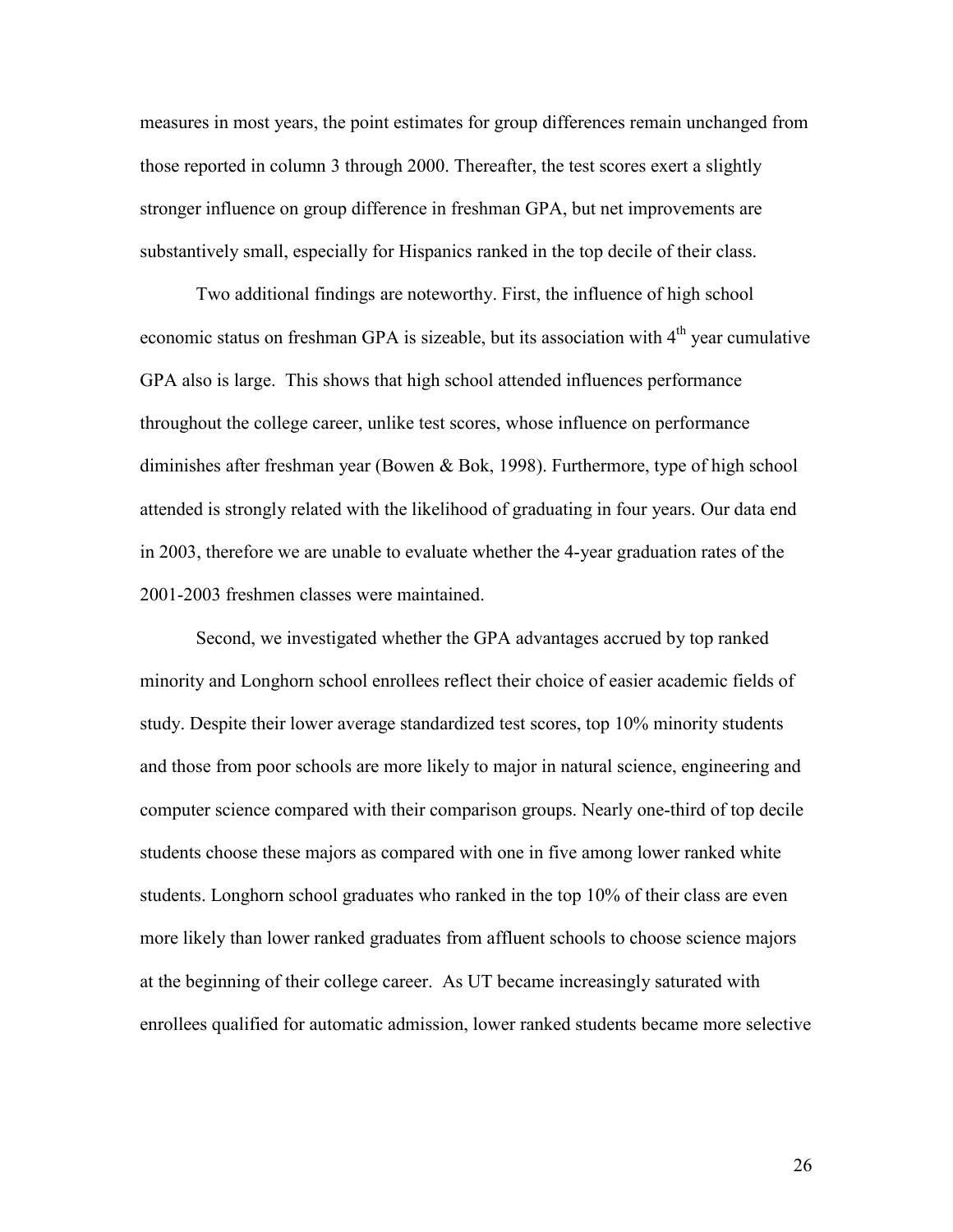and the shares of top 10% enrollees majoring in science fields dropped.<sup>21</sup> Inclusion of dummies for major choices to the baseline model alters the point estimates reported in Tables 3 and 4 only slightly in most years, but our basic inferences remain unaltered.

#### IV. Conclusions and Policy Implications

A decade after becoming law, the top 10% law has been subjected to growing criticism because the state's premier public institution, the University of Texas at Austin, has become saturated with students guaranteed admission based on their class rank, which leaves UT admission officers little discretion in shaping the composition of their entering class (Sandberg, 2008). This unintended consequence, which is partly due to the provision that allows rank-eligible students to choose their campus, partly to the rapidly growing college-age population (WICHE, 2008), and partly to the State's underinvestment in higher education,<sup>22</sup> has fueled opposition to the law. In 2007 the Texas legislature considered several bills that would modify or rescind the uniform admission law during its  $80<sup>th</sup>$  session, and despite support for various compromise bills, none were adopted (Kronberg, 2007; Sandberg, 2008). At the core of the criticisms are widespread beliefs that graduates from competitive high schools who do not qualify for automatic admission are being replaced by less well prepared students who attended low performing high schools.

-

<sup>&</sup>lt;sup>21</sup> These results are based on the majors from the final term record of the students.

<sup>&</sup>lt;sup>22</sup> In a recent communication to alumni (June, 2008), President Powers noted that Texas spends less of its GDP on education compared with other states. For example, in 2006, Texas spent 3.35% of GDP on higher education and public schools, compared with California's 4.24%, Michigan's 4.49%, and North Carolina's 4.05%. These differences, while seemingly small in relative terms, represent significant dollars. Reaching parity with Michigan, for example, would increase education expenditures by \$8.5 billion.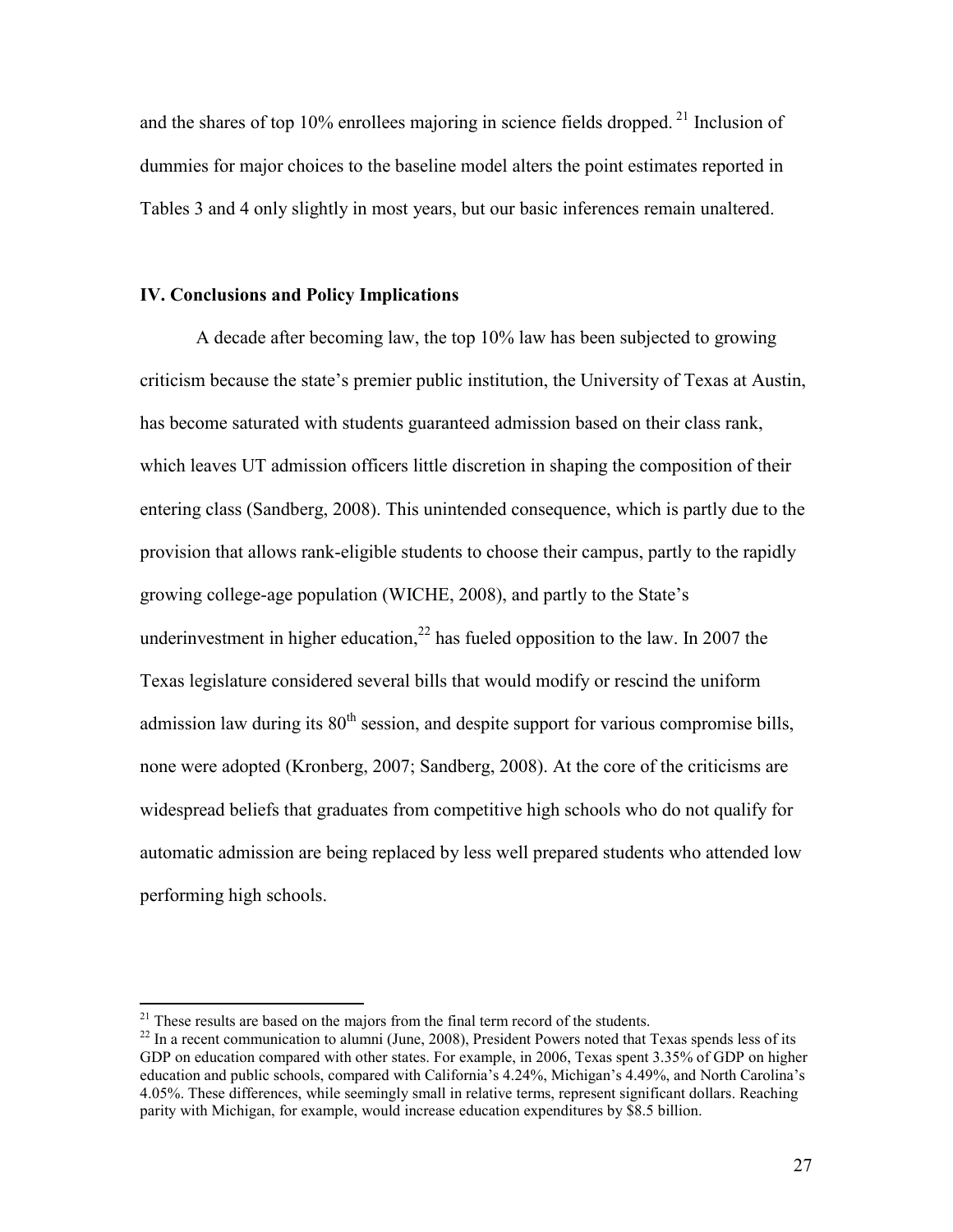We evaluate this criticism first by identifying replacement and displaced groups and subsequently assessing the academic performance of both over time. Descriptive and multivariate analyses established three major findings. First, during the first four years the law was in force, growing saturation of UT with students qualified for automatic admission came at the expense of students who graduated at or below the third decile of their high school class. Freshmen ranked in the second decile of their high school classes maintained their cohort share until 2002, the last year that benefitted from the temporary expansion in the size of the freshman class; thereafter, their cohort share also fell. The increased representation of top decile students coupled with diminishing shares of students ranked at or below the third decile obtains for every ethno-racial group compared and across the five high school economic strata.

Second, we confirm that top ranked black and Hispanic students and those from poor Longhorn high schools do arrive at UT with lower average test scores than the groups they replace, namely white students and graduates from affluent and feeder high schools ranked at or below the third decile of their class. Although the test score gap between replacement and displaced groups widened over time, through 2002 top 10% admits consistently performed as well or better than their lower ranked counterparts. After the temporary expansion of the freshman class was rescinded, students ineligible for automatic admission became increasingly selective on test scores, and predictably, academic performance of top 10% students and their lower ranked counterparts converged. Stated differently, as the admission squeeze took its toll on students ranked at or below the third decile, test scores assumed a major influence on those admitted.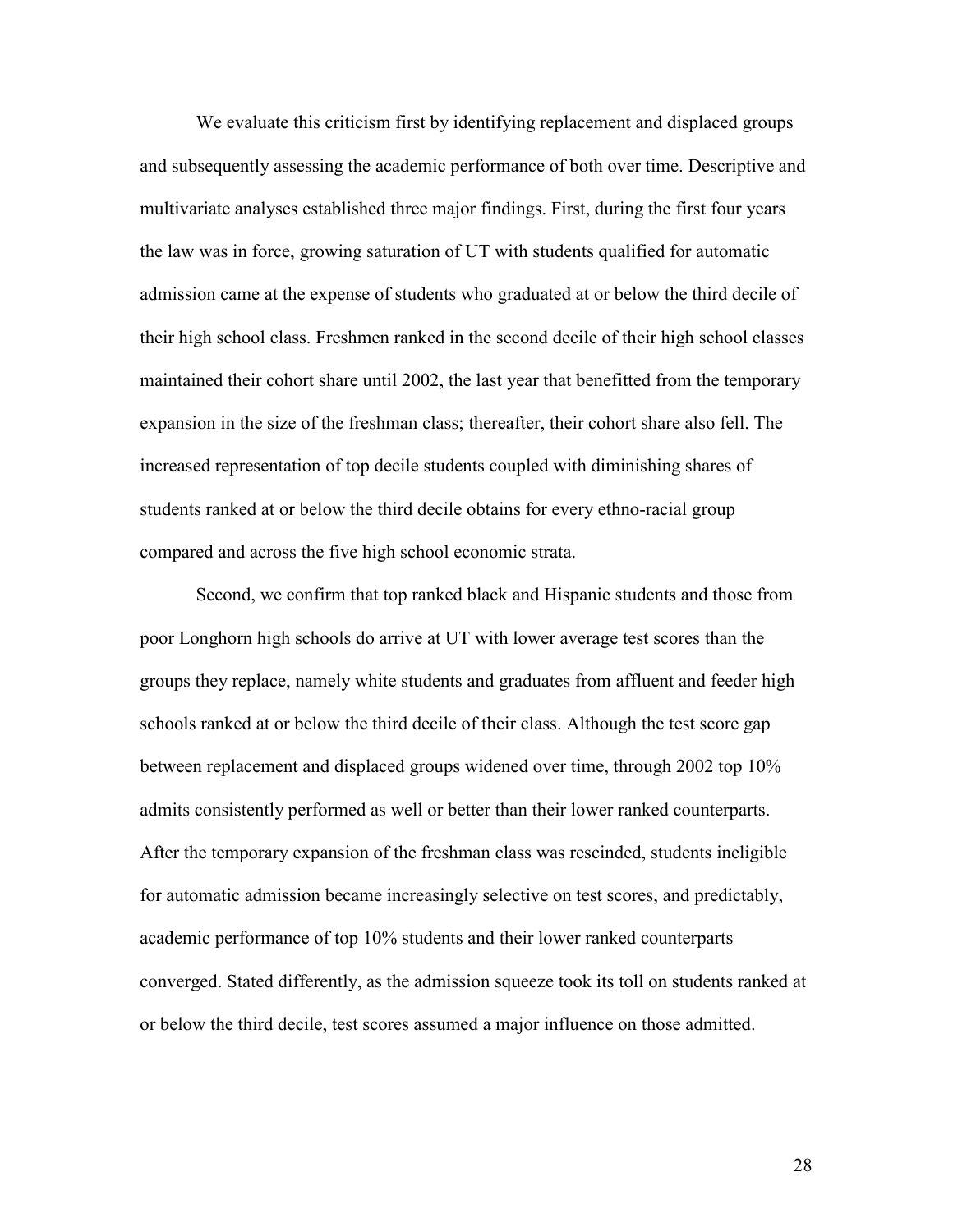Third, we find that the economic status of high schools is largely responsible for group differences in college academic performance. This finding has profound policy implications because it directs attention to the problem the top 10% law was designed to address, namely broadening college access across economic, demographic, geographic and social groups (Giovanola, 2005). Although the number of high schools sending students to UT has increased, from 616 in 1996 to 815 in 2004 (University of Texas, 2005), academic performance of graduates from resource poor schools would be higher still if they benefitted from the academic preparation enjoyed by their counterparts from affluent feeder schools. Revamping the secondary school system so that college-bound students have a more level playing field is a long term policy proposition, but some shortterm high impact, low cost alternatives suggest themselves. The strong ties with competitive post-secondary institutions nurtured by feeder high schools provide a standard of college-going behavior to be emulated by other secondary school campuses. Cultivating college-going cultures at under-resourced secondary schools by strengthening ties with post-secondary institutions is a relatively cost-effective interim strategy that has considerable promise (Domina, 2007).

An important policy lesson concerns the disproportionate emphasis on standardized tests in college admissions despite growing evidence that high school grades are stronger predictors of college success. Our comparisons of top 10% students, whose share of the freshman class has continued to rise, with shrinking shares of students ranked at or below the third decile raises an important research question that bears on college readiness and college access, namely: How wide can the test score gap go without negatively affecting overall academic performance? Because our analyses end in 2003,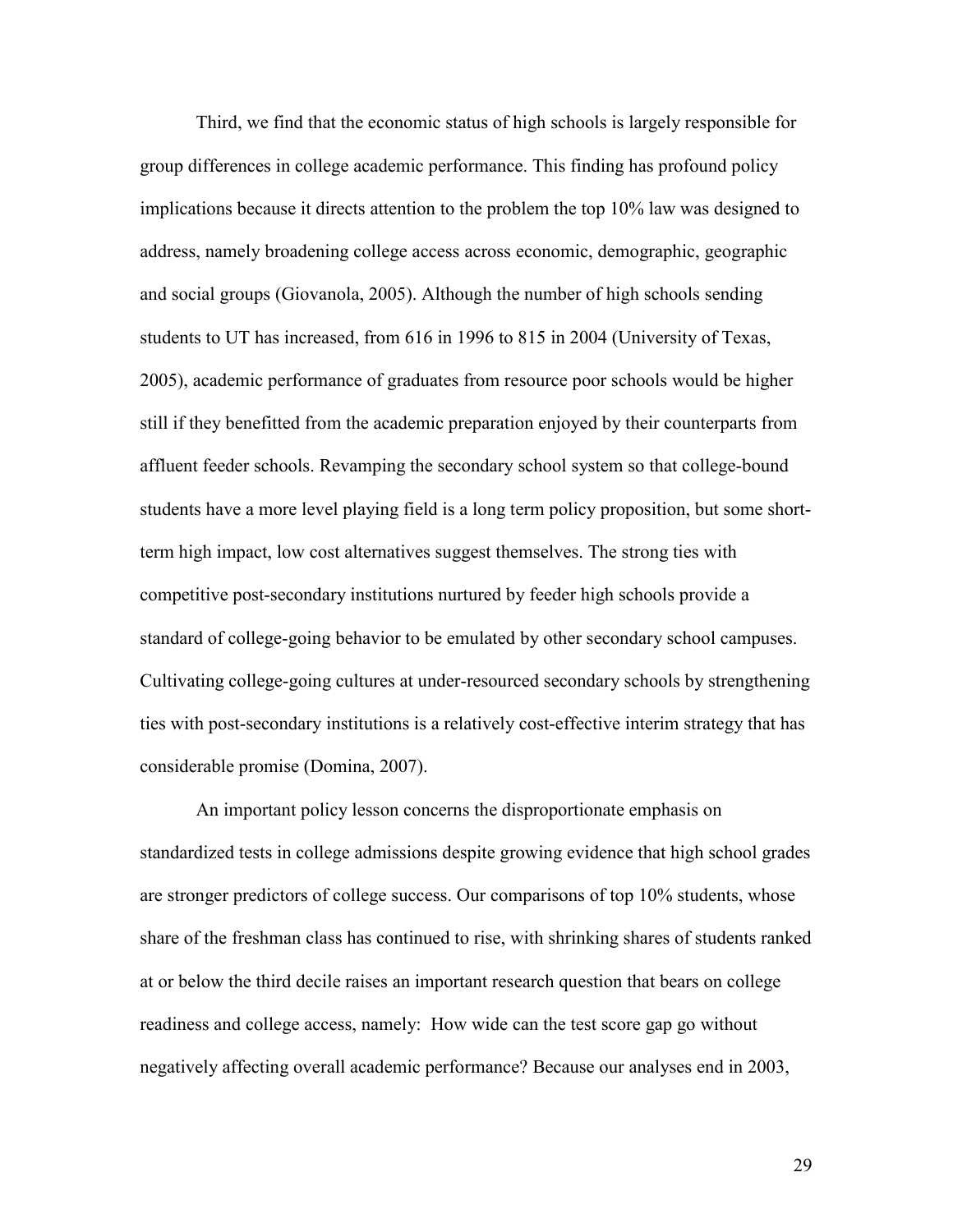we do not know whether and how much the  $4<sup>th</sup>$  year college performance of top 10% enrollees levels off, as suggested by their converging freshmen year performance. Our analyses showing that increased saturation of UT freshman classes with students admitted using a single merit criterion, however reliable in predicting postsecondary academic success, suggests that college performance of students admitted automatically may decline in the future. This does not bode well for the future of the uniform admission law, however laudable its intended equity goals.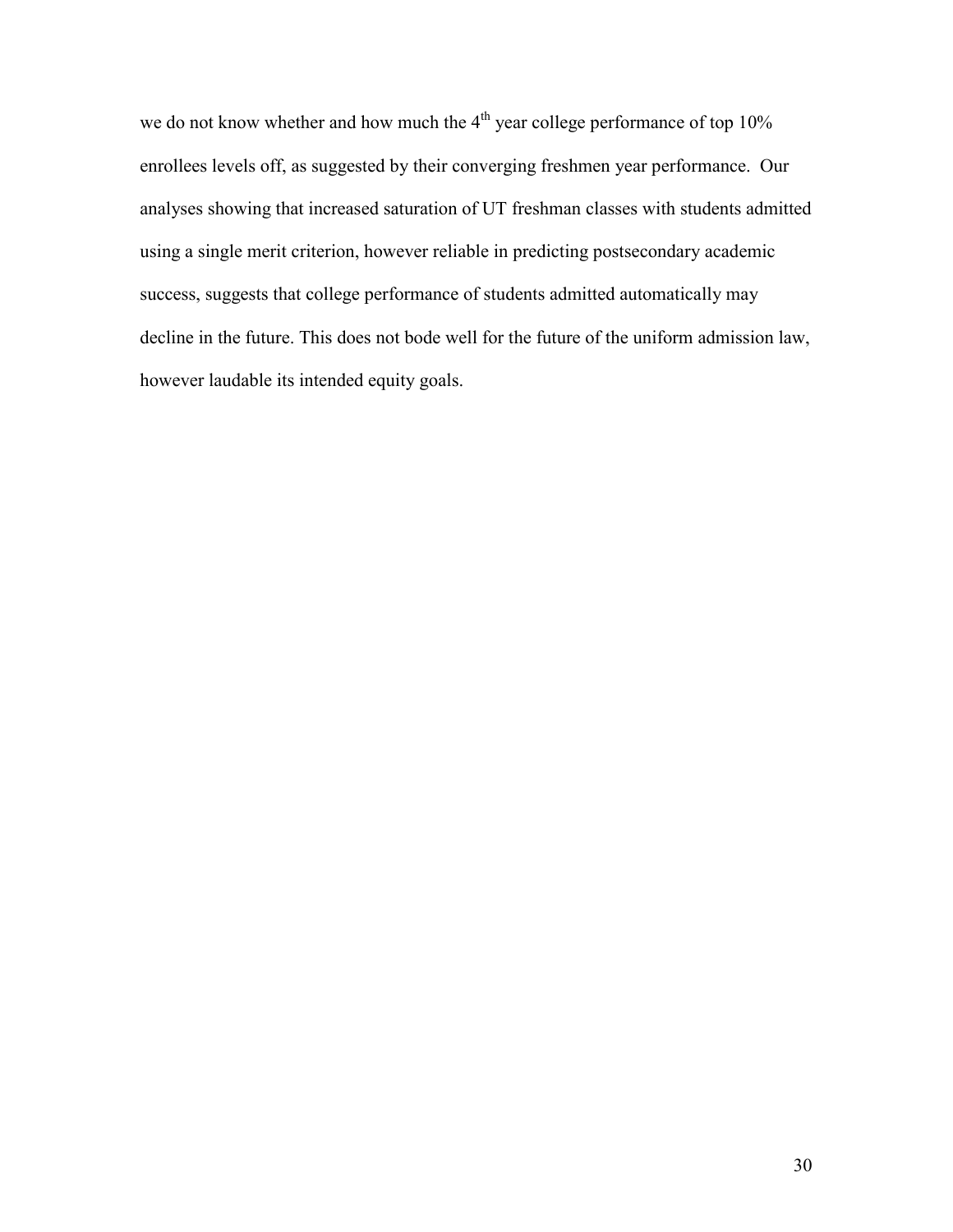#### **References**

Alon, S., & Tienda, M. (2007). Diversity, opportunity and the shifting meritocracy in higher education. American Sociological Review, 72(4), 487-511.

\_\_\_\_\_\_. (2005). Assessing the 'Mismatch' Hypothesis: Differentials in College Graduation Rates by Institutional Selectivity." Sociology of Education 78:294-315.

Authors. (2006a).

- Authors. (2006b).
- Authors. (2008a).
- Authors. (2008b).
- Authors. (2009a).
- Authors. (2009b).
- Barr, R. (2002). Top 10 percent policy: Higher education diversity after Hopwood (Report Number 77-9). Austin, TX: House of Representatives; House Research Organization.
- Bowen, W. G., & Bok, D. (1998). The shape of the river: Long-term consequences of considering race in college and university admissions. Princeton, NJ: Princeton University Press.
- Dickson, L.M. 2006. Does ending affirmative action in college admissions lower the percent of minority students applying to college? Economics of Education Review, 25:109-119.
- Domina, T. (2007). Higher education policy as secondary school reform: Texas public high schools after "Hopwood". *Educational Evaluation and Policy Analysis, 29(3)*, 200-217.
- Faulkner, L. R. (2000, October 25). 'Top 10 percent' helps students. San Antonio Express News, pp. 5.
- Flores, M. (2003, September 26). Senator wants college rule axed ; official: Automatic admission for top 10% in high schools is unfair. San Antonio Express-News, pp. 1.
- Fraser, K. (2008, April 14). State lawmaker wants ten-percent rule: Automatic college admission policy has been implemented in Texas, Calif, and Fla. Michigan Daily. Retrieved April 15, 2008, from http://www.michigandaily.com

Giovanola, A. (2005). Irma Rangel. (Report, Women's Legal History Project.) Retrieved January 29, 2008, from http://womenslegalhistory.stanford.edu/papers05/Rangel\_bio\_Giovandola

- Glater, J. D. (2004, June 13). Diversity plan shaped in Texas is under attack. The New York Times, pp. A1.
- Grissom, B. (2009, March 5). Top 10% rule closer to change. El Paso Times.
- Grutter v. Bollinger, 539 U.S. 306, 328 (2003).
- Haurwitz, R.K. M. (2008, May 20). Judge considers legality of UT admissions policy: Lawsuit seeks to bar university's consideration of race, ethnicity. Austin American-Statesman, pp. B01.
- -----. (2009, March 5). "UT President Warns of Consequences to Automatic-Admission Law." Austin-American Statesman.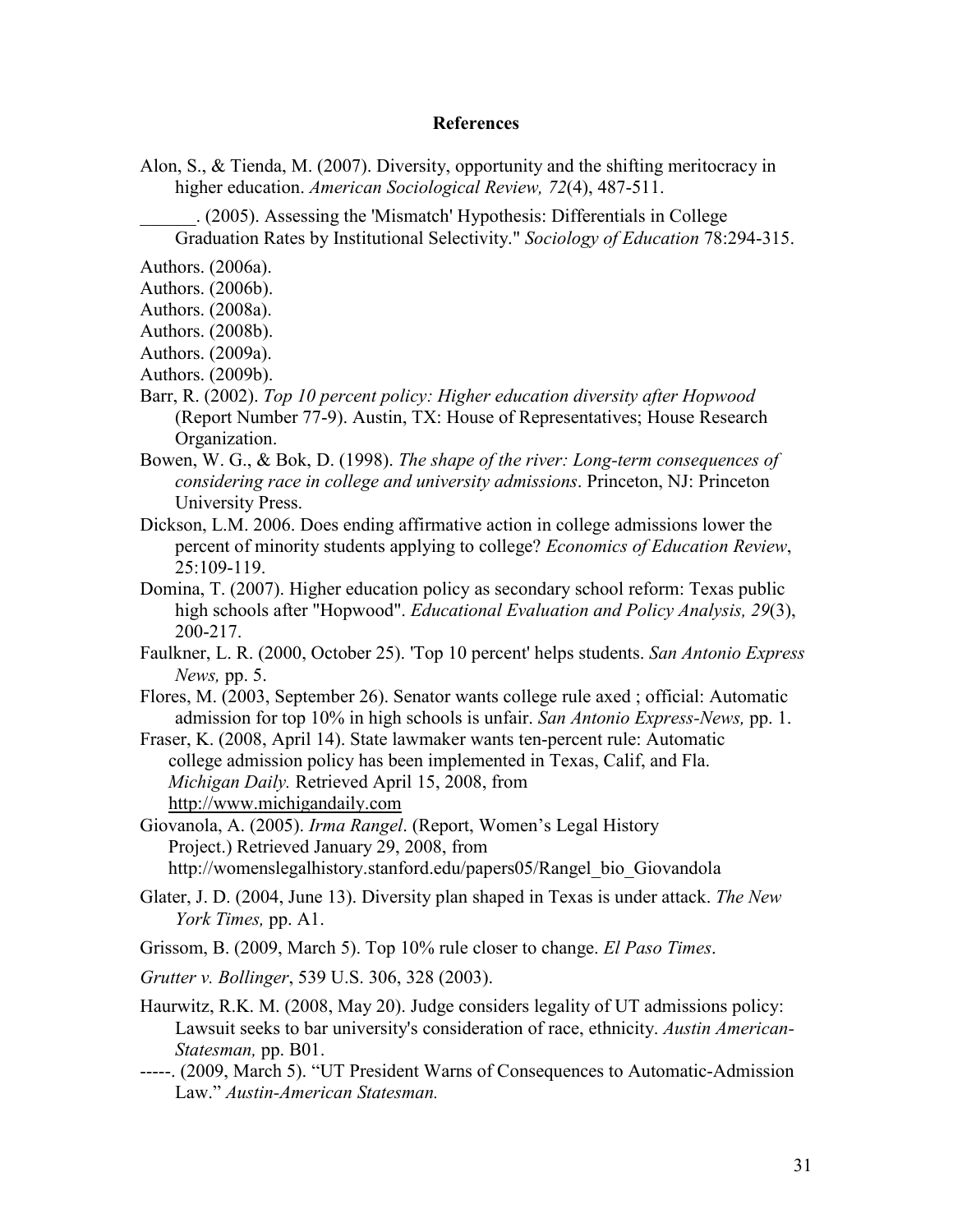Hopwood v. University of Texas, 78 F. 3d 932 (1996)

Jaschik, S. (2006, November 8). Michigan votes down affirmative action. Inside Higher Ed. Retrieved June 24, 2008, from

http://www.insidehighered.com/news/2006/11/08/michigan

- Jayson, S. (2003, September 16). UT is smaller but still biggest freshman class has greater proportion of minorities than 2002. Austin American-Statesman, pp. A1.
- Kane, T. (1998). Racial and Ethnic Preferences in College Admissions." Pp. 431-56 in C. Jencks and M. Phillips, eds., The Black-White Test Score Gap. Washington, DC: The Brookings Institution Press.
- Kao, Grace & Thompson, J.S. (2003). Racial and Ethnic Stratification in Educational Achievement and Attainment. Annual Review of Sociology 29:417-42.
- Kronberg, H. (2007, May 4). Senate passes top 10 percent compromise. The Quorum Report. Retrieved June 13, 2008, from http://www.quorumreport.com
- Light, A. & Strayer, W. (2000). Determinants of College Completion: School Quality or Student Ability? The Journal of Human Resources 35:299-332.
- Long, M. C. (2004). "Race and College Admissions: An Alternative to Affirmative Action." The Review of Economics and Statistics, 86(4): 1020-1033.
- Luke, P. (2008, April 11). Lawmaker proposes college admission change. Ann Arbor News. Retrieved April 11, 2008, from http://www.mlive.com/annarbornews/
- Martin, T. (2008, April 11). Plan: Top students to get priority at Michigan universities. Lansing State Journal. Retrieved April 11, 2008, from http://www.lansingstatejournal.com/
- Massey, D. S. (2006). "Social Background and Academic Performance Differentials: White and Minority Students at Selective Colleges." American Law and Economic Review 8:390-409.
- Montejano, D. (2001). Access to the University of Texas at Austin and the ten percent plan: A three-year assessment. Austin, TX: University of Texas, Austin. Available at http://www.utexas.edu/student/admissions/research/montejanopaper.html
- Nissimov, R. (2000, June 4). Meet Russell Crake; He graduated from Bellaire High school with a 3.94 GPA and an SAT score of 1240. The Houston Chronicle, P.A1.
- Nissimov, R. (2003, June 24). Supreme court actions ; UT to reintroduce race-based criteria; president wants to cap on "top 10 percent" students. The Houston Chronicle. Retrieved June 24, 2008, from http://www.chron.com
- Orfield, G. & Lee, C. (2004). Brown at 50: King's Dream or Plessy's Nightmare? Unpublished manuscript, The Civil Rights Project, Harvard University, Cambridge, MA.
- Pike, G. R. & Saupe, J.L. ( 2002). Does High School Matter? An Analysis of Three Methods of Predicting First-Year Grades. Research in Higher Education 43:187- 207.
- Rothstein, J. M. (2004). College Performance Predictions and the SAT. Journal of Econometrics 121:297-317.
- Sandberg, L. (2008, March 20). Top 10 rule limits UT, says its leader; powers argues forced admission blocks diversity. The Houston Chronicle, pp. 1.
- Schmidt, P. (2008a, March 27). Major shifts in college admissions policies in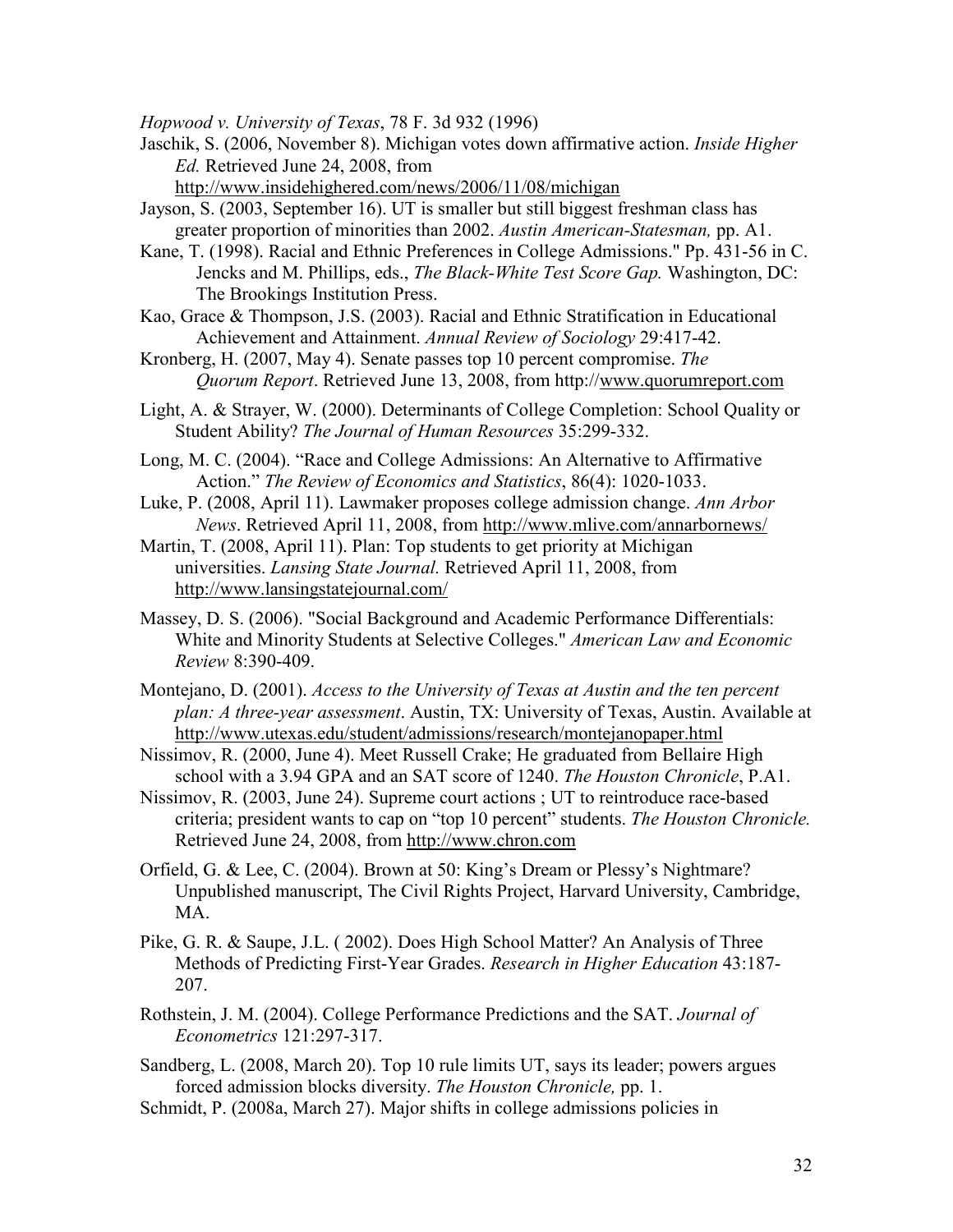Texas had unforeseen consequences. The Chronicle of Higher Education. Retrieved March 28, 2008, from http://chronicle.com/

- Schmidt, P. (2008b, June 6). New twists mark the debate over Texas' top 10-percent plan. The Chronicle of Higher Education, pp. 20.
- Schneider, B., Martinez, S. & Owens, P. (2006). Barriers to Educational Opportunities for Hispanics in the United States. Pp. 179-227 in Tienda & Mitchell, eds., Hispanics and the Future of America. Washington DC: National Academics Press.
- Texas Education Agency [TEA]. (2001). Pocket edition: Texas public school statistics. Austin: Texas Education Agency Division of Performance Reporting.
- Thernstrom, A. & Thernstrom, S. (1996). Reflections on the Shape of the River. UCLA Law Review 46: 1583-1632.
- The University of Texas at Austin. (2005). The number of Texas high schools represented in the entering freshman classes of the University of Texas at Austin 1996-2004.

http://www.utexas.edu/student/admissions/research/FeederSchools\_1996- 2004.pdf

- Vars, F. E. & Bowen, W. G.. (1998). Scholastic Aptitude Test Scores, Race, and Academic Performance in Selective Colleges and Universities. Pp. 457-79 in Jencks & Phillips, eds., The Black-White Test Score Gap. Washington, DC: The Brookings Institution Press
- Western Interstate Commission for Higher Education [WICHE]. (2008). Knocking at the college door: Projections of high school graduates by state, income, and race/ethnicity, 1988 to 2018. Boulder, CO: Author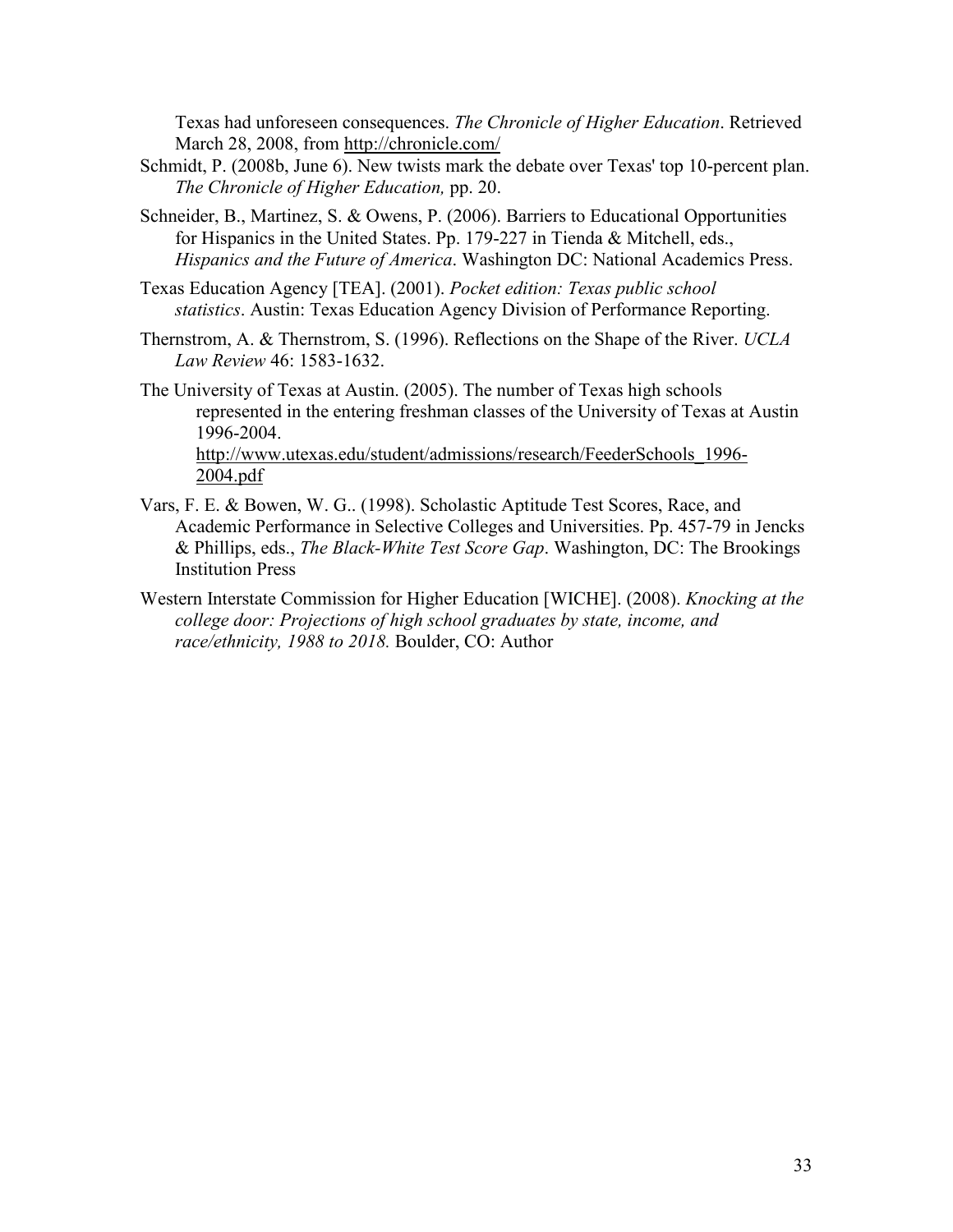Figure 1. Class Rank Distribution of UT Enrollees, 1990-2003



Class Rank Distribution by Race/Ethnicity





Source: Texas Higher Education Project (THEOP) administrative data.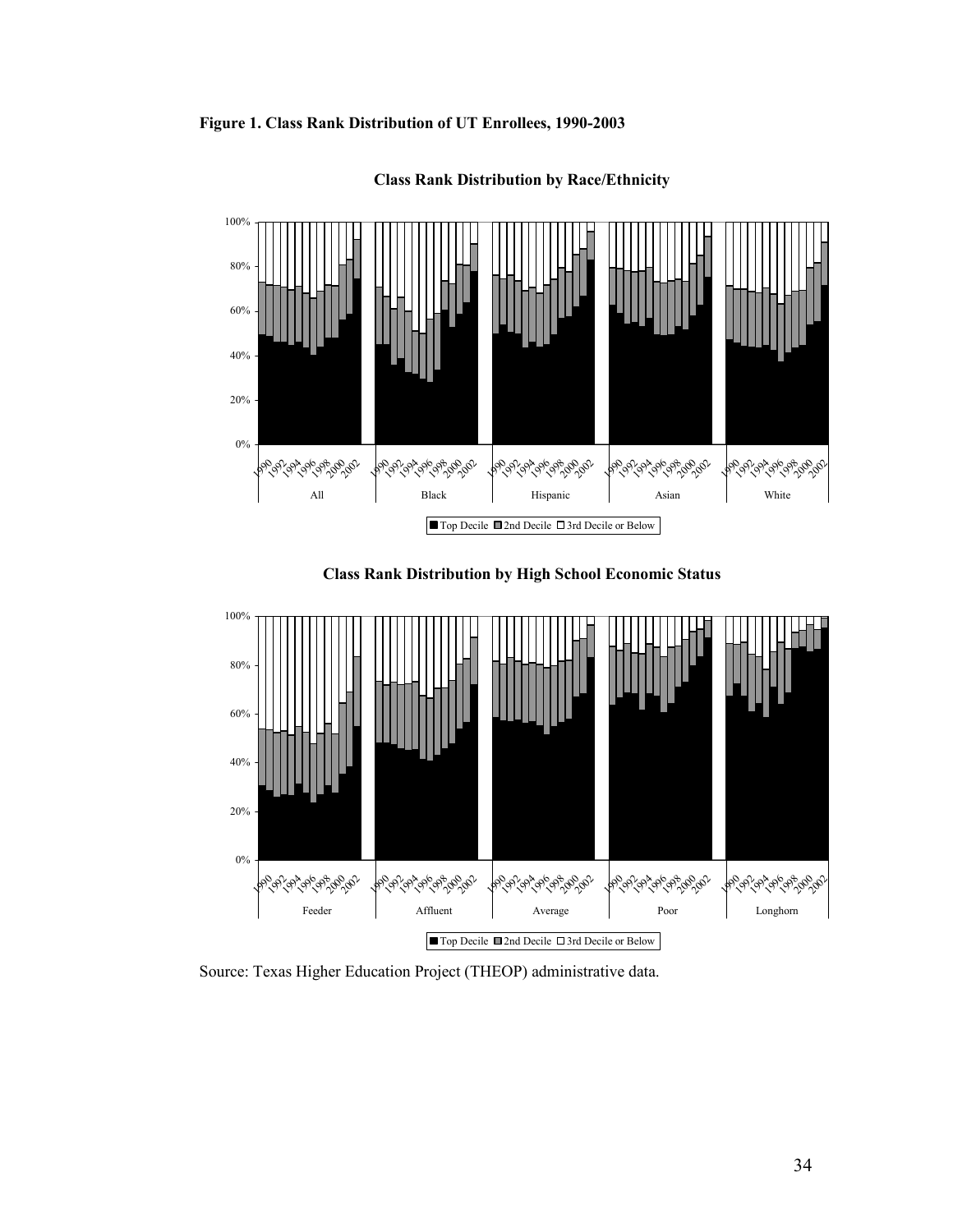Table 1. Distribution of UT Enrollees by Class Rank & Race/Ethnicity (Row Percents) Table 1. Distribution of UT Enrollees by Class Rank & Race/Ethnicity (Row Percents)

|                      | $W$ hite $\, \, \mathbb{C} \, \, \mathbb{C} \, \, \mathbb{C} \, \, \mathbb{C} \, \, \mathbb{C} \, \, \mathbb{C} \, \, \mathbb{C} \, \, \mathbb{C} \, \, \mathbb{C} \, \, \mathbb{C} \, \, \mathbb{C} \, \, \mathbb{C} \, \, \mathbb{C} \, \, \mathbb{C} \, \, \mathbb{C} \, \, \mathbb{C} \, \, \mathbb{C} \, \, \mathbb{C} \, \, \mathbb{C} \, \, \mathbb{C} \, \, \mathbb{C} \, \$ |                 |               |               |                                                                                                |                |                   |                 |               |                          |                |                 |                   |                       |                |
|----------------------|--------------------------------------------------------------------------------------------------------------------------------------------------------------------------------------------------------------------------------------------------------------------------------------------------------------------------------------------------------------------------------------|-----------------|---------------|---------------|------------------------------------------------------------------------------------------------|----------------|-------------------|-----------------|---------------|--------------------------|----------------|-----------------|-------------------|-----------------------|----------------|
|                      | Asian                                                                                                                                                                                                                                                                                                                                                                                |                 |               | $\vec{a}$     | $\frac{5}{1}$                                                                                  | $\geq$         |                   |                 | $\frac{8}{1}$ | $\frac{8}{18}$           | $\overline{0}$ | $\overline{0}$  |                   |                       | $\overline{9}$ |
| <b>All Ranks</b>     | <b>Hispanic</b>                                                                                                                                                                                                                                                                                                                                                                      | $\overline{17}$ | $\frac{8}{1}$ | $\frac{8}{1}$ | $\overline{17}$                                                                                | $\overline{4}$ | $\overline{15}$   | $\overline{15}$ | ≌             | $\overline{4}$           | $\overline{5}$ | $\overline{5}$  | $\tilde{5}$       | ِص                    | $\infty$       |
|                      | <b>Black</b>                                                                                                                                                                                                                                                                                                                                                                         |                 |               |               |                                                                                                |                |                   |                 |               |                          |                |                 |                   |                       |                |
|                      |                                                                                                                                                                                                                                                                                                                                                                                      |                 |               |               |                                                                                                |                |                   |                 |               |                          |                |                 |                   |                       | 5,404          |
|                      |                                                                                                                                                                                                                                                                                                                                                                                      |                 |               |               | 8 8 8 8 8 8 8 8 8 8 8 9 8                                                                      |                |                   |                 |               |                          |                |                 |                   |                       | $\mathbf{S}$   |
|                      |                                                                                                                                                                                                                                                                                                                                                                                      |                 |               |               |                                                                                                |                |                   |                 |               |                          |                | $\overline{19}$ |                   |                       |                |
|                      | Asian                                                                                                                                                                                                                                                                                                                                                                                |                 |               |               |                                                                                                |                |                   |                 |               | 5                        |                |                 |                   |                       |                |
|                      | Hispanic                                                                                                                                                                                                                                                                                                                                                                             |                 |               |               |                                                                                                |                |                   |                 |               |                          |                |                 |                   |                       |                |
| 3rd Decile and Lower | <b>Black</b>                                                                                                                                                                                                                                                                                                                                                                         |                 |               |               |                                                                                                |                |                   |                 |               |                          |                |                 |                   |                       |                |
|                      | White $\vert \Xi \vert$                                                                                                                                                                                                                                                                                                                                                              |                 |               |               |                                                                                                |                | $\mathbf{\Gamma}$ |                 |               | $\overline{\phantom{a}}$ | $\overline{a}$ |                 | <u>s a</u>        | $\tilde{\mathcal{O}}$ |                |
|                      | <b>Asian</b>                                                                                                                                                                                                                                                                                                                                                                         |                 |               |               |                                                                                                |                |                   |                 |               |                          |                |                 |                   |                       |                |
| 2nd decile           | Hispanic                                                                                                                                                                                                                                                                                                                                                                             |                 |               |               |                                                                                                |                |                   |                 |               |                          |                |                 |                   |                       |                |
|                      | <b>Black</b>                                                                                                                                                                                                                                                                                                                                                                         |                 |               |               |                                                                                                |                |                   |                 |               |                          |                |                 |                   |                       |                |
|                      | White                                                                                                                                                                                                                                                                                                                                                                                | $\sim$          |               | $\sim$        | aaaaaaaa                                                                                       |                |                   |                 |               |                          |                |                 | $\omega$ $\omega$ |                       |                |
|                      | Asian                                                                                                                                                                                                                                                                                                                                                                                |                 |               |               |                                                                                                |                |                   |                 |               |                          |                |                 |                   |                       |                |
| <b>Top Decile</b>    | Hispanic                                                                                                                                                                                                                                                                                                                                                                             |                 |               |               | $\infty$ $\infty$ $\infty$                                                                     |                |                   |                 |               |                          |                |                 |                   |                       |                |
|                      | <b>Black</b>                                                                                                                                                                                                                                                                                                                                                                         |                 |               |               |                                                                                                |                |                   |                 |               |                          |                |                 |                   |                       |                |
|                      |                                                                                                                                                                                                                                                                                                                                                                                      | 066             |               |               | 1991<br>1993 35 36 36 56 76 89 900<br>1993 3000 1998 9000 1<br>1998 9000 1000 1000 2000 2000 3 |                |                   |                 |               |                          |                |                 |                   |                       |                |

Source: Texas Higher Education Project (THEOP) administrative data. Source: Texas Higher Education Project (THEOP) administrative data.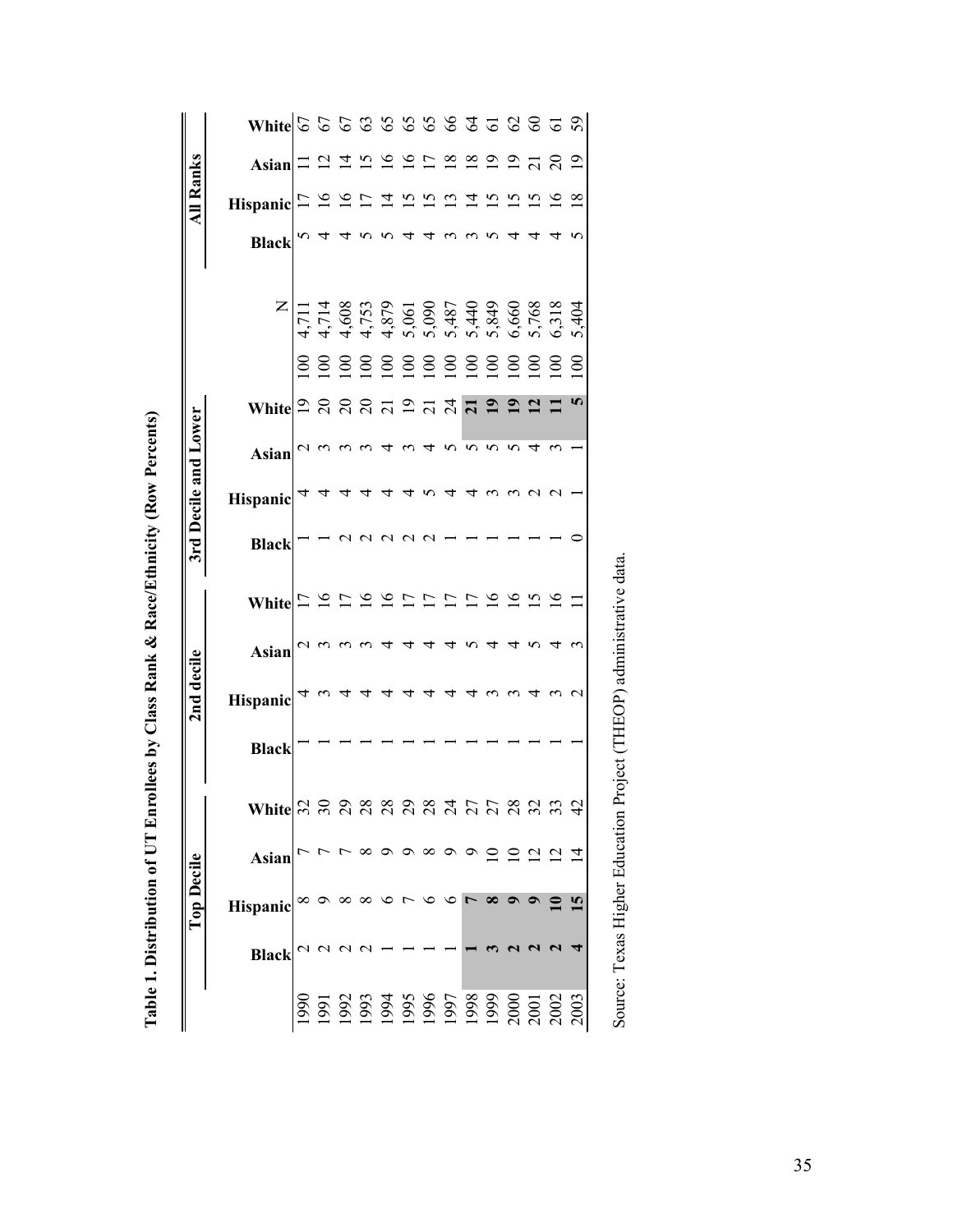Table 2. Distribution of UT Enrollees by Class Rank & High School Economic Status (Row Percents) Table 2. Distribution of UT Enrollees by Class Rank & High School Economic Status (Row Percents)

|                      | Long-horn                                                                                                                                                                                                                                                                                                                       |       |                 |               |                |                               |         |                |          |              |                        |                |         |         |
|----------------------|---------------------------------------------------------------------------------------------------------------------------------------------------------------------------------------------------------------------------------------------------------------------------------------------------------------------------------|-------|-----------------|---------------|----------------|-------------------------------|---------|----------------|----------|--------------|------------------------|----------------|---------|---------|
|                      | Poor                                                                                                                                                                                                                                                                                                                            |       |                 |               | $\infty$       | $\infty$                      |         |                | 8        | ${}^{\circ}$ | $\circ$                |                |         | $\circ$ |
| <b>All Ranks</b>     | Average A A A A A A A A A A A A A A A A                                                                                                                                                                                                                                                                                         |       |                 |               |                |                               |         |                |          |              |                        |                |         |         |
|                      | Affluent $\mathbb{R}$ $\mathbb{R}$ $\mathbb{R}$ $\mathbb{R}$ $\mathbb{R}$ $\mathbb{R}$ $\mathbb{R}$ $\mathbb{R}$ $\mathbb{R}$ $\mathbb{R}$ $\mathbb{R}$ $\mathbb{R}$ $\mathbb{R}$ $\mathbb{R}$ $\mathbb{R}$ $\mathbb{R}$ $\mathbb{R}$ $\mathbb{R}$ $\mathbb{R}$ $\mathbb{R}$ $\mathbb{R}$ $\mathbb{R}$ $\mathbb{R}$ $\mathbb{R$ |       |                 |               |                |                               |         |                |          |              |                        |                |         |         |
|                      | Feeder $\frac{1}{3}$ $\frac{1}{3}$ $\frac{1}{3}$ $\frac{1}{3}$ $\frac{1}{3}$ $\frac{2}{3}$ $\frac{2}{3}$ $\frac{2}{3}$ $\frac{2}{3}$ $\frac{2}{3}$ $\frac{2}{3}$ $\frac{2}{3}$ $\frac{2}{3}$ $\frac{2}{3}$ $\frac{2}{3}$ $\frac{1}{3}$ $\frac{2}{3}$                                                                            |       |                 |               |                |                               |         |                |          |              |                        |                |         |         |
|                      |                                                                                                                                                                                                                                                                                                                                 |       |                 |               |                |                               |         |                |          |              |                        |                |         |         |
|                      |                                                                                                                                                                                                                                                                                                                                 | $\Xi$ |                 |               | 888888888888   |                               |         |                |          |              |                        |                |         |         |
|                      | Long-horn                                                                                                                                                                                                                                                                                                                       |       |                 |               |                |                               |         |                |          |              |                        |                |         |         |
|                      | Poor                                                                                                                                                                                                                                                                                                                            |       |                 |               |                |                               |         |                |          |              |                        |                |         |         |
| 3rd Decile and Lower | Average                                                                                                                                                                                                                                                                                                                         |       |                 |               |                |                               |         |                |          |              |                        |                |         |         |
|                      | Affluent                                                                                                                                                                                                                                                                                                                        |       |                 |               |                |                               |         |                |          |              |                        |                |         |         |
|                      | Feeder                                                                                                                                                                                                                                                                                                                          |       |                 |               |                | $\mathbf{C}$                  | $\Xi$   | $\overline{a}$ |          |              |                        |                |         |         |
|                      | Long-horn                                                                                                                                                                                                                                                                                                                       |       |                 |               |                |                               |         |                |          |              |                        |                |         |         |
|                      | Poor                                                                                                                                                                                                                                                                                                                            |       |                 |               |                |                               |         |                |          |              |                        |                |         |         |
| 2nd Decile           | Average                                                                                                                                                                                                                                                                                                                         |       |                 |               |                |                               |         |                |          |              |                        |                |         |         |
|                      | <b>Affluent</b>                                                                                                                                                                                                                                                                                                                 |       | $\sim$ $\infty$ |               | $\subseteq$    | $\subseteq$                   | $\circ$ |                |          | $\infty$     | $\infty$ $\infty$      |                | $\circ$ |         |
|                      | Feeder                                                                                                                                                                                                                                                                                                                          |       |                 |               |                |                               |         |                | $\infty$ |              | $\sim$ $\sim$ $\infty$ |                |         | ᡕ       |
|                      | Long-horn                                                                                                                                                                                                                                                                                                                       |       |                 |               |                |                               |         |                |          |              |                        |                |         |         |
|                      | Poor                                                                                                                                                                                                                                                                                                                            |       |                 |               |                |                               |         |                |          |              |                        |                |         |         |
| <b>Top Decile</b>    | Average                                                                                                                                                                                                                                                                                                                         |       |                 |               | 212112         |                               |         |                |          |              |                        |                |         |         |
|                      | Affluent $\Box$                                                                                                                                                                                                                                                                                                                 |       |                 | $\frac{8}{1}$ | $\overline{a}$ | $\overline{C}$ $\overline{4}$ |         | $\overline{A}$ |          |              |                        | $\frac{8}{18}$ |         | 26      |
|                      | Feeder                                                                                                                                                                                                                                                                                                                          |       |                 |               |                |                               |         |                |          |              |                        |                |         | $\sim$  |
|                      |                                                                                                                                                                                                                                                                                                                                 |       |                 |               |                |                               |         |                |          |              |                        |                |         |         |

Source: Texas Higher Education Project (THEOP) administrative data. Source: Texas Higher Education Project (THEOP) administrative data.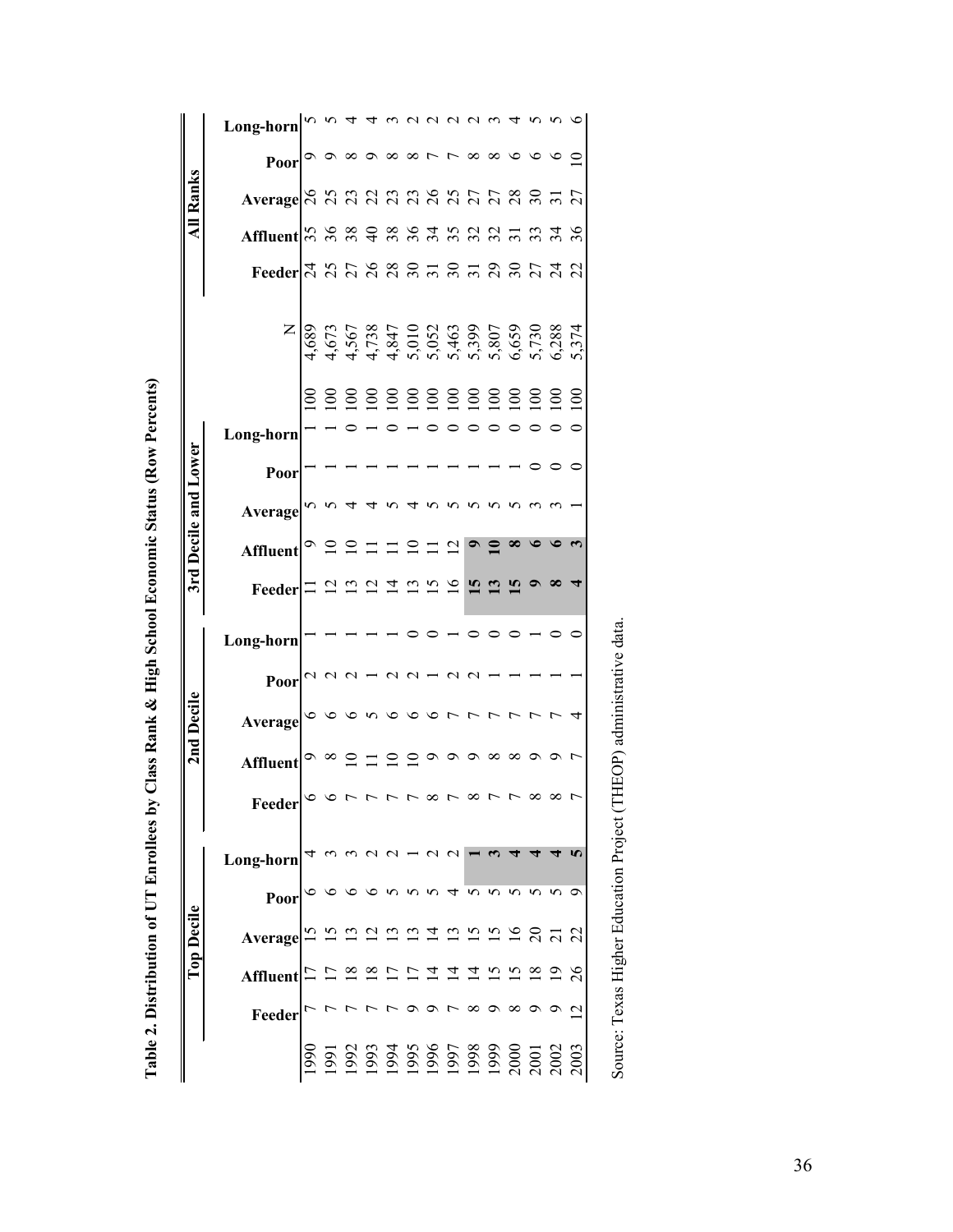

Figure 2. Average Test Scores for UT Enrollees 1990-2003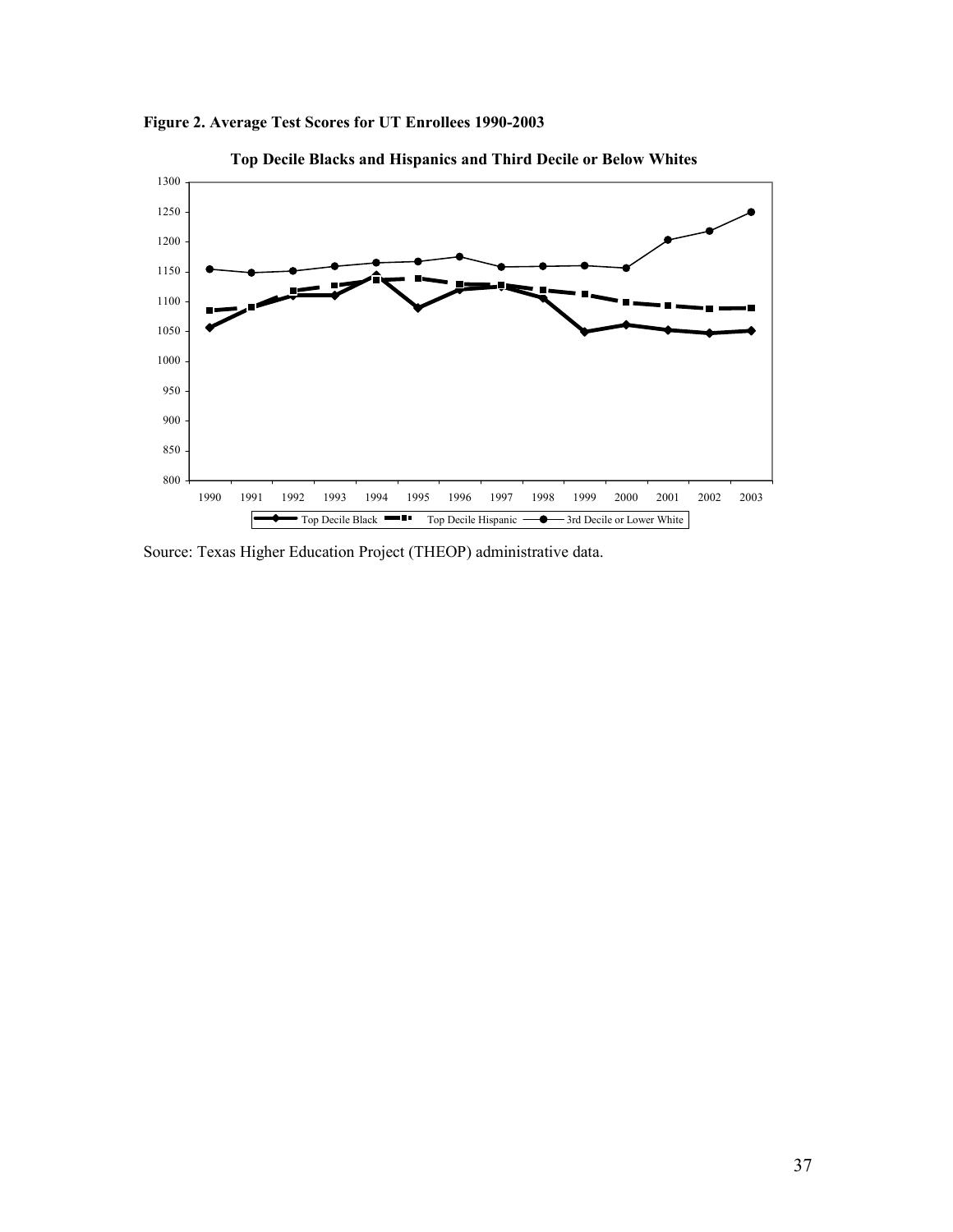Figure 3. Academic Performance of UT Enrollees 1990-2003: Top Decile Blacks and Hispanics and Third Decile or Below Whites

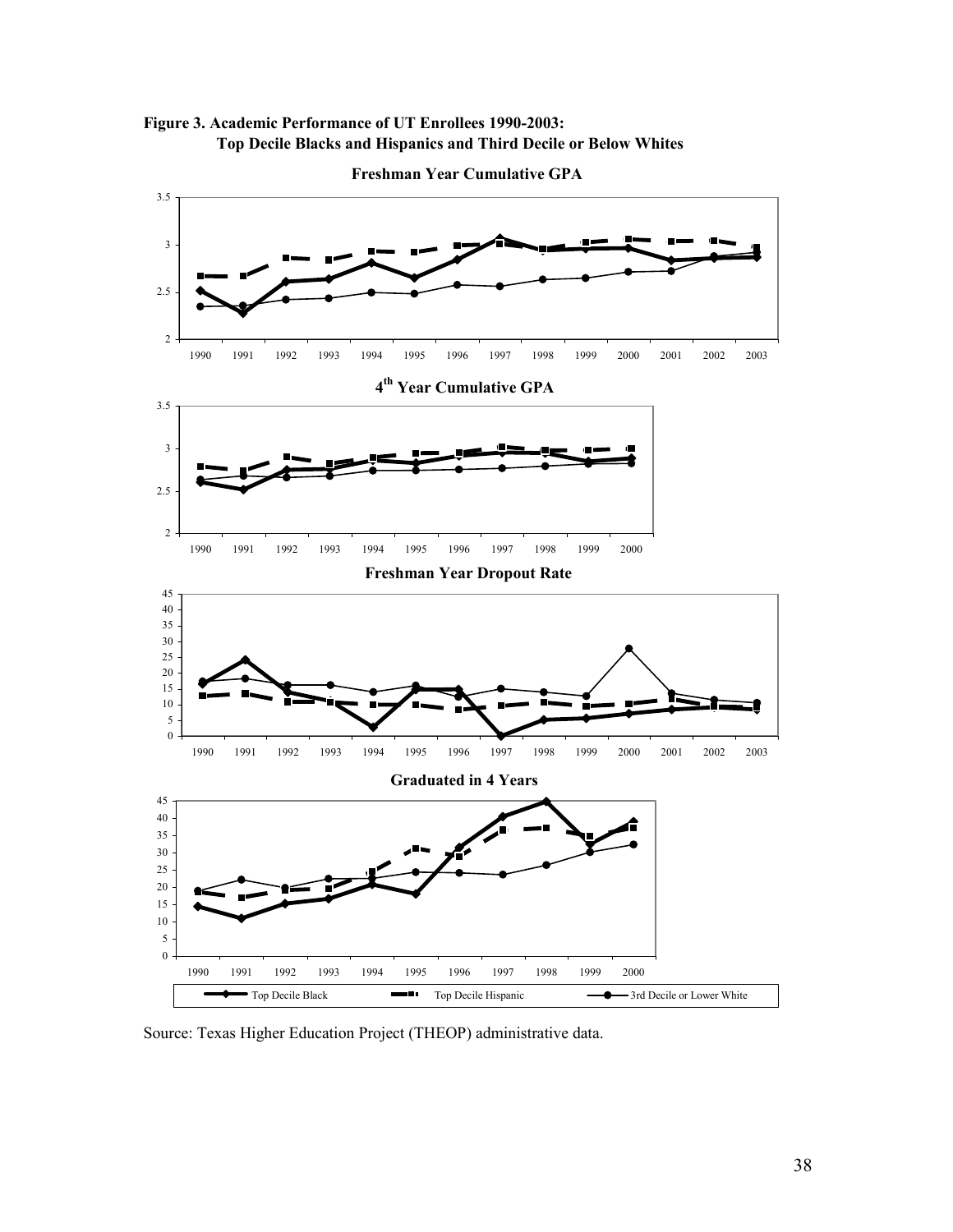

Figure 4. Average Test Scores for UT Enrollees 1990-2003

Source: Texas Higher Education Project (THEOP) administrative data.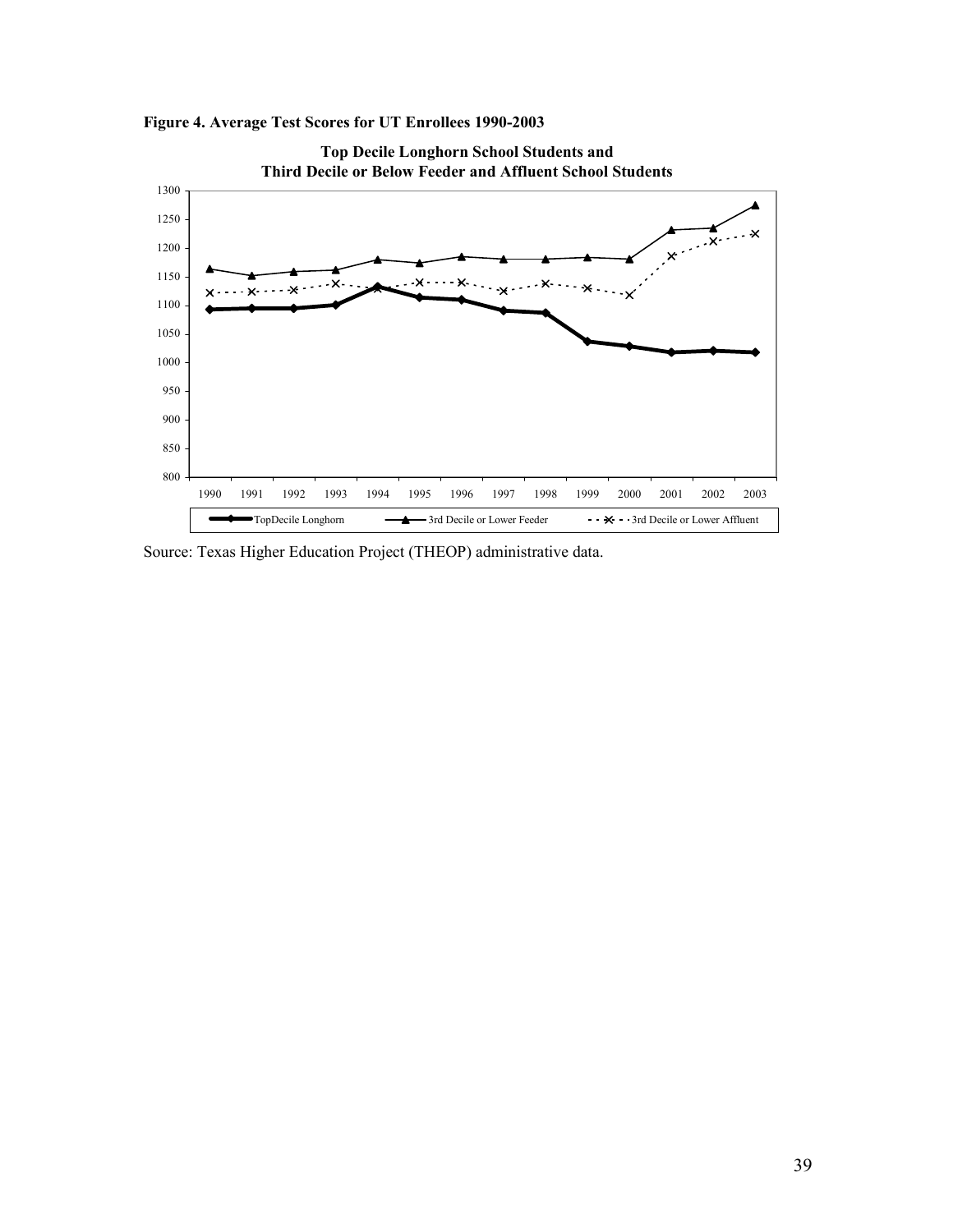Figure 5. Academic Performance of UT Enrollees 1990-2003: Top Decile Longhorn School Students and Third Decile or Below Feeder and Affluent School Students

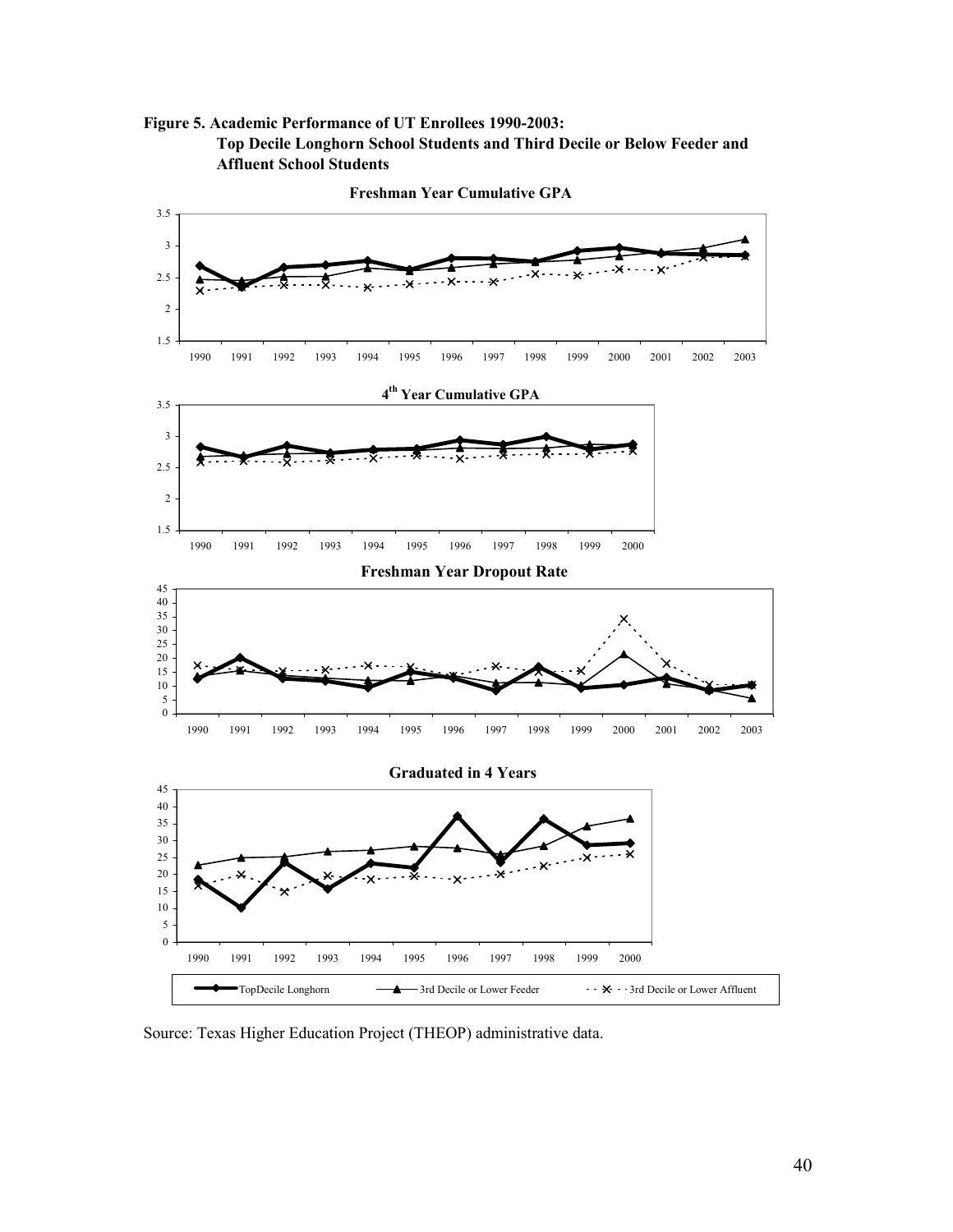|               |      |                      |                       |                            | Base+                    |
|---------------|------|----------------------|-----------------------|----------------------------|--------------------------|
|               |      |                      |                       | Base+                      | <b>Test Score+</b>       |
|               |      |                      | Base+                 | <b>High School</b>         | <b>High School</b>       |
|               |      | <b>Base</b>          | <b>Test Score</b>     | <b>Economic Status</b>     | <b>Economic Status</b>   |
|               |      | (1)                  | (2)                   | (3)                        | (4)                      |
|               |      |                      |                       |                            |                          |
|               |      |                      |                       | <b>Freshman Year GPA</b>   |                          |
| <b>Black</b>  | 1991 | $-0.08$ $(.079)$     | $0.02$ $(.076)$       | $0.22$ (.079) **           | $***$<br>$0.25$ $(.077)$ |
|               | 1994 | $0.31$ (.087) ***    | $0.38$ $(.047)$       | ***<br>$0.62$ (.085) ***   | ***<br>$0.62$ (.083)     |
|               | 1996 | $0.27$ (.099) **     | $0.36$ $(.095)$       | ***<br>$0.57$ (.097) ***   | ***<br>0.57(0.095)       |
|               | 1997 | $0.51$ (.101)<br>*** | $0.57$ $(.097)$       | ***<br>$0.73$ $(.098)$ *** | ***<br>$0.73$ $(.096)$   |
|               | 1998 | $0.31$ (.090) ***    | $0.40$ $(.086)$       | ***<br>$0.58$ $(.088)$ *** | ***<br>0.58(.086)        |
|               | 2000 | $0.25$ (.056) ***    | $0.42$ (.054)         | ***<br>$0.60$ $(.058)$ *** | ***<br>$0.61$ $(.056)$   |
|               | 2001 | 0.11(0.064)          | 0.37(0.061)           | ***<br>$0.46$ (.065) ***   | ***<br>0.52(0.062)       |
|               | 2002 | $-0.02$ (.058)       | $0.25$ (.056)         | ***<br>$0.34$ $(.059)$ *** | ***<br>$0.42$ (.057)     |
|               | 2003 | $-0.05$ $(.060)$     | $0.26$ $(.057)$       | ***<br>$0.33$ $(.061)$ *** | ***<br>$0.42$ $(.058)$   |
| Hispanic 1991 |      | $0.31$ (.043) ***    | $0.41$ $(.042)$       | ***<br>$0.64$ $(.048)$ *** | $***$<br>$0.65$ $(.046)$ |
|               | 1994 | $0.44$ $(.049)$ ***  | $0.51$ $(.047)$       | ***<br>$0.77$ $(.051)$ *** | ***<br>$0.75$ $(.049)$   |
|               | 1996 | $0.42$ (.044) ***    | $0.49$ (.043)         | ***<br>$0.74$ $(.047)$ *** | ***<br>$0.73$ $(.046)$   |
|               | 1997 | $0.45$ (.043) ***    | $0.50$ $(.042)$       | ***<br>$0.80$ $(.046)$ *** | ***<br>$0.75$ $(.045)$   |
|               | 1998 | $0.32$ (.041) ***    | $0.40$ $(.039)$       | ***<br>$0.65$ $(.044)$ *** | ***<br>$0.61$ (.043)     |
|               | 2000 | $0.35$ (.034) ***    | $0.46$ $(.033)$       | ***<br>$0.73$ $(.038)$ *** | ***<br>$0.70$ $(.037)$   |
|               | 2001 | $0.31$ $(.039)$ ***  | $0.50$ $(.037)$       | ***<br>$0.65$ $(.042)$ *** | ***<br>$0.66$ $(.040)$   |
|               | 2002 | $0.17$ (.036) ***    | 0.37(0.035)           | ***<br>$0.53$ $(.039)$ *** | ***<br>0.56(0.038)       |
|               | 2003 | $0.05$ $(.044)$      | $0.31$ $(.042)$       | ***<br>$0.47$ (.046) ***   | ***<br>$0.50$ $(.044)$   |
|               |      |                      |                       | 4 <sup>th</sup> Year GPA   |                          |
| <b>Black</b>  | 1991 | $-0.16$ (.069) *     | $-0.10$ $(.067)$      | $0.00$ $(.070)$            | $0.02$ $(.068)$          |
|               | 1994 | $0.06$ $(.070)$      | $0.10$ (.067)         | $0.28$ (.070) ***          | ***<br>$0.25$ (.068)     |
|               | 1996 | $0.16(.083)$ *       | **<br>$0.21$ $(.081)$ | $0.34$ $(.082)$ ***        | ***<br>0.34(0.081)       |
|               | 1997 | $0.19(.081)$ *       | **<br>$0.22$ $(.079)$ | $0.33$ $(.080)$ ***        | ***<br>$0.32$ $(.078)$   |
|               | 1998 | $0.15(.073)$ *       | **<br>$0.20$ $(.071)$ | $0.30$ $(.072)$ ***        | ***<br>$0.30$ $(.071)$   |
|               | 2000 | $0.06$ $(.049)$      | 0.17(0.047)           | ***<br>$0.36$ $(.051)$ *** | ***<br>0.35(0.050)       |
| Hispanic 1991 |      | 0.06(0.037)          | **<br>$0.10$ $(.036)$ | $0.24$ (.041) ***          | ***<br>$0.24$ $(.040)$   |
|               | 1994 | $0.15$ (.039) ***    | 0.19(0.037)           | ***<br>$0.37$ $(.041)$ *** | ***<br>0.34(0.040)       |
|               | 1996 | $0.20$ $(.038)$ ***  | $0.23$ $(.037)$       | ***<br>$0.43$ $(.041)$ *** | ***<br>$0.41$ $(.040)$   |
|               | 1997 | $0.25$ (.037) ***    | $0.28$ $(.036)$       | ***<br>$0.48$ $(.040)$ *** | ***<br>$0.44$ $(.039)$   |
|               | 1998 | $0.19$ $(.034)$ ***  | $0.22$ (.033)         | ***<br>$0.39$ $(.037)$ *** | ***<br>$0.36$ $(.037)$   |
|               | 2000 | $0.17(.030)$ ***     | $0.24$ $(.029)$       | ***<br>$0.48$ (.034) ***   | $***$<br>$0.45$ (.033)   |

# Table 3. Academic Performance of Top Decile Black and Hispanic UT Enrollees Relative to Whites Ranked at or Below Third Decile: Freshman Year and 4<sup>th</sup> Year GPA (Coefficients from regressions, s.e. in parentheses)

\*\*\*:  $p \le 0.001$ , \*\*:  $p \le 0.01$ , \*:  $p \le 0.05$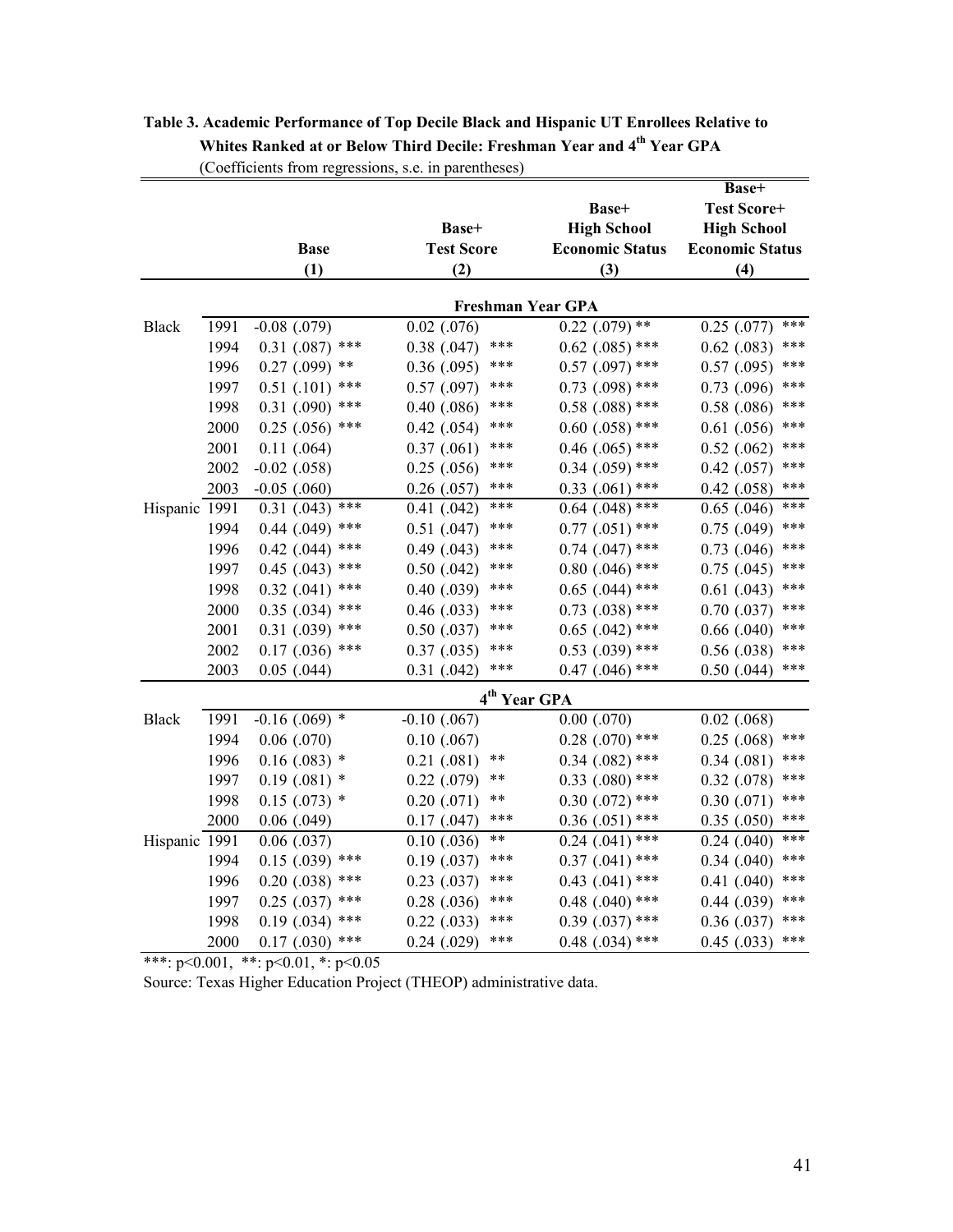|               |      |                    |                           |                               | Base+                     |
|---------------|------|--------------------|---------------------------|-------------------------------|---------------------------|
|               |      |                    |                           | Base+                         | <b>Test Score+</b>        |
|               |      |                    | Base+                     | <b>High School</b>            | <b>High School</b>        |
|               |      | <b>Base</b>        | <b>Test Score</b>         | <b>Economic Status</b>        | <b>Economic Status</b>    |
|               |      | (1)                | (2)                       | (3)                           | (4)                       |
|               |      |                    |                           | <b>Freshman Year Drop Out</b> |                           |
| <b>Black</b>  | 1991 | $0.05$ $(.038)$    | $0.04$ $(.037)$           | $-0.01$ $(.030)$              | $-0.01$ $(.029)$          |
|               | 1994 | $-0.09$ (.016) **  | $-0.09$ $(.016)$<br>**    | $-0.10$ (.009)<br>***         | ***<br>$-0.10$ $(.009)$   |
|               | 1996 | $0.02$ (.043)      | $0.02$ (.042)             | $-0.01$ $(.036)$              | $-0.01$ $(.035)$          |
|               | 1997 | $-$ <sup>a</sup>   | $\overline{a}$            | --                            | --                        |
|               | 1998 | $-0.06$ (.019) $*$ | $-0.06$ $(.018)$<br>*     | $-0.07$ $(.011)$<br>**        | **<br>$-0.07$ $(.011)$    |
|               | 2000 | $-0.10$ (.009) *** | ***<br>$-0.10$ $(.006)$   | $-0.11$ $(.005)$<br>***       | ***<br>$-0.11$ $(.005)$   |
|               | 2001 | $-0.04$ $(.018)$   | $-0.05$ (.013)<br>**      | $-0.06$ $(.012)$<br>**        | ***<br>$-0.06$ $(.011)$   |
|               | 2002 | $-0.02$ (.018)     | $-0.03$ $(.015)$          | *<br>$-0.04$ $(.013)$         | **<br>$-0.05$ $(.012)$    |
|               | 2003 | $-0.01$ $(.017)$   | $-0.03$ $(.012)$          | **<br>$-0.04$ $(.010)$        | **<br>$-0.04$ $(.009)$    |
| Hispanic 1991 |      | $-0.04$ (.014) *   | *<br>$-0.04$ $(.015)$     | ***<br>$-0.07$ $(.012)$       | ***<br>$-0.07$ $(.012)$   |
|               | 1994 | $-0.03$ $(.017)$   | *<br>$-0.04$ $(.017)$     | ***<br>$-0.07$ $(.012)$       | ***<br>$-0.07$ $(.012)$   |
|               | 1996 | $-0.04$ (.015) *   | *<br>$-0.04$ $(.014)$     | $-0.06$ $(.012)$<br>***       | ***<br>$-0.06$ $(.012)$   |
|               | 1997 | $-0.04$ (.014) **  | $***$<br>$-0.04$ (.013)   | ***<br>$-0.07$ $(.009)$       | ***<br>$-0.07$ $(.009)$   |
|               | 1998 | $-0.02$ (.013)     | *<br>$-0.03$ $(.013)$     | ***<br>$-0.06$ $(.009)$       | ***<br>$-0.06$ $(.009)$   |
|               | 2000 | $-0.09$ (.007) *** | ***<br>$-0.10$ $(.006)$   | ***<br>$-0.12$ (.006)         | ***<br>$-0.11$ $(.006)$   |
|               | 2001 | $-0.01$ $(.013)$   | *<br>$-0.03$ $(.011)$     | ***<br>$-0.04$ $(.011)$       | ***<br>$-0.04$ $(.010)$   |
|               | 2002 | $-0.02$ (.012)     | $***$<br>$-0.03$ $(.010)$ | ***<br>$-0.04$ $(.009)$       | ***<br>$-0.05$ $(.009)$   |
|               | 2003 | $-0.01$ $(.013)$   | $-0.03$ $(.011)$<br>*     | ***<br>$-0.04$ $(.010)$       | ***<br>$-0.04$ $(.009)$   |
|               |      |                    |                           | <b>Grauated in 4 Years</b>    |                           |
| <b>Black</b>  | 1991 | $-0.13$ (.040) **  | $-0.12$ (.041)<br>$\ast$  | $-0.05$ $(.054)$              | $-0.05$ $(.054)$          |
|               | 1994 | $-0.02$ (.057)     | $-0.01$ $(.058)$          | $0.09$ $(.067)$               | $0.09$ $(.067)$           |
|               | 1996 | $0.08$ $(.072)$    | $0.10$ $(.072)$           | *<br>0.17(0.075)              | *<br>0.17(0.075)          |
|               | 1997 | $0.18(.075)$ *     | **<br>$0.20$ $(.075)$     | ***<br>$0.29$ $(.074)$        | ***<br>$0.28$ $(.074)$    |
|               | 1998 | $0.20$ (.067) **   | **<br>$0.21$ $(.067)$     | ***<br>$0.29$ $(.065)$        | ***<br>$0.29$ $(.065)$    |
|               | 2000 | $0.07$ $(.043)$    | **<br>$0.11$ $(.044)$     | ***<br>$0.25$ (.043)          | ***<br>$0.25$ $(.043)$    |
| Hispanic 1991 |      | $-0.06$ (.025) *   | $-0.05$ $(.026)$          | *<br>$0.06$ $(.034)$          | $\ast$<br>$0.06$ $(.034)$ |
|               | 1994 | $0.02$ (.032)      | 0.03(0.032)               | ***<br>0.16(0.039)            | ***<br>0.15(0.039)        |
|               | 1996 | $0.05$ $(.032)$    | $\ast$<br>0.07(0.033)     | ***<br>0.17(0.037)            | ***<br>0.17(0.037)        |
|               | 1997 | $0.14$ (.032) ***  | ***<br>0.15(0.032)        | 0.31(0.035)<br>***            | ***<br>$0.30$ $(.035)$    |
|               | 1998 | $0.12$ (.030) ***  | ***<br>0.13(0.031)        | ***<br>$0.26$ $(.033)$        | ***<br>$0.26$ $(.034)$    |
|               | 2000 | $0.05$ (.026) $*$  | $0.08$ $(.026)$<br>**     | ***<br>$0.24$ $(.029)$        | ***<br>$0.22$ $(.029)$    |

Table 4. Academic Performance of Top Decile Black and Hispanic UT Enrollees Relative to Whites Ranked at or Below Third Decile: Freshman Year Dropout, 4<sup>th</sup> Year Graduation (Marginal effects from probit models, s.e. in parentheses)

\*\*\*:  $p<0.001$ , \*\*:  $p<0.01$ , \*:  $p<0.05$ 

Note: a: None of top 10% black students dropped out in freshmen year in 1997. Source: Texas Higher Education Project (THEOP) administrative data.